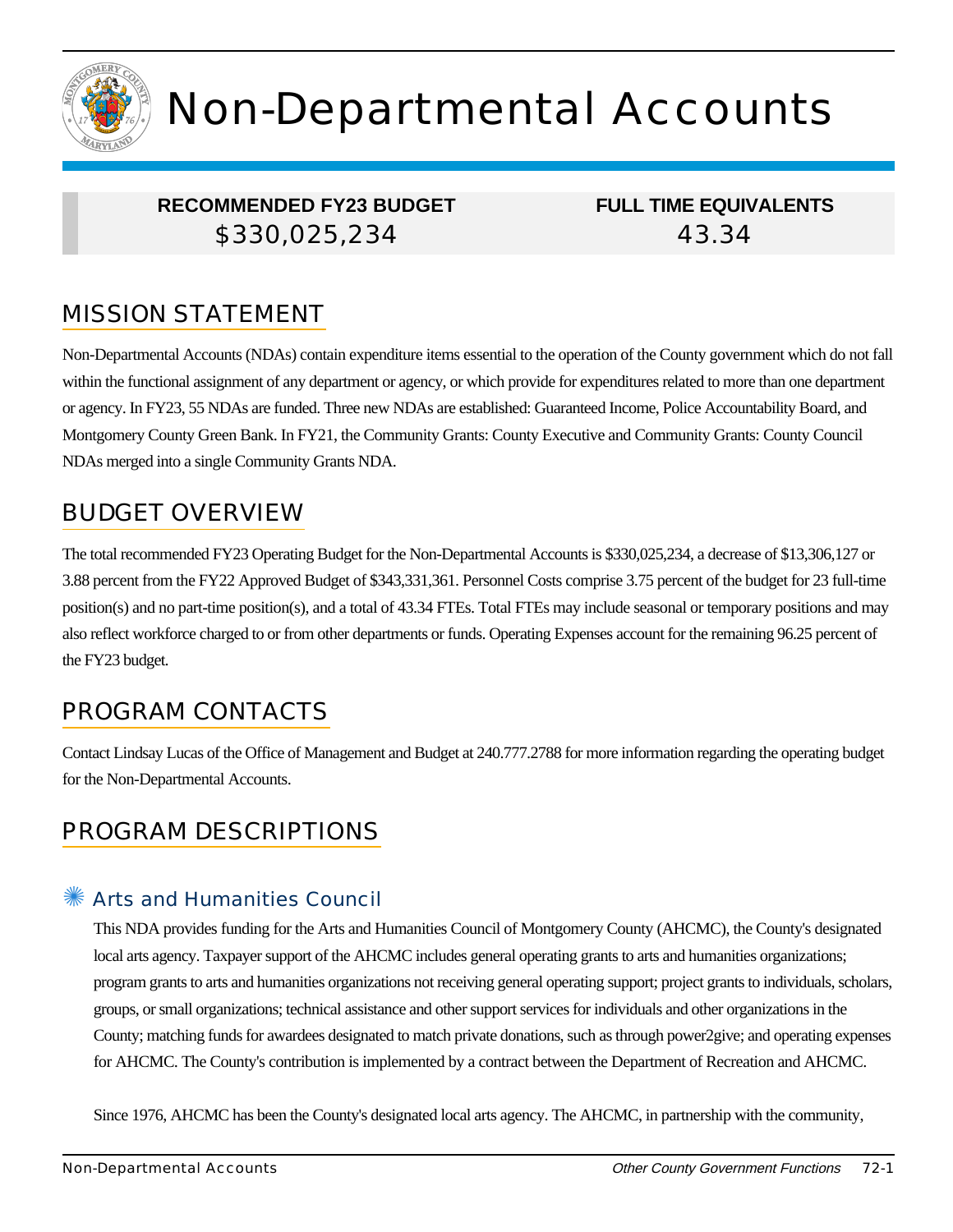cultivates and supports excellence in the arts and humanities, expands access to cultural expression, and contributes to economic vitality in the region. AHCMC provides leadership that sustains arts and humanities organizations, artists and scholars, and inspires participation in our County's cultural assets. Through its programs and services, AHCMC provides the infrastructure and support necessary to maintain a robust creative community that includes over 500 cultural organizations and 2,000 artists and scholars. AHCMC annually distributes grants to organizations and individuals to help fund enriching cultural activities in our County (www.creativemoco.com/grants/grants-awarded).

AHCMC is headquartered in Silver Spring and receives support from the Maryland State Arts Council, corporations, organizations and individuals.

Funding for maintenance of public art is allocated in the Public Arts Trust Capital Improvements Program (CIP) project.

| <b>FY23 Recommended Changes</b>                                 | <b>Expenditures</b> | <b>FTEs</b> |
|-----------------------------------------------------------------|---------------------|-------------|
| <b>FY22 Approved</b>                                            | 5.707.506           | 0.00        |
| Increase Cost: FY23 Increase to Arts and Humanities Council NDA | 492.450             | 0.00        |
| <b>FY23 Recommended</b>                                         | 6.199.956           | 0.00        |

#### ✺ Boards, Committees and Commissions

There are approximately 75 boards, committees, and commissions, created by law or resolution, which serve the County for a variety of purposes. These funds provide for the reimbursement of certain expenses incurred by eligible members of boards, committees, or commissions while on official business and/or for expenses related to the establishment of any new boards, committees, or commissions.

| <b>FY23 Recommended Changes</b> | <b>Expenditures</b> | <b>FTEs</b> |
|---------------------------------|---------------------|-------------|
| <b>FY22 Approved</b>            | 47.750              | 0.00        |
| <b>FY23 Recommended</b>         | 47.750              | 0.00        |

#### ✺ Charter Review Commission

Section 509 of the County Charter requires that a Charter Review Commission be appointed by the County Council every four years, within six months of the Council assuming office, for the purpose of reviewing the Charter for noteutial amendments. The Commission shall report at least once to the Council on the Commission's activities within one year after appointment. Commission reports shall be submitted no later than May 1 of every even-numbered year. The reports shall contain recommendations concerning proposed Charter amendments, if any. This NDA provides for the expenses of the Commission.

| <b>FY23 Recommended Changes</b>                                  | <b>Expenditures</b> | <b>FTEs</b> |
|------------------------------------------------------------------|---------------------|-------------|
| <b>FY22 Approved</b>                                             | 1.150               | 0.00        |
| Reduce: Charter Review Commission - Biennial Workload Adjustment | (1,000)             | 0.00        |
| <b>FY23 Recommended</b>                                          | 150                 | 0.00        |

## ✺ Children's Opportunity Fund

The Children's Opportunity Fund (COF) NDA was established in partnership with the Greater Washington Community Foundation in May 2016. COF provides funding to support policy priorities that address the social determinants that impact the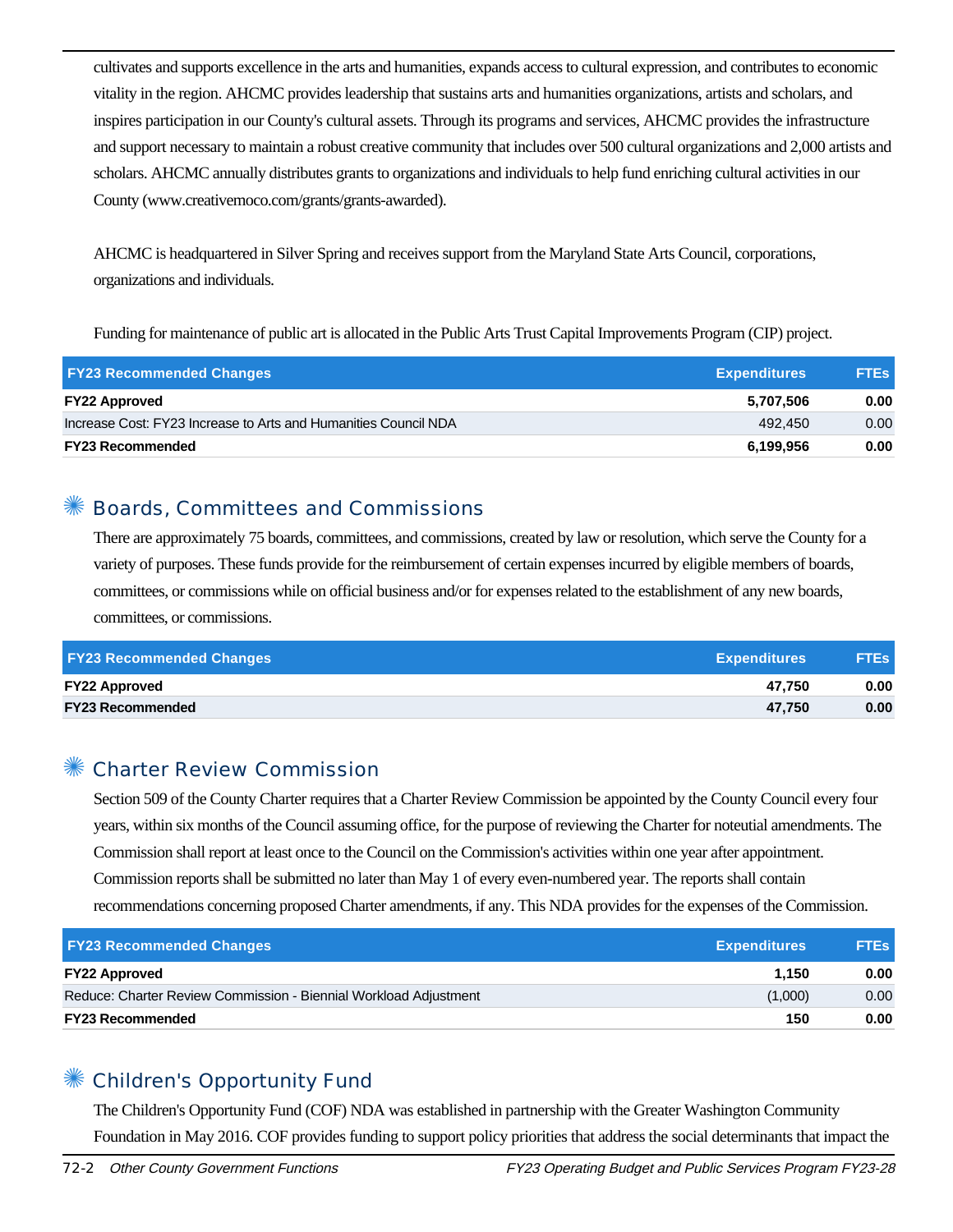achievement gap for vulnerable children and the barriers faced by their families.

The Fund is supported by a Policy Leadership Group made up of the County Executive, the Montgomery County Public School (MCPS) Superintendent, a member of the Board of Education, and a member of the County Council. This Policy Leadership Group is staffed by the Executive Director of COF and will advise the Fund's Steering Committee on policy priorities relating to children at risk of not succeeding in school, for the purpose of advising and guiding the Steering Committee in making recommendations for the Fund.

The Fund will direct resources to County inter-agency and cross system collaborations, promote public-private partnerships, and identify new funding sources in collaboration with the Community Foundation to aggressively close the achievement gap in Montgomery County and impact the social-economic determinants that affect outcomes for children and their families.

| <b>FY23 Recommended Changes</b>                               | <b>Expenditures</b> | <b>FTEs</b>       |
|---------------------------------------------------------------|---------------------|-------------------|
| <b>FY22 Approved</b>                                          | 375.000             | 0.00              |
| Enhance: Imagination Library Partnership in Montgomery County | 50,000              | 0.00 <sub>1</sub> |
| <b>FY23 Recommended</b>                                       | 425.000             | 0.00              |

### ✺ Climate Change Planning

This NDA provides funding for the prioritization of greenhouse gas reduction strategies and the development of an implementation plan to meet the County's goal of an 80 percent reduction in greenhouse gas emissions by 2027 and a 100 percent reduction by 2035. Funding in this NDA can also be used to develop climate change adaptation strategies. Any excess appropriation available after the above work is completed may be used to fund other climate change-related initiatives.

| <b>FY23 Recommended Changes</b>                               | <b>Expenditures</b> | <b>FTEs</b> |
|---------------------------------------------------------------|---------------------|-------------|
| <b>FY22 Approved</b>                                          | 650.200             | 3.00        |
| Increase Cost: Annualization of New Positions Created in FY22 | 52.475              | 0.00        |
| Add: Mid-year Creation of Climate Change Officer              | 10.225              | 0.05        |
| Increase Cost: FY23 Compensation Adjustment                   | 615                 | 0.00        |
| Decrease Cost: Annualization of FY22 Personnel Costs          | (21, 838)           | 0.00        |
| <b>FY23 Recommended</b>                                       | 691,677             | 3.05        |

#### ✺ Climate Response

This program supports the County's mission to provide an effective and efficient transportation system to ensure the safe and convenient movement of persons, bicycles and vehicles throughout the County in response to winter snow storms and severe wind/rain events.

Budgeted funds for this program support the costs for the Department of Transportation and Department of General Services when actual expenditures exceed their individual snow removal and storm cleanup budgeted amounts, which is a circumstance that occurs every year.

The snow removal and storm cleanup program is an integral part of coordinating the response to emergencies and severe weather events through the preparation, active response, and post storm/emergency cleanup. Tasks performed during these operations include snow pretreatment, roadway snow removal, sidewalk snow removal, salt application, post snow storm street sweeping,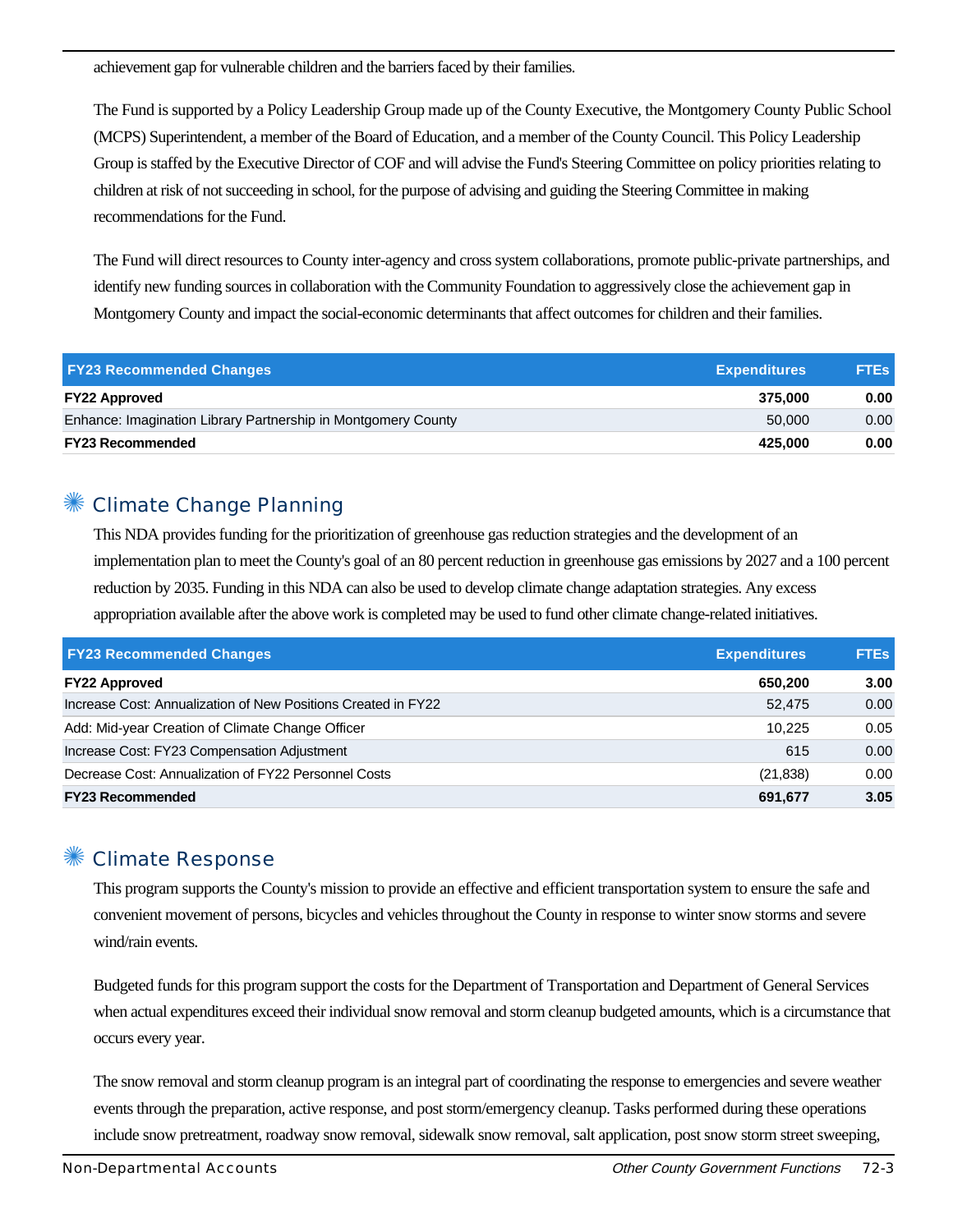wind and rain storm debris removal, and immediate emergency repairs to damaged and unsafe infrastructure. Emergency operations often require rapid deployment of resources to clear debris/snow to ensure all transportation systems are passable for emergency first responders and the travelling public. During emergency events, this program operates the Storm Operations Center which monitors and coordinates real-time activities County-wide with Fire and Rescue, Police, Emergency Management and Homeland Security, local utility companies, and other County agencies and local jurisdictions as needed. The primary goal for the emergency response component of this program is to keep the County residents and traveling public safe, while providing reliable access to the extensive transportation network. Emergency operations under this program are funded by approximately 50 percent of the programs proposed budget. Actual annual costs associated to the emergency response activities regularly exceed the approved budget by over 900 percent, therefore expenditures over the budgeted program amount are covered by the Climate Response Non-Departmental Account.

| <b>FY23 Recommended Changes</b> | <b>Expenditures</b> | <b>FTES</b> |
|---------------------------------|---------------------|-------------|
| <b>FY22 Approved</b>            | 2,884,990           | 0.00        |
| <b>FY23 Recommended</b>         | 2,884,990           | 0.00        |

#### Community Grants

This NDA provides one-time grants directly to organizations in the community. These community organizations are critical to an effective network of services and are often able to provide these services in a more cost-effective, culturally appropriate, and flexible way than County Government. They also are able to leverage community resources that may be unavailable to the County Government.

Prior to FY21, County Executive and County Council community grants were listed in separate non-departmental accounts (NDAs). Beginning with FY21, these separate programs have been merged into a single Community Grants NDA. The community grants listed below all received a 6% inflationary increase to their FY22 Approved funding level. The Community Grants NDA also includes three new pools of funding for nonprofit organizations and their communities. The application and awarding processes for this new funding will be administered by the new Office of Grants Management during FY23.

In addition, 46 community grants funded as part of the FY22 budget (totaling \$2.3 million) have moved into the base budgets of departments. Shifting programs also received a 6% inflationary increase over their FY22 Approved funding level. The list of the programs and funding amounts shifting into department base budgets can be found on page 79-1 of this publication.

The overall \$10,350,372 within the Community Grants NDA includes:

- Community Grants: Funding will be provided to organizations that leverage Federal, State, and/or private funding or improve the quality of life for County residents - the FY22 Community Grants total \$8,289,385.
- Underserved Communities Nonprofit Children, Youth, and Families Grants: \$750,000 will be available to nonprofit organizations from underserved communities who have unique insights into their local challenges and can develop the best programmatic solutions address them.
- Nonprofit Technical Assistance and Management Support Grants: \$750,000 will be available to strengthen County nonprofit organizations with a prioritization of organizations based in underserved communities.
- Business District Development Grants: \$500,000 will be available to support the operations necessary to establish a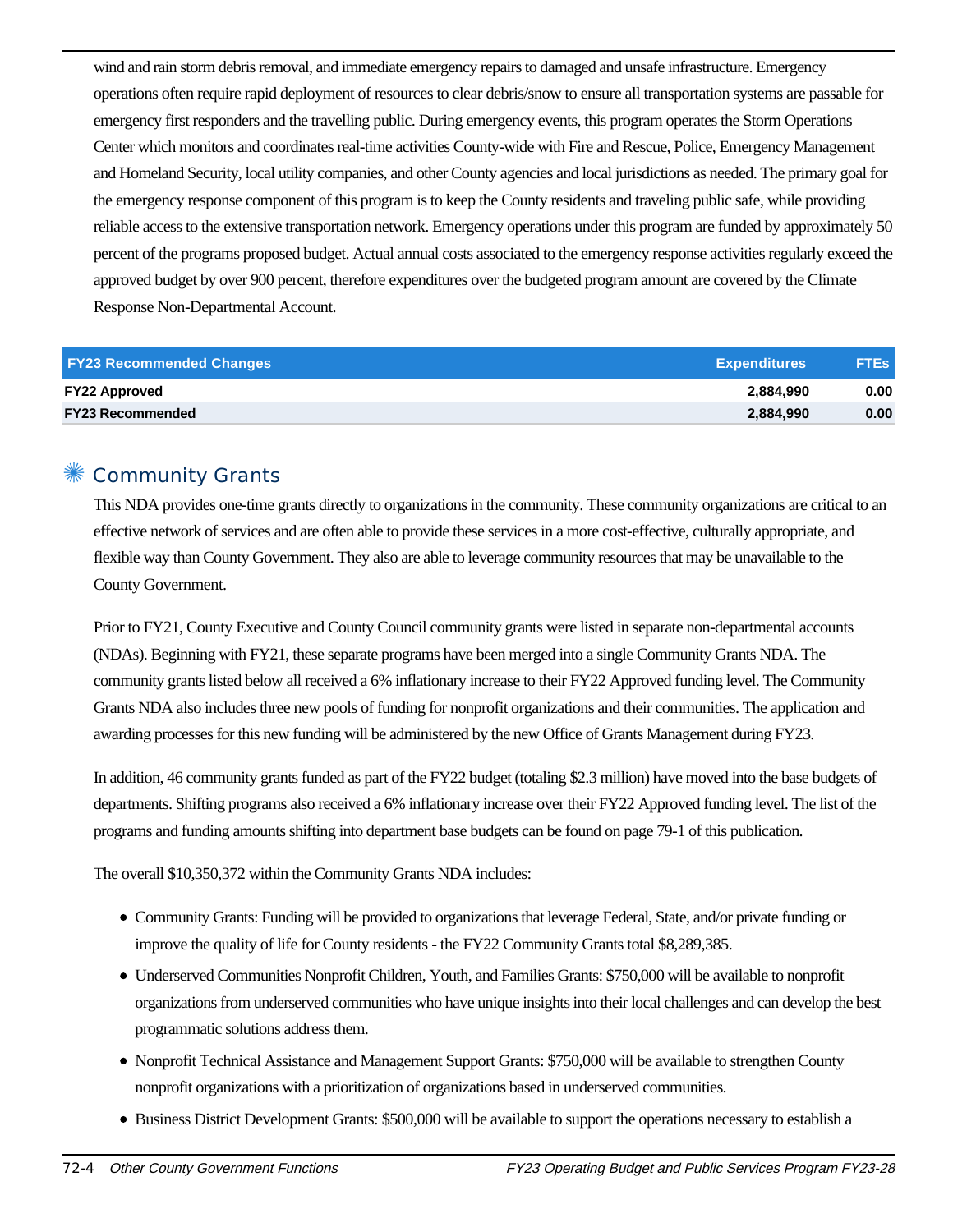nonprofit commercial district management entity to conduct place making, place management, branding, and economic development activities in a neighborhood.

Community Services Grants: In FY23 these one-time grants for capital purchases that support health and human service activities are funded at the FY22 level of \$60,987.

Approved for Community Grants, but included as part of the Capital Budget within the Cost Sharing: MCG Project (CIP#720601) are listed the following that total \$3,000,000.

A Wider Circle, Inc: \$115,000; Adventist Community Services of Greater Washington, Inc.: \$20,500; Adventist Health Care, Inc.: \$63,000; Aish Center of Greater Washington: \$5,200; American Diversity Group, Inc.: \$28,023; Arts on the Block: \$25,000; Audubon Naturalist Society of the Central Atlantic States, Inc.: \$170,000; Bender JCC of Greater Washington, Inc. A/K/A Bender JCC of Greater Washington: \$100,000; Blackrock Center for the Arts: \$100,000; Boyds Clarksburg Historical Society, Inc.: \$5,000; Catholic Charities of the Archdiocese of Washington, Inc.: \$87,537; CCI Health Services: \$250,000; Chinese Culture and Community Service Center, Inc.: \$25,000; CKC Farming: \$36,000; Docs in Progress, Incorporated: \$26,000; Easter Seals Servicing DC/MD/VA, Inc.: \$175,000; Friends House Retirement Community, Inc.: \$250,000; Gaithersburg HELP, Inc.: \$3,375; GapBuster, Inc.: \$40,000; Glen Echo Park Partnership for Arts and Culture, Inc.: \$67,276; Great and Small, Inc. A/K/A Great and Small: \$12,000; Jewish Foundation for Group Homes, Inc.: \$75,000; Madison House Autism Foundation, Inc.: \$25,000; The Menare Foundation, Inc.: \$20,000; Metropolitan Ballet Theatre and Academy.: \$6,387; Montgomery County Muslim Foundation, Inc.: \$400,000; The Muslim Community Center, Inc.: \$125,000; OASIS, Inc.: \$54,537; Peerless Rockville Historic Preservation, Ltd.: \$100,000; Red Wiggler Community Farm: \$7,665; Sandy Spring Museum: \$250,000; The Ivymount School, Inc.: \$100,000; The Jubilee Association Of Maryland, Inc.: \$25,000; The Writer's Center, Inc.: \$95,000; WUMCO Help, Inc.: \$12,500; Yad Yehuda of Greater Washington: \$100,000.

| <b>FY23 Recommended Changes</b>                                                                                                                                                                                                                | <b>Expenditures</b> | <b>FTEs</b> |
|------------------------------------------------------------------------------------------------------------------------------------------------------------------------------------------------------------------------------------------------|---------------------|-------------|
| <b>FY22 Approved</b>                                                                                                                                                                                                                           | 9,705,874           | 0.00        |
| Add: Business District Development Grants                                                                                                                                                                                                      | 500,000             | 0.00        |
| Add: Community Grant: A Wider Circle, Inc. (Provide support for the Workforce Development Program.)                                                                                                                                            | 47,700              | 0.00        |
| Add: Community Grant: Adventist Community Services of Greater Washington, Inc. (Provide a free<br>summer camp program for culturally, economically, and geographically disadvantaged youth of the<br>East Montgomery County community.)        | 53,000              | 0.00        |
| Add: Community Grant: Adventist Community Services of Greater Washington, Inc. (Provide November<br>and December holiday meals to economically vulnerable community members as part of the ACSGW<br>Thrive Initiative.)                        | 10.600              | 0.00        |
| Add: Community Grant: African Communities Together, Inc. (Provide for a comprehensive citizenship<br>program for immigrants from Africa.)                                                                                                      | 26,500              | 0.00        |
| Add: Community Grant: American Diversity Group, Inc. (Provide oral health treatment and education<br>for elementary school students and the parents.)                                                                                          | 26,898              | 0.00        |
| Add: Community Grant: American Muslim Senior Society, Inc. (Provide tools, resources, and technical<br>expertise for senior adults from diverse communities.)                                                                                  | 37,100              | 0.00        |
| Add: Community Grant: Asbury Foundation, Inc. (Provide support for the Gaithersburg Beloved<br>Community Initiative.)                                                                                                                          | 18.020              | 0.00        |
| Add: Community Grant: Asian American LEAD Leadership, Empowerment and Development for Youth<br>and Family, Inc. (Provide social programs and academic development forlow-income/underserved<br>youth in the Asian Pacific American community.) | 90,100              | 0.00        |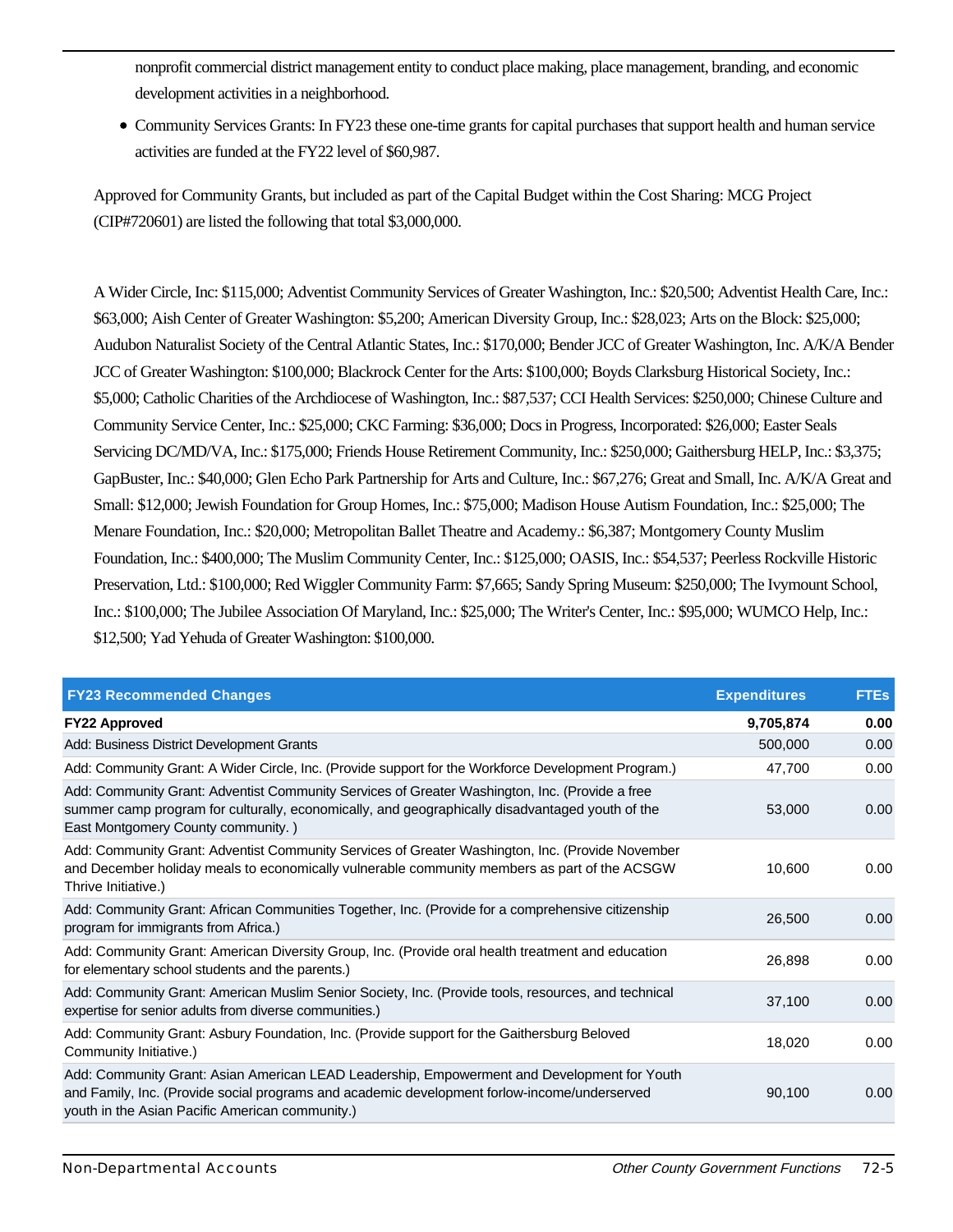| <b>FY23 Recommended Changes</b>                                                                                                                                                                                                                      | <b>Expenditures</b> | <b>FTEs</b> |
|------------------------------------------------------------------------------------------------------------------------------------------------------------------------------------------------------------------------------------------------------|---------------------|-------------|
| Add: Community Grant: Asian Indians for Community Service, Inc. (Address vital needs and well-being<br>of seniors in Asian-American community.)                                                                                                      | 15,900              | 0.00        |
| Add: Community Grant: Asian Indians for Community Service, Inc. (Provide diabetes self-management<br>training to residents within the Asian American community who are diabetic, pre-diabetic, care-givers<br>and family members through workshops.) | 15,900              | 0.00        |
| Add: Community Grant: Asian Pacific American Legal Resource Center (Provide legal assistance to<br>low-income immigrants in the Asian American community who are seeking immigration relief.)                                                        | 31,800              | 0.00        |
| Add: Community Grant: AsylumWorks Inc. (Provide a social service program to ensure asylum-seeking<br>Montgomery County residents are able to meet their basic needs.)                                                                                | 37,100              | 0.00        |
| Add: Community Grant: Audubon Naturalist Society of the Central Atlantic States, Inc. (Provide after-<br>school nature education programs for Title 1 schools.)                                                                                      | 19,080              | 0.00        |
| Add: Community Grant: Bender JCC of Greater Washington, Inc. (Provide kosher nutrition, health and<br>wellness services, and socialization to at-risk seniors.)                                                                                      | 42,400              | 0.00        |
| Add: Community Grant: Bethesda Green, Inc. (Provide support for the Be Impact Initiative, a<br>sustainable impact management program.)                                                                                                               | 10,600              | 0.00        |
| Add: Community Grant: Big Brothers Big Sisters of the National Capital Area, Inc. (Provide a<br>one-to-one mentoring program.)                                                                                                                       | 37,100              | 0.00        |
| Add: Community Grant: Boys & Girls Clubs of Greater Washington, Inc (Provide support for the Watkins<br>Mill Boys & Girls Branch.)                                                                                                                   | 84,800              | 0.00        |
| Add: Community Grant: Boys & Girls Clubs of Greater Washington, Inc. (Provide Triple Play after-school<br>program that focuses on fitness, nutrition, healthy lifestyle and positive relationship education for<br>Germantown youth.)                | 26,500              | 0.00        |
| Add: Community Grant: Boys & Girls Clubs of Greater Washington, Inc. (Provide Germantown youth<br>with comprehensive after-school academic enrichment program, Power Hour, including homework<br>assistance, tutoring, and literacy support.)        | 47,700              | 0.00        |
| Add: Community Grant: C&O Canal Trust, Inc. (Provide disadvantaged youth with opportunities for skills<br>training, empowerment, and employment opportunities at the C&O Canal National Historical Park.)                                            | 20,140              | 0.00        |
| Add: Community Grant: C&O Canal Trust, Inc. (Provide educational, recreational, and volunteer<br>opportunities for county residents at the C&O Canal National Historical Park.)                                                                      | 31,800              | 0.00        |
| Add: Community Grant: CaringMatters, Inc. (Provide effective delivery of end-of-life and bereavement<br>services to the County's increasingly diverse population by removing culture and language barriers.)                                         | 21,200              | 0.00        |
| Add: Community Grant: CASA, Inc. (Provide financial assistance to support citizenship-eligible legal<br>permanent residents in attaining citizenship.)                                                                                               | 53,000              | 0.00        |
| Add: Community Grant: CASA, Inc. (Provide low-income primarily immigrant workers with vocational<br>and workplace safety and health training that increases their employability and earning potential.)                                              | 47,700              | 0.00        |
| Add: Community Grant: CASA, Inc. (Provide outreach and education on the naturalization process,<br>application assistance, and wraparound financial services to promote civic and economic integration.)                                             | 31,800              | 0.00        |
| Add: Community Grant: CASA, Inc. (Provide outreach, training, mentoring, and counseling to support<br>current and aspiring business owners in formalizing and/or strengthening their businesses.)                                                    | 106,000             | 0.00        |
| Add: Community Grant: Catholic Charities of the Archdiocese of Washington, Inc. (Provide a range of<br>culturally competent social services for immigrant residents in crisis.)                                                                      | 51,862              | 0.00        |
| Add: Community Grant: Catholic Charities of the Archdiocese of Washington, Inc. (Provide an<br>Employment Case Manager to support employment and educational services in Montgomery County.)                                                         | 59,462              | 0.00        |
| Add: Community Grant: Catholic Charities of the Archdiocese of Washington, Inc. (Provide employment<br>referrals and job readiness workshops to residents in the Latino community and new-immigrant<br>residents.)                                   | 57,811              | 0.00        |
| Add: Community Grant: Catholic Charities of the Archdiocese of Washington, Inc. (Provide medical and<br>dental services, health education and social services to low-income immigrant residents of Montgomery<br>County.)                            | 42,663              | 0.00        |
| Add: Community Grant: Center for Adoption Support and Education Inc. (Provide support services to<br>biological families during court-ordered trial home visits.)                                                                                    | 42,400              | 0.00        |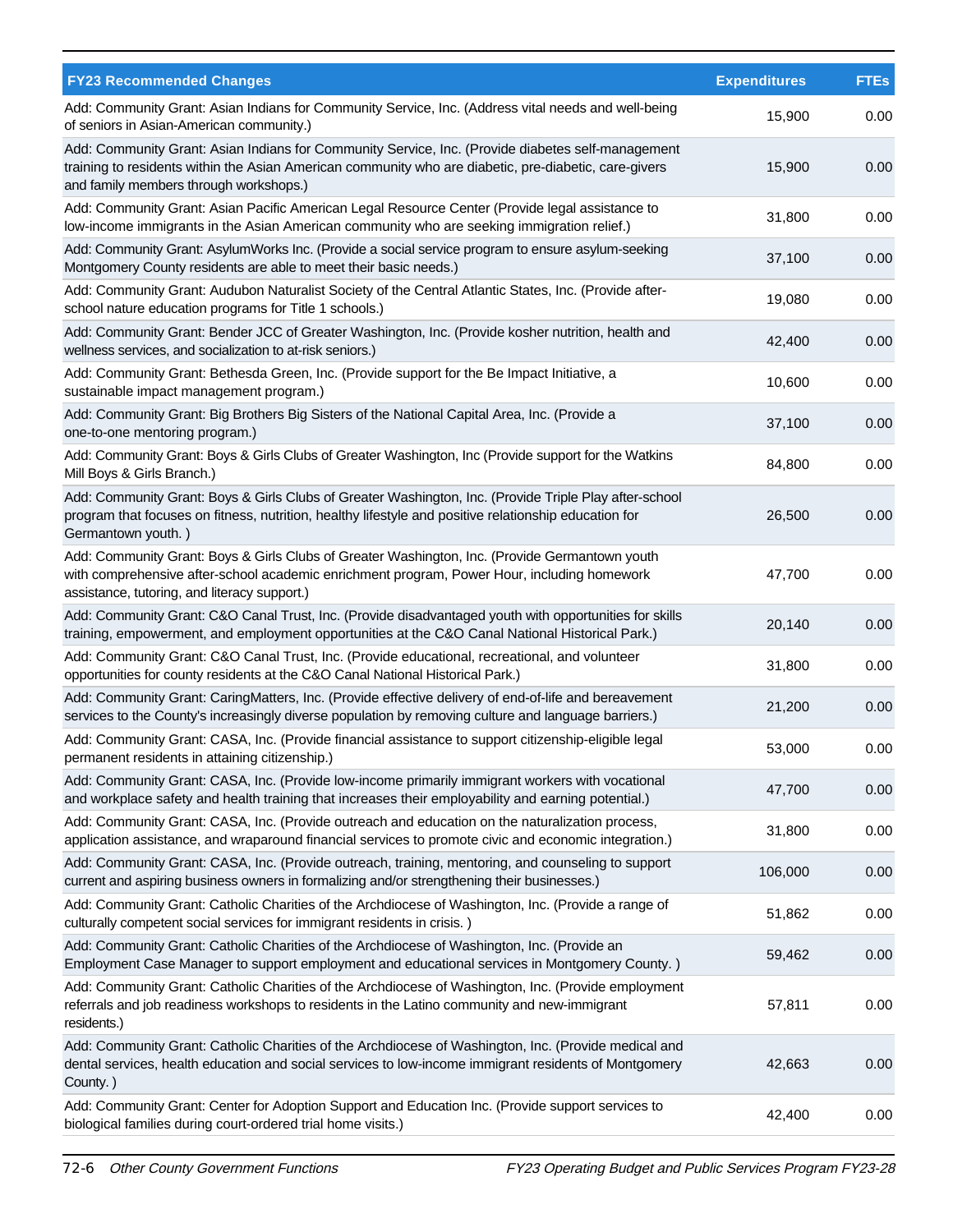| <b>FY23 Recommended Changes</b>                                                                                                                                                                                                                                      | <b>Expenditures</b> | <b>FTEs</b> |
|----------------------------------------------------------------------------------------------------------------------------------------------------------------------------------------------------------------------------------------------------------------------|---------------------|-------------|
| Add: Community Grant: CentroNia, Inc. (Provide high-quality, full-day early childhood education to<br>underserved children in Takoma Park, Maryland.)                                                                                                                | 58,300              | 0.00        |
| Add: Community Grant: Charles Koiner Center for Urban Farming (Provide hands-on learning<br>opportunities for students at the Koiner Farm.)                                                                                                                          | 21,200              | 0.00        |
| Add: Community Grant: Chinese Culture and Community Service Center, Inc. (Provide preventive<br>health services, such as labs and cancer screenings, to the uninsured and under insured county<br>residents.)                                                        | 24,380              | 0.00        |
| Add: Community Grant: Chinese Culture and Community Service Center, Inc. (Provide support for the<br>STOP B Program.)                                                                                                                                                | 127,200             | 0.00        |
| Add: Community Grant: Chinese Culture and Community Service Center, Inc. (Provide culturally<br>competent mental health education and direct services to the Asian immigrants community.)                                                                            | 68,900              | 0.00        |
| Add: Community Grant: Circle of Rights, Inc. (Provide stroke prevention information to low-income<br>County residents.)                                                                                                                                              | 19,080              | 0.00        |
| Add: Community Grant: CollegeTracks, Inc. (Provide services to low-income, first-generation-to-college<br>students to enroll, persist, and graduate from college or technical school.)                                                                               | 349,800             | 0.00        |
| Add: Community Grant: Collegiate Directions, Inc. (Provide comprehensive support for low-income, first<br>generation students in Montgomery County to access and complete college.)                                                                                  | 79,500              | 0.00        |
| Add: Community Grant: Columbia Lighthouse for the Blind, Inc. (Provide comprehensive rehabilitation<br>services and Support Service Provider to Montgomery County residents who are deaf/blind.)                                                                     | 26,500              | 0.00        |
| Add: Community Grant: Columbia Lighthouse for the Blind, Inc. (Provide independent living skills<br>training to Montgomery County seniors suffering from vision loss.)                                                                                               | 10,600              | 0.00        |
| Add: Community Grant: Comfort Cases, Inc. (Provide new essential and comfort items to youth in foster<br>care.)                                                                                                                                                      | 26,500              | 0.00        |
| Add: Community Grant: Community Clinic, Inc. (Provide funding for electronic diagnostic equipment.)                                                                                                                                                                  | 46,325              | 0.00        |
| Add: Community Grant: Community Health and Empowerment through Education and Research, Inc.<br>(Provide free summer enrichment, learning, and meals program in a nurturing environment for low<br>income children in greater Takoma Park.)                           | 47,700              | 0.00        |
| Add: Community Grant: Community Health and Empowerment through Education and Research, Inc.<br>(Provide services that expand and coordinate food resources and connect vulnerable Long Branch<br>residents to healthy food and other health and wellness resources.) | 53,000              | 0.00        |
| Add: Community Grant: Community Reach of Montgomery County, Inc. (Enhance the Mansfield<br>Kaseman Health Clinic's medical team with an in-house Medical Director.)                                                                                                  | 63,600              | 0.00        |
| Add: Community Grant: Community Reach of Montgomery County, Inc. (Enhancing access to<br>healthcare through patient navigation, specialty care referrals, and health education.)                                                                                     | 68,900              | 0.00        |
| Add: Community Grant: Community Reach of Montgomery County, Inc. (Support Immigrant Education<br>through the Naturalization Program and childcare/tutoring for the children of the English Language<br>education adult students.)                                    | 29,680              | 0.00        |
| Add: Community Grant: Conflict Resolution Center of Montgomery County (Provide conflict resolution<br>services to non-English-speaking residents through a program that provides services in Spanish and<br>other languages.)                                        | 14,056              | 0.00        |
| Add: Community Grant: Conflict Resolution Center of Montgomery County (Provide conflict<br>resolution/restorative practice services for Montgomery County schools, serving youth, families and<br>school staff.)                                                     | 39,008              | 0.00        |
| Add: Community Grant: Conflict Resolution Center of Montgomery County (Provides for an increase in<br>conflict resolution services to inmates and their families.)                                                                                                   | 15,900              | 0.00        |
| Add: Community Grant: Conflict Resolution Center of Montgomery County (Provides for conflict<br>resolution services to assist seniors and their families in Montgomery County.)                                                                                      | 17,702              | 0.00        |
| Add: Community Grant: Conservation Montgomery, Inc. (Provide Home Tree Care 101 workshops to<br>teach homeowners how to maintain trees on their private property.)                                                                                                   | 10,600              | 0.00        |
| Add: Community Grant: Create Calm, Inc. (Provide enhanced education and leadership skills for<br>socially disconnected young people through yoga and mindfulness classes and training.)                                                                              | 10,600              | 0.00        |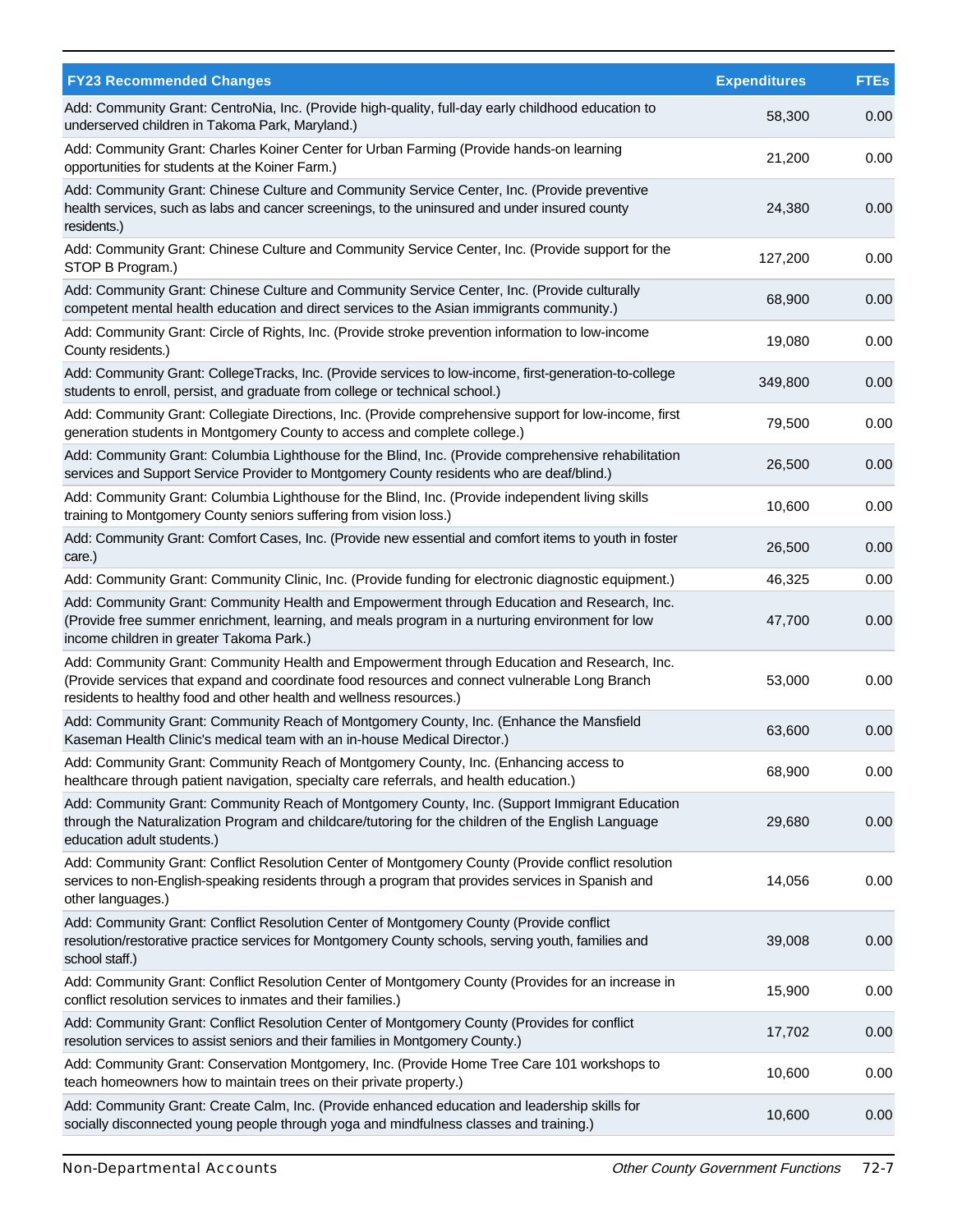| <b>FY23 Recommended Changes</b>                                                                                                                                                                                                       | <b>Expenditures</b> | <b>FTEs</b> |
|---------------------------------------------------------------------------------------------------------------------------------------------------------------------------------------------------------------------------------------|---------------------|-------------|
| Add: Community Grant: Crossroads Community Food Network, Inc. (Expand an economic development<br>program to support low-resource residents of the Takoma/Langley Crossroads in building successful local<br>food businesses.)         | 31,800              | 0.00        |
| Add: Community Grant: DC Diaper Bank (dba Greater DC Diaper Bank) (Provide support for low-income<br>families and the community organizations that serve them by regularly supplying baby needs and<br>hygiene products.)             | 28,620              | 0.00        |
| Add: Community Grant: Easter Seals Serving DC MD VA, Inc. (Provide medical adult day services to<br>Montgomery County low-income residents with special needs.)                                                                       | 58,300              | 0.00        |
| Add: Community Grant: Easterseals Serving DC MD VA, Inc. (Provide inclusive early childhood<br>education for children ages 6 weeks to 5 years in a unique intergenerational setting.)                                                 | 74,200              | 0.00        |
| Add: Community Grant: Elite Soccer Youth Development Academy, Inc. (Provide support to youth<br>participating in a Soccer Academy, Health Programs, and a Educational/Leadership Youth<br>Development Program.)                       | 106,000             | 0.00        |
| Add: Community Grant: Equipment Connections for Children, Inc. (Provide support for the Equipment<br>Donation Program for children with disabilities.)                                                                                | 17,490              | 0.00        |
| Add: Community Grant: Ethiopian Community Center in Maryland, Inc. (Provide legal and immigration<br>stress management services to low income Ethiopian community and underprivileged residents of<br>Montgomery County.)             | 21,200              | 0.00        |
| Add: Community Grant: Ethiopian Community Center in Maryland, Inc. (Provide preventive health<br>screening, testing, counseling, trainings, and workshop services to improve health awareness among low<br>income resident families.) | 31,800              | 0.00        |
| Add: Community Grant: Ethiopian Community Center, Inc. (Provide workforce and youth development<br>programs to improve employment, academic, and socio-emotional outcomes for Ethiopian residents in<br>the County.)                  | 47,700              | 0.00        |
| Add: Community Grant: FAIR Girls, Inc. (Provide trafficking victims client-centered, trauma-informed<br>case management, including safe housing, training community partners to create referral pathways.)                            | 31,800              | 0.00        |
| Add: Community Grant: Family Services, Inc. (Provide support for the Thriving Germantown<br>Community HUB.)                                                                                                                           | 84,800              | 0.00        |
| Add: Community Grant: Fenton Village, Inc. (Provide enhanced public awareness of the business<br>community in Fenton Village.)                                                                                                        | 21,200              | 0.00        |
| Add: Community Grant: Finding Your FootPrint Foundation, Inc. (Provide yoga, meditation, and<br>self-care practices for youth dealing with day to day social and behavioral issues.)                                                  | 5,300               | 0.00        |
| Add: Community Grant: Freshfarm Markets, Inc. (Serve as access point connecting urban residents to<br>healthy food options, with a focus on supporting low-income and minority families.)                                             | 15,900              | 0.00        |
| Add: Community Grant: Future Link, Inc. (Provide an extensive outreach program with individualized<br>academic and career supports for at-risk youth.)                                                                                | 41,446              | 0.00        |
| Add: Community Grant: Future Link, Inc. (Provide authentic internship work experiences for at-risk<br>County youth keeping them motivated, persisting with their education, and on-track towards<br>self-sufficiency.)                | 28,938              | 0.00        |
| Add: Community Grant: Gaithersburg HELP, Inc. (Provide free rides to medical appointments and other<br>essential destinations for seniors and persons with disabilities.)                                                             | 8,480               | 0.00        |
| Add: Community Grant: Gaithersburg HELP, Inc. (Provide support for the basic needs of food, diapers,<br>and formula for low-income residents in Gaithersburg/Montgomery Village area.)                                                | 47,700              | 0.00        |
| Add: Community Grant: GapBuster, Inc. (Provide workforce development and job training for<br>Disconnected Youth targeting ages 14 to 24 through STEM/computer training.)                                                              | 106,000             | 0.00        |
| Add: Community Grant: Generation Hope, LLC (Provide teen parents with tuition support, mentoring,<br>academic/life/professional skills, tutoring, and case management to make college a reality.)                                     | 21,200              | 0.00        |
| Add: Community Grant: Girls on the Run of Montgomery County, MD, Inc. (Provide financial aid and<br>shoes to under served girls in order for them participate in a positive youth development program.)                               | 15,900              | 0.00        |
| Add: Community Grant: Great and Small, Inc. (Provide operating support for equine-assisted activities<br>serving individuals with special needs.)                                                                                     | 20,140              | 0.00        |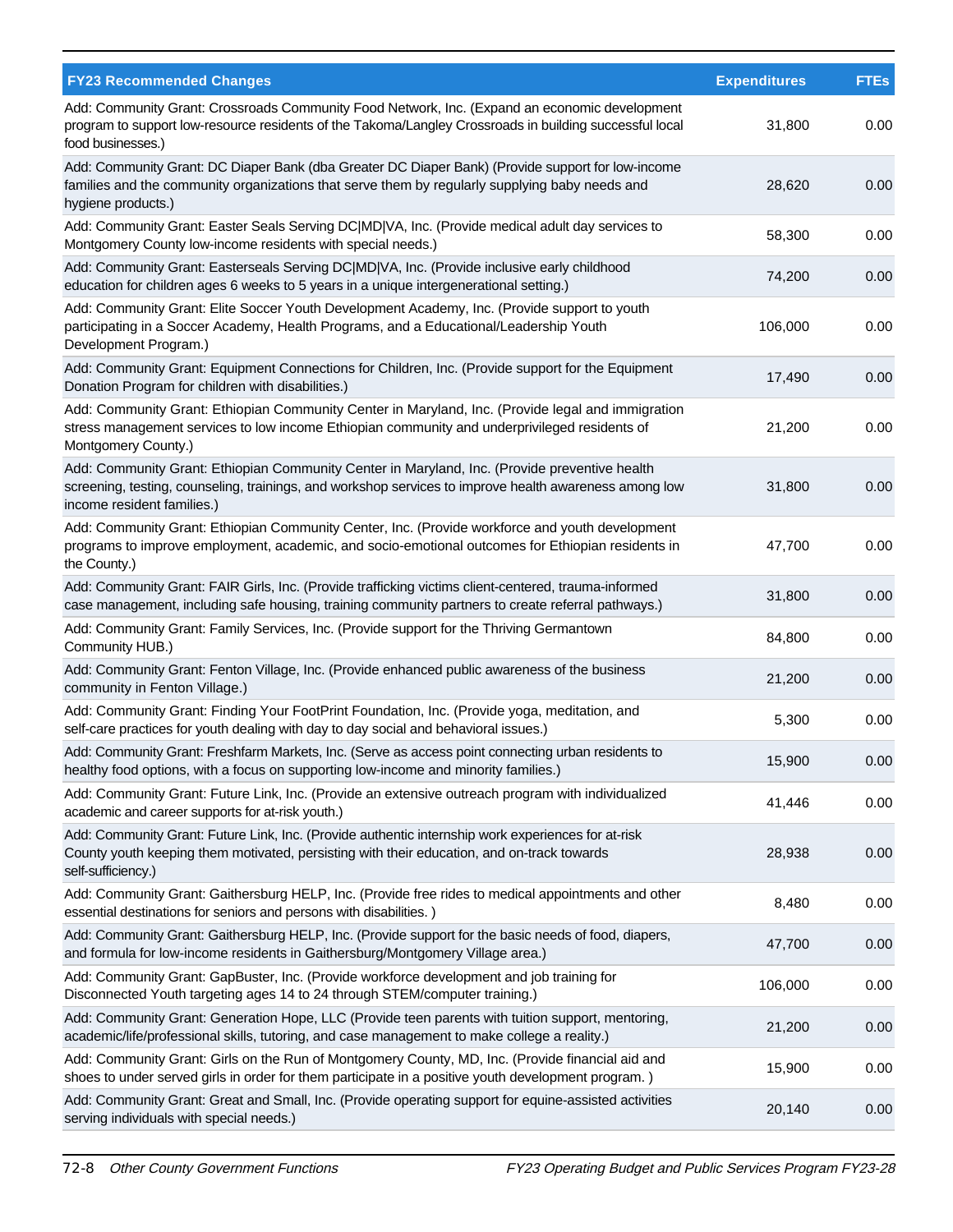| <b>FY23 Recommended Changes</b>                                                                                                                                                                                                                      | <b>Expenditures</b> | <b>FTEs</b> |
|------------------------------------------------------------------------------------------------------------------------------------------------------------------------------------------------------------------------------------------------------|---------------------|-------------|
| Add: Community Grant: Have A Dream, Inc. (Provide a six-week breakfast-and-lunch no-fee academic<br>camp that bridges the gap from one school year to the next in Takoma Park.)                                                                      | 47,700              | 0.00        |
| Add: Community Grant: Hebrew Home of Greater Washington, Inc. (Provide operating support for the<br>ElderSAFE Center.)                                                                                                                               | 53,000              | 0.00        |
| Add: Community Grant: Heritage Tourism Alliance of Montgomery County, Inc. (Provide operating<br>support for Heritage Montgomery.)                                                                                                                   | 106,000             | 0.00        |
| Add: Community Grant: Hispanic Business Foundation of Maryland, Inc. (Provide youth development<br>services including after school paid internships to underserved high school students and<br>tutoring/mentoring services.)                         | 31,800              | 0.00        |
| Add: Community Grant: Hispanic Business Foundation of Maryland, Inc. (Provides for operating support<br>for BEST Business Empowerment Center.)                                                                                                       | 23,320              | 0.00        |
| Add: Community Grant: Home Care Partners, Inc. (Provide for home aide services to help low-income<br>seniors and adults with disabilities remain at home.)                                                                                           | 42,400              | 0.00        |
| Add: Community Grant: Horizons of Washington, Inc. (Provide out-of-school time academic enrichment<br>for low-income K-8th grade students, with an emphasis on literacy and STEAM.)                                                                  | 26,500              | 0.00        |
| Add: Community Grant: Housing Opportunities Community Partners, Inc. (Provide environmental<br>science/STEM activities to low-income middle-school youth at summer day camps.)                                                                       | 39,220              | 0.00        |
| Add: Community Grant: Imagination Library of Montgomery County, Maryland, Inc. (Provides for<br>mailing free, age-appropriate books to children from birth to age five.)                                                                             | 13,780              | 0.00        |
| Add: Community Grant: Impact Silver Spring, Inc. (Provide a community-centered approach to shape,<br>support, and grow a network of micro-businesses and worker-owned cooperatives.)                                                                 | 31,800              | 0.00        |
| Add: Community Grant: Impact Silver Spring, Inc. (Provide high quality and accessible recreational<br>sports programs in Long Branch, Wheaton and Aspen Hill)                                                                                        | 103,350             | 0.00        |
| Add: Community Grant: InterFaith Conference of Metropolitan Washington (Provides for Montgomery<br>County faith communities to engage in climate change education, mitigation, and adaptation work<br>through grassroots organizing.)                | 10,600              | 0.00        |
| Add: Community Grant: Interfaith Works, Inc. (Provide support for the Interfaith Clothing Center.)                                                                                                                                                   | 347,600             | 0.00        |
| Add: Community Grant: Interfaith Works, Inc. (Provide support for the Interfaith Works Connections<br>program.)                                                                                                                                      | 42,400              | 0.00        |
| Add: Community Grant: Interfaith Works, Inc. (Provide support for the Vocational Services Program.)                                                                                                                                                  | 225,960             | 0.00        |
| Add: Community Grant: International Rescue Committee (IRC) Inc. (Provides for culturally proficient job<br>placement and upgrade services with interpretation to ensure refugees residing in Montgomery County<br>are economically self-sufficient.) | 31,800              | 0.00        |
| Add: Community Grant: Inwood House Development Corporation (Provide support for cleaning of<br>apartments for disabled adults and seniors who are extremely low-income.)                                                                             | 17,808              | 0.00        |
| Add: Community Grant: Japanese Americans' Care Fund, Inc. (Provide support for the library of<br>Japanese language media and activities for all age groups in the Japanese American community,<br>especially the elderly.)                           | 31,800              | 0.00        |
| Add: Community Grant: Jewish Council for the Aging of Greater Washington, Inc. (Provide support for<br>JCA's early memory loss program, Kensington Club.)                                                                                            | 42,400              | 0.00        |
| Add: Community Grant: Jewish Council for the Aging of Greater Washington, Inc. (Provide support for<br>the 50+ Employment Expo.)                                                                                                                     | 79,500              | 0.00        |
| Add: Community Grant: Jewish Council for the Aging of Greater Washington, Inc. (Provide support for<br>VillageRides to expand and enhance volunteer driving in Montgomery County.)                                                                   | 42,400              | 0.00        |
| Add: Community Grant: Jewish Council for the Aging of Greater Washington, Inc. (Provides support for<br>the Career Gateway program for Montgomery County residents age 50 and over.)                                                                 | 42,400              | 0.00        |
| Add: Community Grant: Jewish Social Service Agency (JSSA) (Provide support for a specialist serving<br>adolescents and adults with disabilities, providing job coaching, training, and support to help them<br>secure employment.)                   | 45,050              | 0.00        |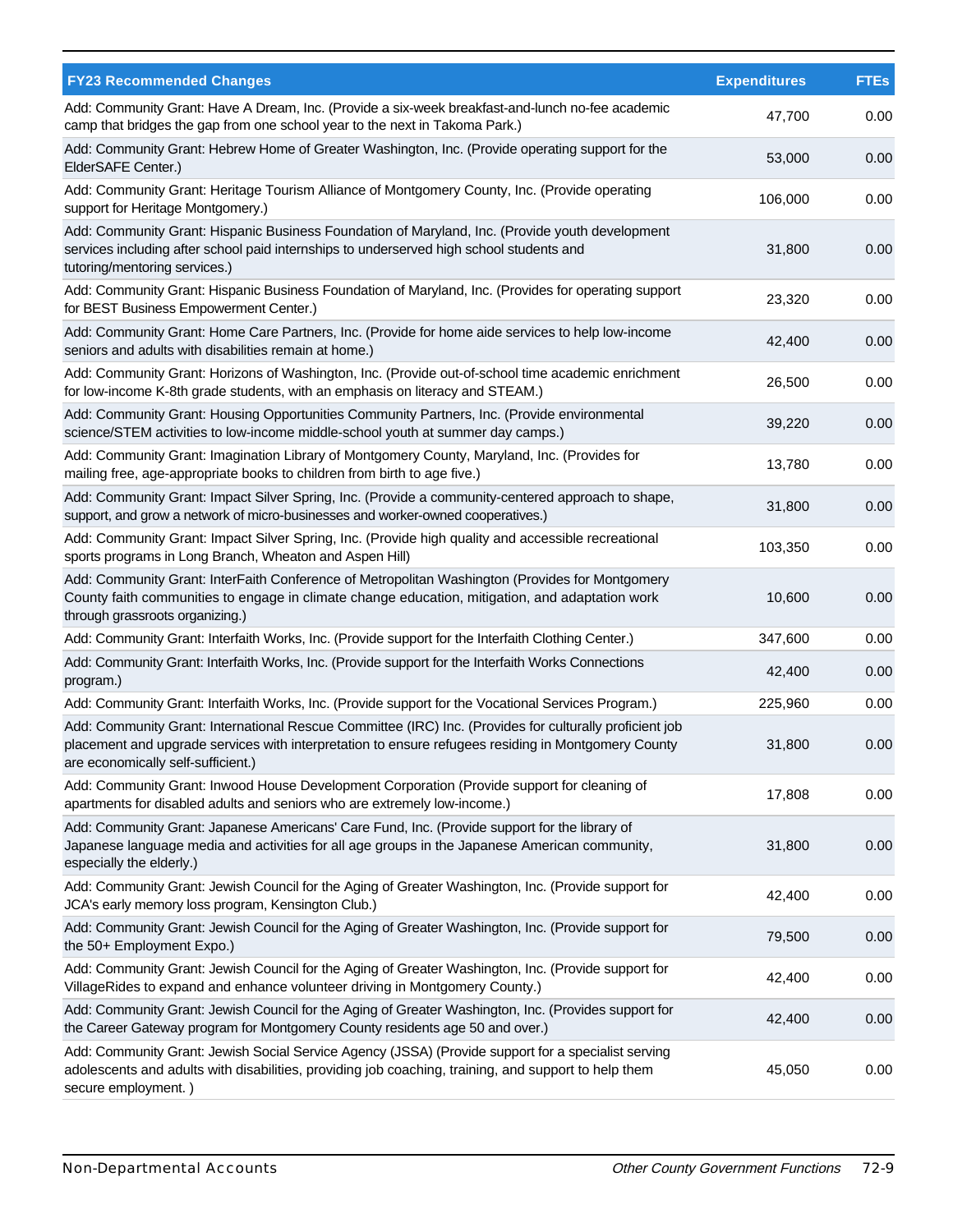| <b>FY23 Recommended Changes</b>                                                                                                                                                                                                                   | <b>Expenditures</b> | <b>FTEs</b> |
|---------------------------------------------------------------------------------------------------------------------------------------------------------------------------------------------------------------------------------------------------|---------------------|-------------|
| Add: Community Grant: Jewish Social Service Agency (JSSA) (Provide support for a Senior Services<br>Care Manager to support expanded caseload of frail low-income seniors, allowing them to successfully<br>age in place.)                        | 43,672              | 0.00        |
| Add: Community Grant: Jewish Social Service Agency (JSSA) (Provide support fore a clinical social<br>worker, specializing in early childhood and evidence-based interventions, serves children (ages 2 to 7)<br>with behavioral issues.)          | 59,954              | 0.00        |
| Add: Community Grant: Junior Achievement of Greater Washington, Inc. A/K/A Junior Achievement of<br>Greater Washington (Provide an experiential financial literacy program for middle school students in<br>Montgomery County.)                   | 26,500              | 0.00        |
| Add: Community Grant: Just Neighbors Ministry, Inc. (To provide high-quality immigration legal services<br>to low-income immigrants.)                                                                                                             | 21,200              | 0.00        |
| Add: Community Grant: KEEN Greater DC, LLC (Provide free, non-competitive one-to-one programs of<br>exercise, fitness and fun to youth with significant disabilities.)                                                                            | 10,600              | 0.00        |
| Add: Community Grant: KIND, Inc. d/b/a Kids in Need of Defense (Provide pro-bono legal services for<br>unaccompanied immigrant and refugee minors.)                                                                                               | 53,000              | 0.00        |
| Add: Community Grant: KindWorks, Inc. (Provide for operating support.)                                                                                                                                                                            | 31,800              | 0.00        |
| Add: Community Grant: Korean Community Service Center Of Greater Washington, Inc. (Provide<br>emergency financial assistance and wrap-around social services to low-income residents in the Asian<br>American community and immigrant residents.) | 21,200              | 0.00        |
| Add: Community Grant: Korean Community Service Center Of Greater Washington, Inc. (Provide for<br>KCSC's Senior Empowerment Program to assist low-income seniors within the Asian American<br>community who reside in Eastern Montgomery County.) | 21,200              | 0.00        |
| Add: Community Grant: Latin American Youth Center, Inc. (Improve workforce readiness of youth ages<br>16-24 through internships, job readiness activities, industry-specific training and job placement services.)                                | 47,700              | 0.00        |
| Add: Community Grant: Latin American Youth Center, Inc. (Provide a mentoring program for middle<br>school boys of color.)                                                                                                                         | 58,300              | 0.00        |
| Add: Community Grant: Latino Child Care Association of Maryland, Inc. (Provides for operating<br>support.)                                                                                                                                        | 53,000              | 0.00        |
| Add: Community Grant: Latino Economic Development Corporation of Washington, DC (Provide<br>entrepreneurship, workforce training and support services to promote self-sufficiency of immigrant,<br>refugee, and low-income women.)                | 26,500              | 0.00        |
| Add: Community Grant: Leadership Montgomery Education Foundation, Inc. (Provide programs to<br>build capacity to address racial disparities and to advance racial equity in Montgomery County.)                                                   | 42,400              | 0.00        |
| Add: Community Grant: League of Women Voters of Montgomery County, MD, Inc. (Publish a Spanish<br>edition of the general election Voters' Guide.)                                                                                                 | 10,600              | 0.00        |
| Add: Community Grant: Legal Aid Bureau, Inc. (Provide enhanced access to legal services for<br>low-income families through a medical-legal partnership providing advocacy, outreach, and<br>education.)                                           | 42,400              | 0.00        |
| Add: Community Grant: Leveling The Playing Field, Inc. (Provide for operating support.)                                                                                                                                                           | 21,200              | 0.00        |
| Add: Community Grant: Leveling The Playing Field, Inc. (Provide resources to allow low-income kids to<br>enjoy the mental and physical benefits of youth sports participation.)                                                                   | 26,500              | 0.00        |
| Add: Community Grant: Liberty's Promise, Inc. (Provide an after-school civic engagement program and<br>internships program for low-income immigrant youth in Montgomery County.)                                                                  | 148,930             | 0.00        |
| Add: Community Grant: Life Asset, Inc. (Provide a microloan and training program that helps<br>low-income entrepreneurs start or expand microbusinesses, promoting job creation and financial<br>self-sufficiency.)                               | 10,600              | 0.00        |
| Add: Community Grant: Literacy Council of Montgomery County, MD, Inc. (Provide under-skilled and<br>under-credentialed adults with educational and workplace skills necessary to obtain family-sustaining<br>jobs.)                               | 37,100              | 0.00        |
| Add: Community Grant: Madison House Autism Foundation, Inc. (Provide job readiness and life skills<br>training for highly impacted county adults with Autism and other Intellectual/Developmental<br>Disabilities)                                | 53,000              | 0.00        |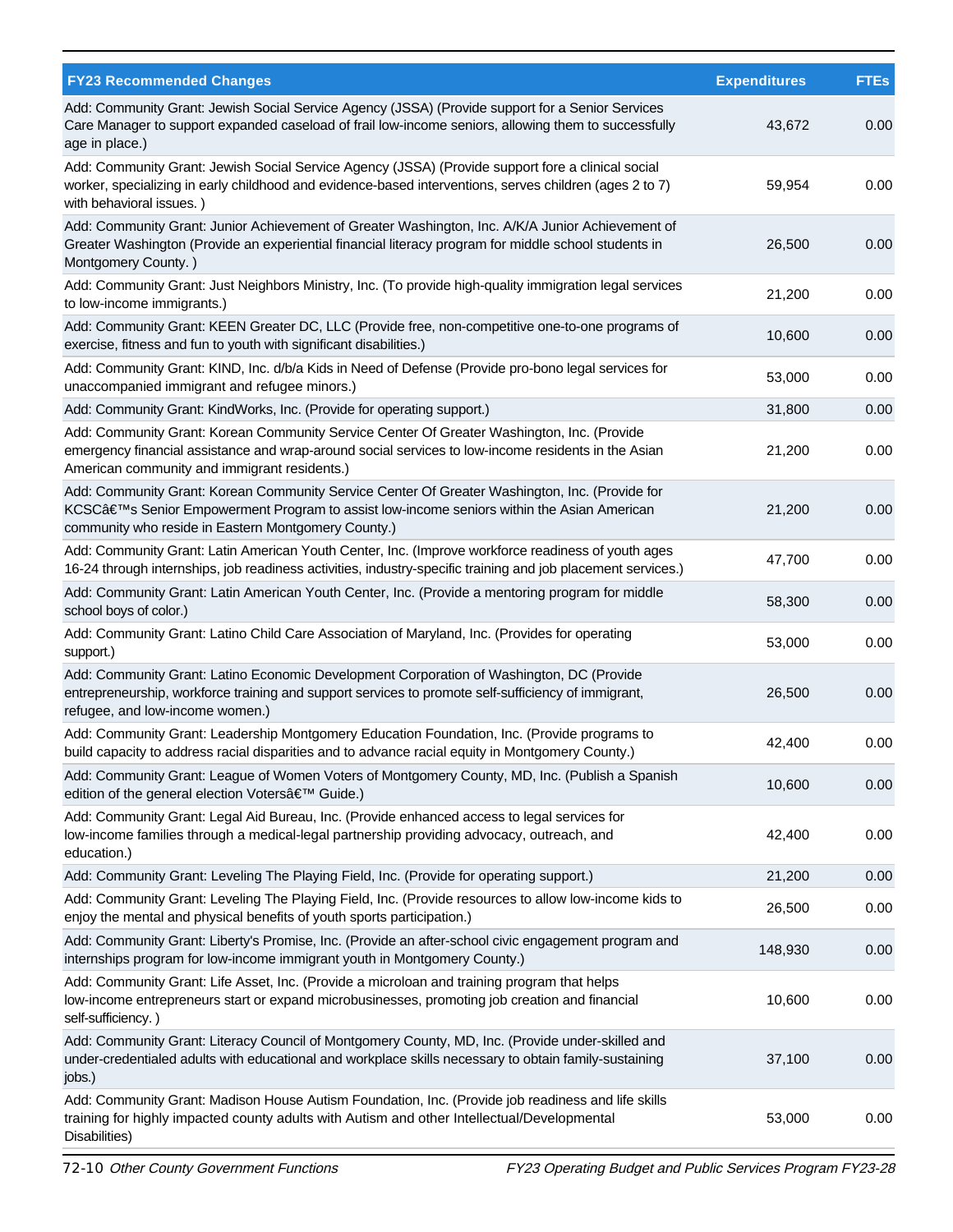| <b>FY23 Recommended Changes</b>                                                                                                                                                                                                                                                                                     | <b>Expenditures</b> | <b>FTEs</b> |
|---------------------------------------------------------------------------------------------------------------------------------------------------------------------------------------------------------------------------------------------------------------------------------------------------------------------|---------------------|-------------|
| Add: Community Grant: Madison House Autism Foundation, Inc. (Provide off-campus educational<br>experiences for neuro-typical and neuro-diverse Montgomery County youth at Madison Fields, Madison<br>House Autism Foundation.)                                                                                      | 26,500              | 0.00        |
| Add: Community Grant: Mary's Center for Maternal and Child Care, Inc. (Provide support for four<br>non-billable patient care positions at our new, expanded community health center at 344 University<br>Boulevard W.)                                                                                              | 47,700              | 0.00        |
| Add: Community Grant: Maryland Senior Olympics Commission, LTD (Provide for operating support.)                                                                                                                                                                                                                     | 26,500              | 0.00        |
| Add: Community Grant: Maryland Vietnamese Mutual Association, Inc. (Provide assistance to<br>immigrants to prepare and apply for naturalization in order to become US Citizens.)                                                                                                                                    | 15,900              | 0.00        |
| Add: Community Grant: Maryland/Israel Development Center, Inc. (Provide support for promoting<br>economic development between Montgomery County and Israel and attract Israeli high-tech, cyber<br>security and bio-health companies to the County.)                                                                | 42,400              | 0.00        |
| Add: Community Grant: MentorPrize, Incorporated (Recruit adult mentors to form quality relationships<br>with underserved individuals.)                                                                                                                                                                              | 15,900              | 0.00        |
| Add: Community Grant: Mercy Health Clinic, Inc. (Provide primary and specialty care for low-income,<br>uninsured patients, and patients with Medicaid.)                                                                                                                                                             | 90,100              | 0.00        |
| Add: Community Grant: Mercy Health Clinic, Inc. (Provide support for the on-site pharmacy program<br>serving low-income, uninsured residents of Montgomery County.)                                                                                                                                                 | 37,100              | 0.00        |
| Add: Community Grant: Mobile Medical Care, Inc. (Partially fund MobileMed's Specialty Care<br>Coordinator to help low-income, uninsured patients access and navigate essential specialty health<br>resources.)                                                                                                      | 31,800              | 0.00        |
| Add: Community Grant: Mobile Medical Care, Inc. (Provide for development of a Quality Improvement<br>program.)                                                                                                                                                                                                      | 63,600              | 0.00        |
| Add: Community Grant: MOCO KIDSCO, Inc. dba KID Museum (Provide operating support for the KID<br>Museum.)                                                                                                                                                                                                           | 206,700             | 0.00        |
| Add: Community Grant: Montgomery Countryside Alliance, Inc. (Provide for operating support.)                                                                                                                                                                                                                        | 26,500              | 0.00        |
| Add: Community Grant: Montgomery County Muslim Foundation, Inc. (Provide services to seniors to<br>meet their social, intellectual, mental, and physical health needs.)                                                                                                                                             | 74,200              | 0.00        |
| Add: Community Grant: Montgomery County Muslim Foundation, Inc. (Provide support for Youth<br>Empowerment Program.)                                                                                                                                                                                                 | 12,720              | 0.00        |
| Add: Community Grant: Montgomery County Muslim Foundation, Inc. (Provide Food assistance to<br>needy and low income residents of Montgomery County.)                                                                                                                                                                | 116,600             | 0.00        |
| Add: Community Grant: Montgomery Housing Partnership, Inc. (Provide on-site after-school<br>educational activities for children living in MHP's affordable rental units.)                                                                                                                                           | 194,741             | 0.00        |
| Add: Community Grant: Muslim Community Center, Inc. (Provide clinical case management for<br>Medicare, Medicaid and uninsured Montgomery County residents.)                                                                                                                                                         | 42,400              | 0.00        |
| Add: Community Grant: Muslim Community Center, Inc. (Provide for implementation of quality<br>measures consistent with the standard of care for controlling diabetes and other chronic diseases.)                                                                                                                   | 36,040              | 0.00        |
| Add: Community Grant: Muslim Community Center, Inc. (Provide for increased access to quality eye<br>care services for uninsured and underinsured Montgomery County residents.)                                                                                                                                      | 26,436              | 0.00        |
| Add: Community Grant: Muslim Community Center, Inc. (Provide handicap access shuttle van<br>transportation services for patients from major public transportation hub stands to and from the Clinic.)                                                                                                               | 63,905              | 0.00        |
| Add: Community Grant: Muslim Community Center, Inc. (Provide increased access to gynecological<br>services for better cancer screening for uninsured and underinsured Montgomery County residents.)                                                                                                                 | 93,623              | 0.00        |
| Add: Community Grant: Nonprofit Montgomery, Inc. (Provide collaborative education and promotion of<br>early care for children.)                                                                                                                                                                                     | 53,000              | 0.00        |
| Add: Community Grant: One Montgomery Green, Inc. (Provide for operating support.)                                                                                                                                                                                                                                   | 58,300              | 0.00        |
| Add: Community Grant: Organization for Advancement of and Services for Individuals with Special<br>Needs (OASIS), Inc. (Provide funding to create an interactive curriculum demonstrating sustainable<br>farm practices to increase independent participation of disabled groups and volunteers at OASIS<br>farms.) | 6,561               | 0.00        |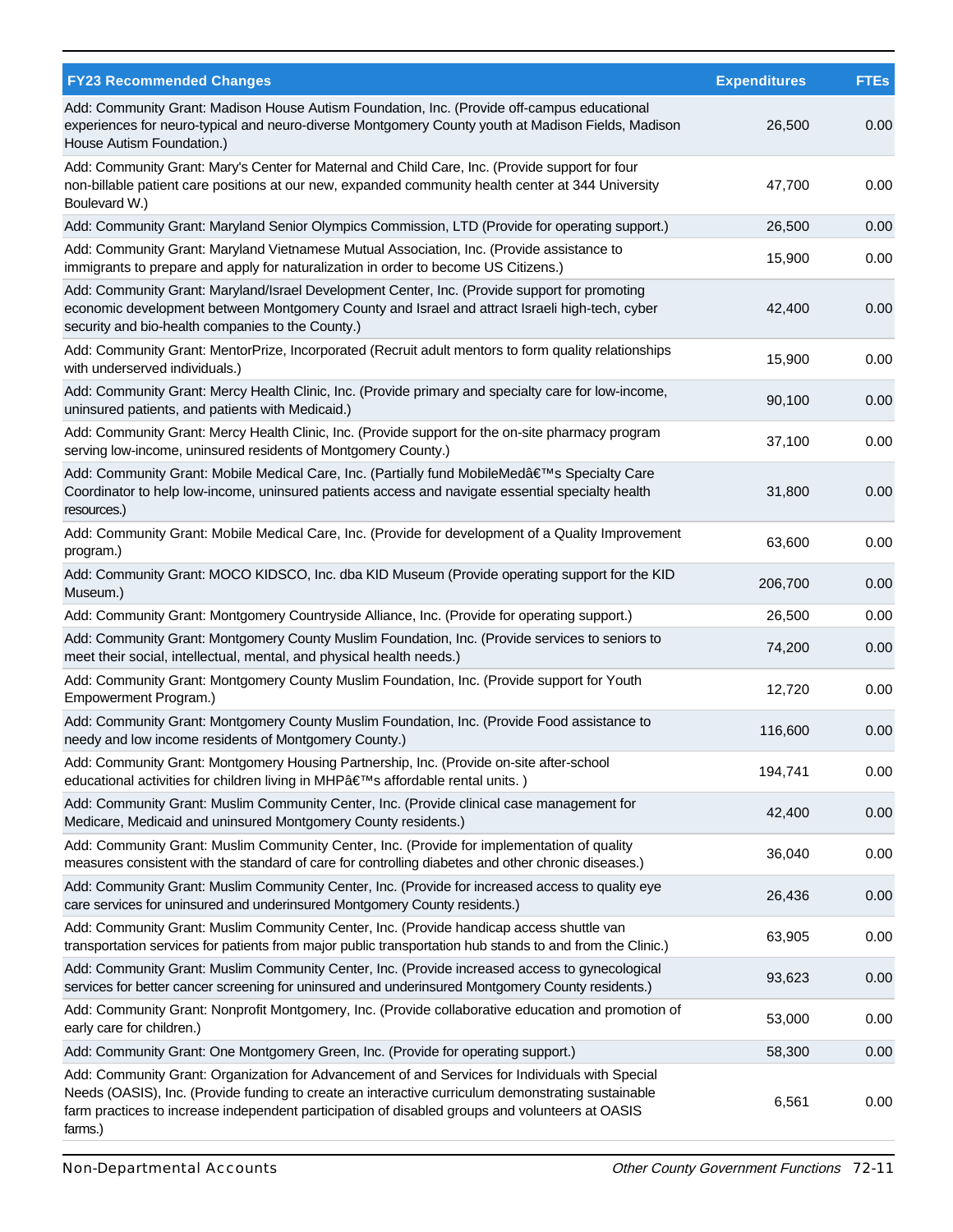| <b>FY23 Recommended Changes</b>                                                                                                                                                                                                                                    | <b>Expenditures</b> | <b>FTEs</b> |
|--------------------------------------------------------------------------------------------------------------------------------------------------------------------------------------------------------------------------------------------------------------------|---------------------|-------------|
| Add: Community Grant: Passion for Learning, Inc. (Provide Information and Communication<br>Technology (ICT) and college readiness programs for low-income middle school students.)                                                                                 | 53,000              | 0.00        |
| Add: Community Grant: Per Scholas, Inc. (Provide technology training, career development and job<br>placement services for Montgomery County residents who are un/underemployed.)                                                                                  | 53,000              | 0.00        |
| Add: Community Grant: Poolesville Area Senior Center, Inc. (Provide for operating support.)                                                                                                                                                                        | 26,500              | 0.00        |
| Add: Community Grant: Poolesville Green, Inc. (Provide environmental education and outreach<br>program and to support the Poolesville Community Garden and PHS Green projects.)                                                                                    | 5,300               | 0.00        |
| Add: Community Grant: Queens Royal Priest Hood, Inc. (Provide utoring, homework assistance, intro to<br>robotics, games, and group activities to help students improve social skills while encouraging team<br>work.)                                              | 10,600              | 0.00        |
| Add: Community Grant: Retouch International Ministries, Inc. (Provide an enrichment After School<br>Program for girls in Montgomery County who are at risk of underachievement.)                                                                                   | 10,600              | 0.00        |
| Add: Community Grant: Rosaria Communities Foundation, Inc. (Provide independent living<br>opportunities for people with intellectual and physical disabilities within an involved community.)                                                                      | 31,800              | 0.00        |
| Add: Community Grant: Scotland Storm Community Development, Inc. (Provide free academic and<br>athletic after-school and summer programs for underserved youth from the historic Scotland Community<br>in Potomac, Maryland.)                                      | 47,700              | 0.00        |
| Add: Community Grant: So What Else, Inc. (Provide educational and recreational after-school programs<br>each semester for underserved East County youth.)                                                                                                          | 37,100              | 0.00        |
| Add: Community Grant: Spanish-Speaking Community of Maryland, Inc. (Provide consultations with<br>case managers to address essential needs of low-income, limited English proficient families and<br>immigrants.)                                                  | 15,900              | 0.00        |
| Add: Community Grant: Spirit Club Foundation, Inc. (Provide operating funds to develop and<br>implement supportive exercise and fitness programs for people with disabilities.)                                                                                    | 26,500              | 0.00        |
| Add: Community Grant: Sunflower Bakery, Inc. (Provide skills training, employee development and job<br>search guidance and expand outreach to potential students and employers.)                                                                                   | 47,212              | 0.00        |
| Add: Community Grant: The First Tee of Greater Washington, DC Corporation A/K/A First Tee of<br>Washington, DC (Provide social, fun, healthy, and life enhancing opportunities for girls to keep them<br>engaged and enjoying golf in Montgomery County.)          | 10,600              | 0.00        |
| Add: Community Grant: The Latino Student Fund (Provide academic support for PreK-12th grade<br>Hispanic youth and their adult family members.)                                                                                                                     | 31,800              | 0.00        |
| Add: Community Grant: The Oasis Institute Corp. (Provide intergenerational literacy-based tutoring<br>program serving older adults, students in grades K-5 and staff at twenty-one Montgomery County Public<br>Schools.)                                           | 20,988              | 0.00        |
| Add: Community Grant: The Shepherd's Table, Inc. (Provide daily meals for individuals experiencing<br>homelessness, food insecurity, or in need of nourishment.)                                                                                                   | 37,100              | 0.00        |
| Add: Community Grant: TLC-The Treatment and Learning Centers, Inc. (Provide employment<br>readiness skills for youth with disabilities.)                                                                                                                           | 8,240               | 0.00        |
| Add: Community Grant: Torture Abolition and Survivors Support Coalition International (Provide<br>culturally-sensitive, trauma-informed legal representation and career development services to advance<br>equity for asylum seekers who are survivors of torture) | 79,500              | 0.00        |
| Add: Community Grant: Unity Christian Fellowship, Inc. (Provide support for the Educational and Life<br>Skills Program activities to help Montgomery County youth excel academically and socially.)                                                                | 37,100              | 0.00        |
| Add: Community Grant: Unity Christian Fellowship, Inc. (Provide support for the Game Changer<br>Conference for Young Males.)                                                                                                                                       | 18,020              | 0.00        |
| Add: Community Grant: UNITY Youth Development Corporation (Provide academic and athletic<br>financial assistance opportunities to low income, high risk families to include athletics, STEM, life skills<br>and leadership.)                                       | 79,500              | 0.00        |
| Add: Community Grant: University of Maryland (Provide support for the Purple Line Corridor Coalition<br>to lead the implementation of the Purple Line Community Development Agreement through a<br>collective impact approach.)                                    | 42,400              | 0.00        |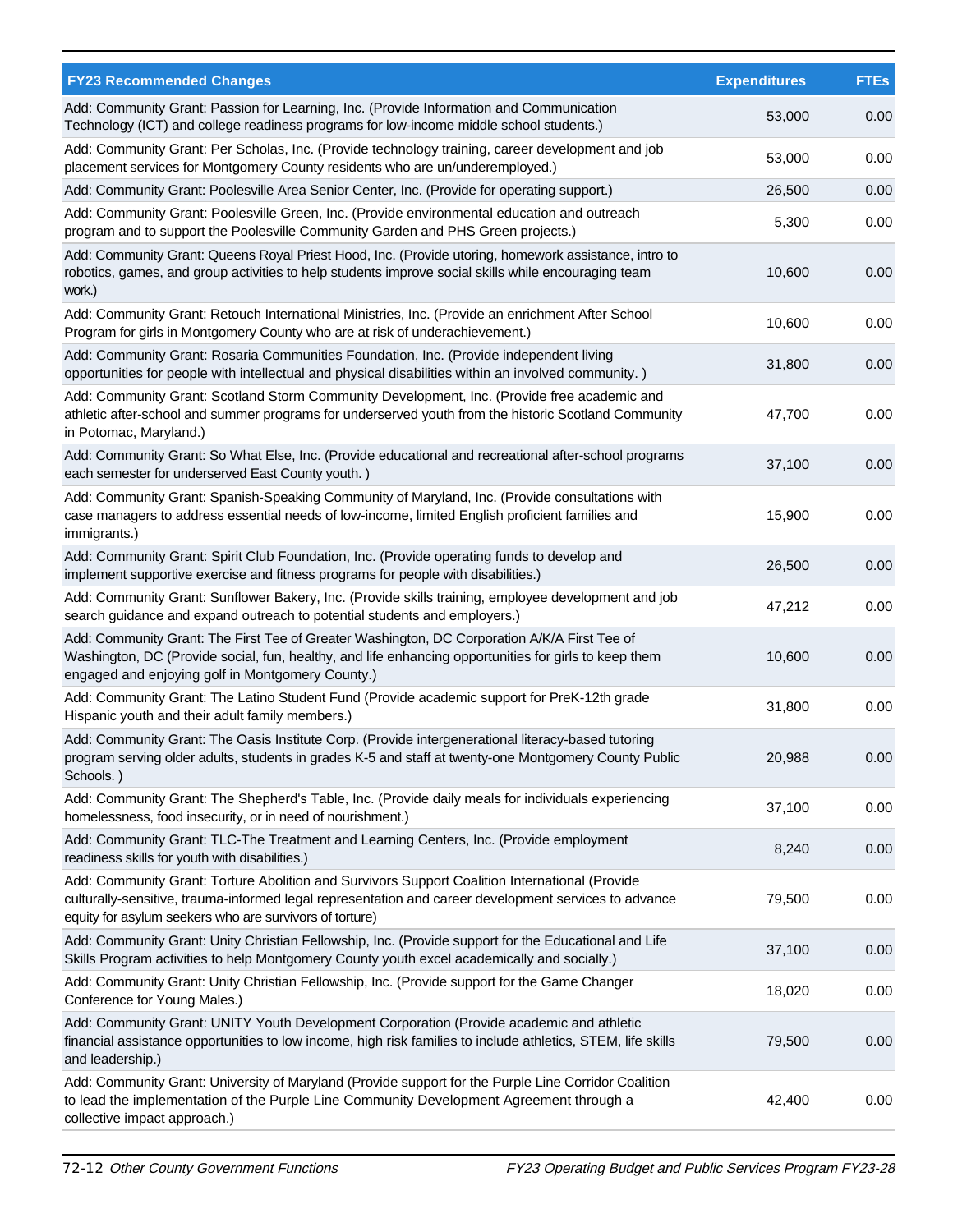| <b>FY23 Recommended Changes</b>                                                                                                                                                                                                                   | <b>Expenditures</b> | <b>FTEs</b> |
|---------------------------------------------------------------------------------------------------------------------------------------------------------------------------------------------------------------------------------------------------|---------------------|-------------|
| Add: Community Grant: Us Helping Us, People Into Living, Inc. (Provide support for complimentary,<br>comprehensive health screening to assess health risks among Montgomery County residents.)                                                    | 42,400              | 0.00        |
| Add: Community Grant: Vietnamese Americans Services, Inc. (Provide improvemed health care access<br>to the Vietnamese community in Montgomery County.)                                                                                            | 53,424              | 0.00        |
| Add: Community Grant: Vietnamese Americans Services, Inc. (Provide services to seniors in the<br>Vietnamese community and sustain the first adult day care center for the Vietnamese community in<br>Montgomery County.)                          | 53,000              | 0.00        |
| Add: Community Grant: Village Youth & Family Center, Inc. (Provide afterschool programming for<br>young women to build a healthy sense of self, community and belonging through yoga and art.)                                                    | 5,300               | 0.00        |
| Add: Community Grant: Washington Area Bicyclist Association, Inc. (Provide a youth bicycle safety<br>program to Montgomery County's public school youth through the Excel Beyond the Bell after-school<br>program.)                               | 31,800              | 0.00        |
| Add: Community Grant: Washington Youth Foundation, Inc. (Provide educational and academic<br>support for low-income immigrant students.)                                                                                                          | 53,000              | 0.00        |
| Add: Community Grant: Winter Growth, Inc. (Provide supportive services to functionally and/or<br>cognitively impaired seniors to help them age safely and with dignity in their community.)                                                       | 18,550              | 0.00        |
| Add: Community Grant: YMCA of Metropolitan Washington, Inc. (Provide case management and<br>training for volunteers in intensive one-on-one mentoring program for court-involved male and female<br>youth of color.)                              | 42,400              | 0.00        |
| Add: Community Grant: YMCA of Metropolitan Washington, Inc. (Provides at-risk youth with trauma-<br>informed, academic-focused, out-of-school-time enrichment services, intensive homework help and<br>mentoring, and other services for adults.) | 74,200              | 0.00        |
| Add: Community Grant: YMCA of Metropolitan Washington, Inc. (To establish Long Branch Collective<br>Action for Youth initiative, a collaborative effort to improve agency coordination and outcomes for<br>youth.)                                | 90,100              | 0.00        |
| Add: Community Services Grant: Funding for Community Services Grants (Funding for Community<br>Services Grants)                                                                                                                                   | 60,987              | 0.00        |
| Add: Nonprofit Technical Assistance and Management Support Grants                                                                                                                                                                                 | 750,000             | 0.00        |
| Add: Underserved Communities Nonprofit Children, Youth, and Families Grants                                                                                                                                                                       | 750,000             | 0.00        |
| Decrease Cost: Elimination of One-Time Items Approved in FY22                                                                                                                                                                                     | (9,705,874)         | 0.00        |
| <b>FY23 Recommended</b>                                                                                                                                                                                                                           | 10,350,372          | 0.00        |

#### ✺ Compensation and Employee Benefit Adjustments

This NDA contains a General Fund appropriation and a non-tax appropriation, and provides funding for certain personnel costs related to adjustments in employee and retiree benefits; pay-for-performance awards for employees in the Management Leadership Service, Police Leadership Service, and non-represented employees; deferred compensation management; and unemployment insurance.

Non-Qualified Retirement Plan: This provides funding for that portion of a retiree's benefit payment that exceeds the Internal Revenue Code's §415 limits on payments from a qualified retirement plan. Payment of these benefits from the County's Employees' Retirement System (ERS) would jeopardize the qualified nature of the County's ERS. The amount in this NDA will vary based on future changes in the Consumer Price Index (CPI) affecting benefit payments, new retirees with a non-qualified level of benefits, and changes in Federal law governing the level of qualified benefits.

Deferred Compensation Management: These costs are for management expenses required for administration of the County's Deferred Compensation program. Management expenses include legal and consulting fees, office supplies, printing and postage,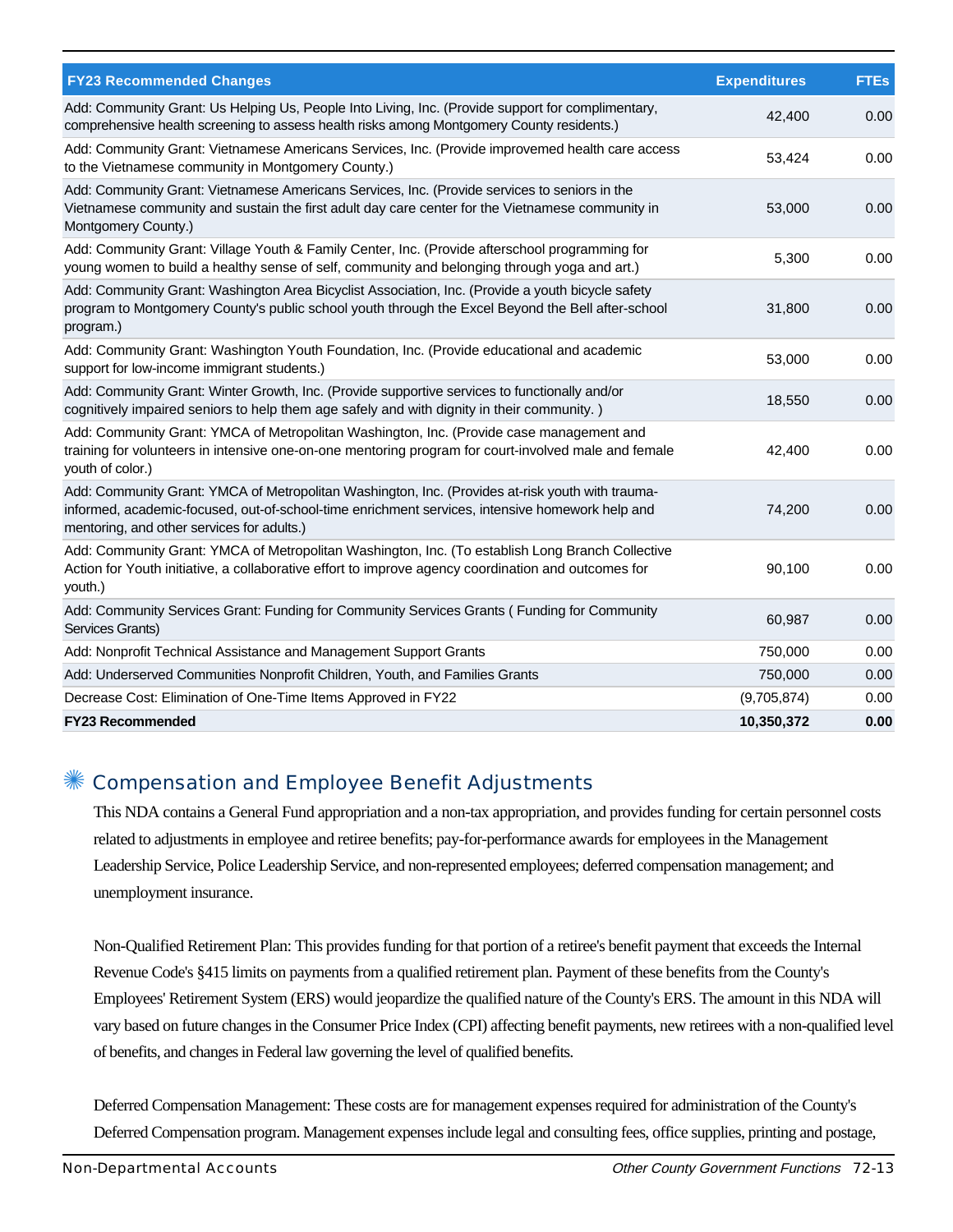and County staff support.

Management Leadership Service Performance-Based Pay Awards: In FY99, the County implemented the Management Leadership Service (MLS), which includes high-level County employees with responsibility for developing and implementing policy and managing County programs and services. The MLS was formed for a number of reasons, including improving the quality and effectiveness of service delivery through management training, performance accountability, and appropriate compensation; providing organizational flexibility to respond to organizational needs; allowing managers to seek new challenges; and developing and encouraging a government-wide perspective among the County's managers. In FY19, the County implemented the Police Leadership Service (PLS) to include lieutenants and captains in the Department of Police. MLS and PLS employees are not eligible for service increments. Performance-Based awards for MLS and PLS employees are funded in FY23.

Unemployment Insurance: The County is self-insured for unemployment claims resulting from separations of service. Unemployment insurance is managed by the Office of Human Resources through a third party administrator who advises the County and monitors claims experience.

| <b>FY23 Recommended Changes</b>                                                                                                                                                                          | <b>Expenditures</b> | <b>FTEs</b> |
|----------------------------------------------------------------------------------------------------------------------------------------------------------------------------------------------------------|---------------------|-------------|
| <b>FY22 Approved</b>                                                                                                                                                                                     | 4,167,600           | 1.13        |
| Increase Cost: Health Insurance Cost Share adjustment                                                                                                                                                    | 6,302,265           | 0.00        |
| Increase Cost: Annualization of FY22 Personnel Costs                                                                                                                                                     | 3.734               | 0.05        |
| Increase Cost: FY23 Compensation Adjustment                                                                                                                                                              | 1,955               | 0.00        |
| Decrease Cost: MLS/PLS Pay for Performance                                                                                                                                                               | (1,000,000)         | 0.00        |
| Multi-program adjustments, including negotiated compensation changes, employee benefit changes,<br>changes due to staff turnover, reorganizations, and other budget changes affecting multiple programs. | 8.311               | 0.00        |
| <b>FY23 Recommended</b>                                                                                                                                                                                  | 9,483,865           | 1.18        |

#### Conference and Visitors Bureau

The Conference and Visitors Bureau (CVB) promotes Montgomery County as a destination for meetings/conferences, student group travel, group tours, leisure travel, and amateur sports events. The CVB develops and distributes publications on points of interest to tourists, implements public information campaigns promoting tourism and event facilitation in Montgomery County, and attends trade shows and sales missions in target markets. The CVB also serves as a resource center assisting small and large hospitality businesses considering new product development and/or expansions. The CVB coordinates with the Maryland Office of Tourism Development (Visit Maryland), Maryland Film Office, Capital Region USA (CRUSA), TEAM Maryland, and national and regional events to promote tourism growth, increased visitor spending, and visitation in Montgomery County. The CVB manages the tourism marketing grant provided annually by the Maryland Tourism Development Board. The CVB operates on contract with the Department of Finance. Funding is based on seven percent of the total hotel/motel tax revenues.

| <b>FY23 Recommended Changes</b>                                                | <b>Expenditures</b> | <b>FTEs</b> |
|--------------------------------------------------------------------------------|---------------------|-------------|
| <b>FY22 Approved</b>                                                           | 1,632,834           | 0.00        |
| Replace: Hotel/ Motel Tax Revenue Previously Funded by ARPA with General Funds | 804.200             | 0.00        |
| <b>Enhance: Destination Management</b>                                         | 500.000             | 0.00        |
| Shift: FY22 ARPA One-Time Funding                                              | (804, 200)          | 0.00        |
| <b>FY23 Recommended</b>                                                        | 2,132,834           | 0.00        |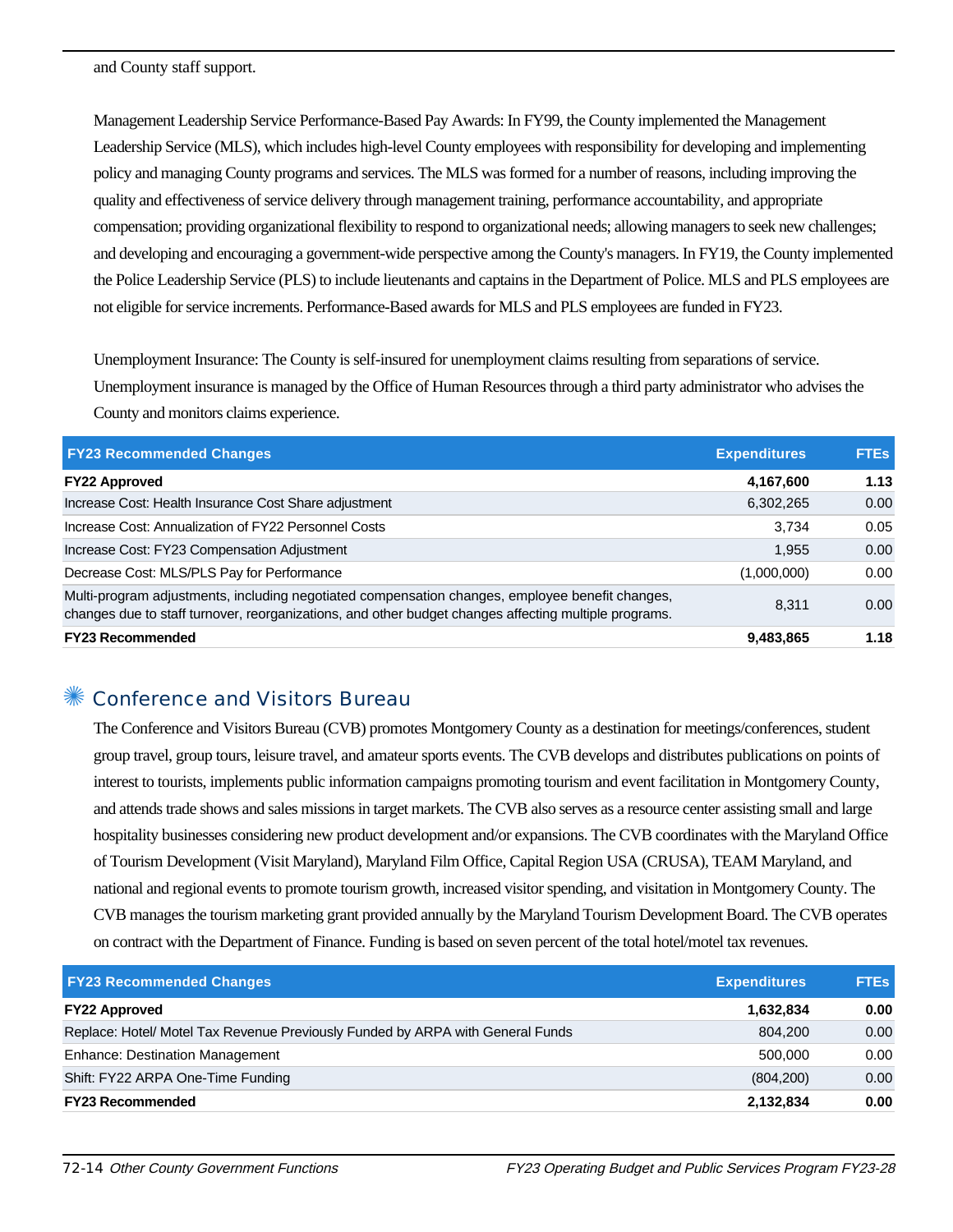## ✺ Conference Center

Prior to FY06, the Conference Center NDA primarily provided for pre-opening expenses. Since the Conference Center opened in November 2004, the NDA has expanded its scope to fund:

- a full-time position to manage the operational and fiscal oversight of the Conference Center complex;
- non-routine repairs, alterations, improvements, renewals, and replacements; and
- the designated reserve required by the management agreement with Marriott International, Inc.

Funding is also included to reimburse the contractor for costs not covered by operations during accounting periods when losses occur. These costs will be offset by contractor payments to the County during accounting periods with operating gains. To ensure fiscal and operational accountability, a management audit is conducted every two years and the program budget is increased by \$50,000 during the year such audit is scheduled. Revenues consisting of net operating income from the Conference Center and land rent from the hotel are deposited into the general fund. Twenty percent of the County's net proceeds from Conference Center operations is retained for investment in marketing and facility improvements to increase Conference Center usage. All proposed investment expenditures are reviewed and approved by the Conference Center Management Committee.

| <b>FY23 Recommended Changes</b>                                                                                                                                                                          | <b>Expenditures</b> | <b>FTEs</b> |
|----------------------------------------------------------------------------------------------------------------------------------------------------------------------------------------------------------|---------------------|-------------|
| <b>FY22 Approved</b>                                                                                                                                                                                     | 590,420             | 1.00        |
| Increase Cost: FY23 Compensation Adjustment                                                                                                                                                              | 788                 | 0.00        |
| Decrease Cost: Annualization of FY22 Personnel Costs                                                                                                                                                     | (17, 886)           | 0.00        |
| Decrease Cost: Conference Center - Biannual Management Audit                                                                                                                                             | (50,000)            | 0.00        |
| Multi-program adjustments, including negotiated compensation changes, employee benefit changes,<br>changes due to staff turnover, reorganizations, and other budget changes affecting multiple programs. | 2.573               | 0.00        |
| <b>FY23 Recommended</b>                                                                                                                                                                                  | 525,895             | 1.00        |

## ✺ Consolidated Retiree Health Benefit Trust - College

This NDA provides consolidated funding for Montgomery College's contribution to the Retiree Health Benefits Trust.

| <b>FY23 Recommended Changes</b>                                                                                                                                                                          | <b>Expenditures</b> | <b>FTEs</b> |
|----------------------------------------------------------------------------------------------------------------------------------------------------------------------------------------------------------|---------------------|-------------|
| <b>FY22 Approved</b>                                                                                                                                                                                     | 5,608,000           | 0.00        |
| Multi-program adjustments, including negotiated compensation changes, employee benefit changes,<br>changes due to staff turnover, reorganizations, and other budget changes affecting multiple programs. | (3,904,000)         | 0.00        |
| <b>FY23 Recommended</b>                                                                                                                                                                                  | 1,704,000           | 0.00        |

## ✺ Consolidated Retiree Health Benefit Trust - MCPS

This NDA provides consolidated funding for Montgomery County Public Schools' contribution to the Retiree Health Benefits Trust.

| <b>FY23 Recommended Changes</b>                                                                                                                                                                          | <b>Expenditures</b> | <b>FTEs</b> |
|----------------------------------------------------------------------------------------------------------------------------------------------------------------------------------------------------------|---------------------|-------------|
| <b>FY22 Approved</b>                                                                                                                                                                                     | 73.048.269          | 0.00        |
| Multi-program adjustments, including negotiated compensation changes, employee benefit changes,<br>changes due to staff turnover, reorganizations, and other budget changes affecting multiple programs. | (15,623,592)        | 0.00        |
| <b>FY23 Recommended</b>                                                                                                                                                                                  | 57,424,677          | 0.00        |
|                                                                                                                                                                                                          |                     |             |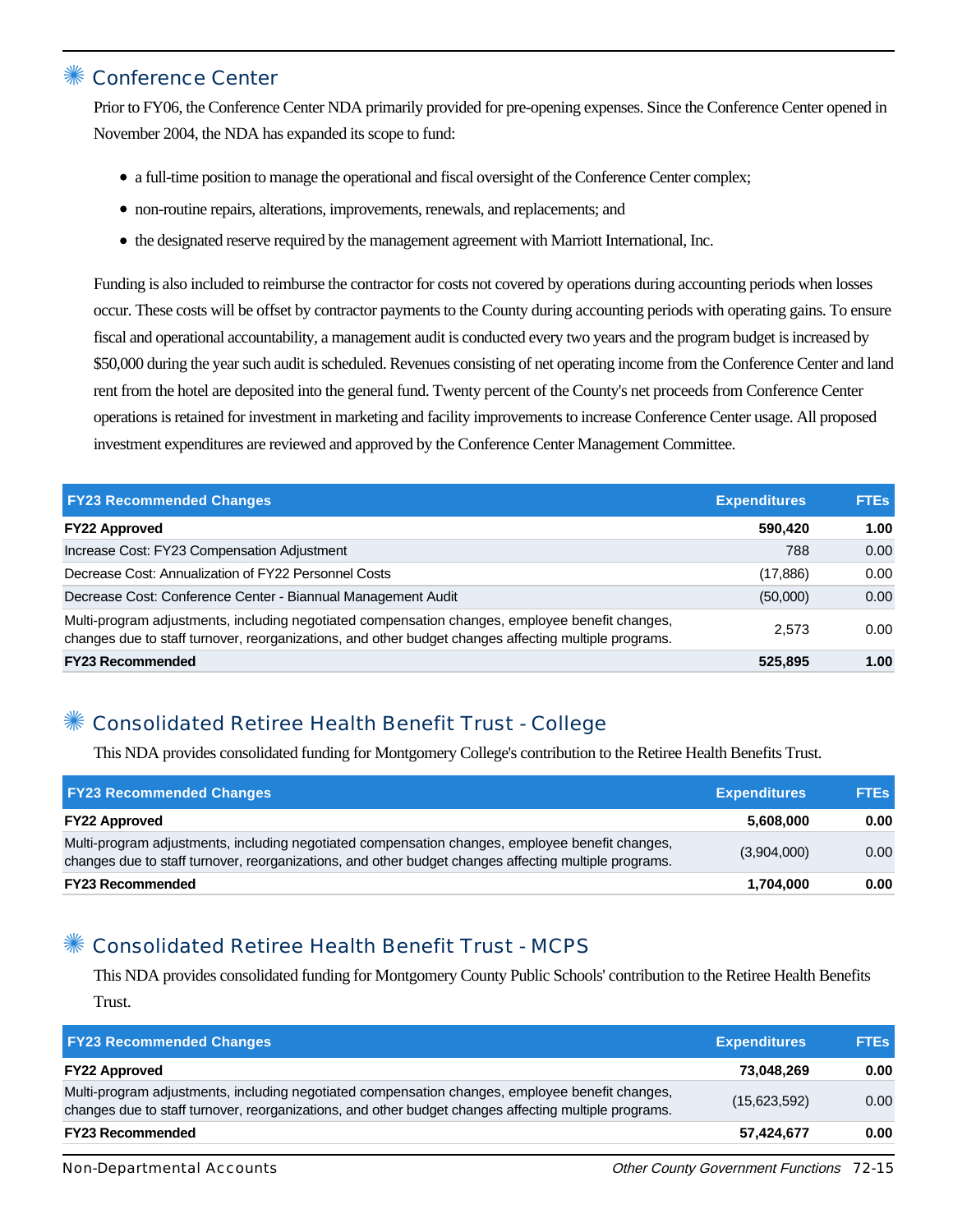## **County Associations**

This NDA funds Montgomery County membership dues to the National Association of Counties (NACo) and the Maryland Association of Counties (MACo).

| <b>FY23 Recommended Changes</b> | <b>Expenditures</b> | <b>FTEs</b> |
|---------------------------------|---------------------|-------------|
| <b>FY22 Approved</b>            | 74.728              | 0.00        |
| <b>FY23 Recommended</b>         | 74.728              | 0.00        |

## ✺ Device Client Management

The Device Client Management (DCM) program oversees the annual replacement of personal computers (PCs); manages software patching, distribution and enterprise anti-malware systems which collectively help to secure the County's technology infrastructure; and, includes funding for Enterprise office productivity software. The program provides general IT support directly to departments and employees through the County's IT Help Desk, which receives over 70,000 requests for service annually. DCM is based on a best-practices approach to maintaining a modern and cost-effective computing environment.

| <b>FY23 Recommended Changes</b>                                                | <b>Expenditures</b> | <b>FTEs</b> |
|--------------------------------------------------------------------------------|---------------------|-------------|
| <b>FY22 Approved</b>                                                           | 12,225,751          | 0.00        |
| Increase Cost: Microsoft Enterprise Agreement Annual Renewal                   | 439,800             | 0.00        |
| Technical Adj: Shift Funds for Power Platform Licenses                         | 161.303             | 0.00        |
| Add: ServiceNow Change Management and Asset Management Modules                 | 156,000             | 0.00        |
| Increase Cost: ServiceNow Incident Management Licenses                         | 137.771             | 0.00        |
| Technical Adj: Transfer of EndPoint Management Contractor from DCM to CIO/SCCM | (120, 640)          | 0.00        |
| <b>FY23 Recommended</b>                                                        | 12,999,985          | 0.00        |

## Early Care and Education

In March 2019, the County Executive, County Council President and County Council members, the Montgomery County Department of Health and Human Services (HHS), Montgomery County Public Schools (MCPS), and Montgomery College (MC) joined together in an initiative to increase the number of quality Early Care and Education (ECE) seats in a mixed-delivery system by registering additional Family Child Care (FCC) providers, increasing resources to providers and families, and identifying existing unused or underutilized classroom space in high need areas, making quality early care and education accessible to more families. The Initiative is a concerted effort for strengthening the early care and education system in Montgomery County. Year One goals focused on increasing seats in Family Child Care and center-based settings, increasing access to quality ECE to more children through increased utilization of Working Parents Assistance Program (WPA), ensuring sustainability of existing family and center-based programs to reduce provider attrition and loss of available seats, and monitoring the Kirwan Commission recommendations to ensure alignment and possible coordination with partners at the State level. Year Two focused on making significant changes to the Child Care Subsidy program but the ECE Initiative Steering Committee quickly pivoted to recovery work during the COVID-19 pandemic, developing supports for sustainability of early childhood programs and support for families.

In the fall of 2020, the County Executive released a 4-year action plan that was developed by the Interagency Workgroup and the Stakeholder group with recommendations across the Initiative's priorities of sustainability, access & affordability, alignment, and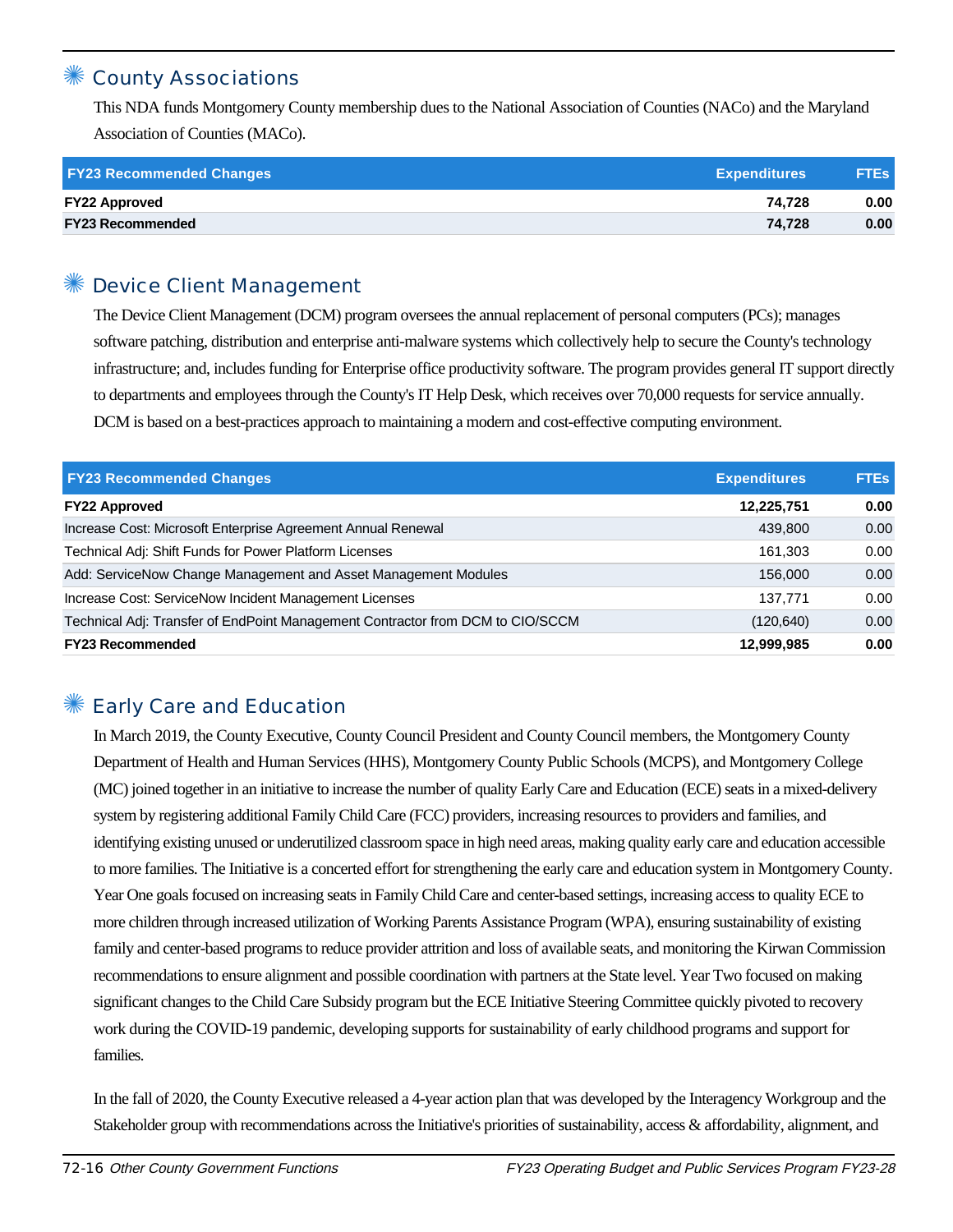expansion including, but not limited to financing, services alignment, workforce supports, and community engagement. As the Initiative moves into year 4, there is a focus on increasing the supply of child care, reducing costs for early educators, increasing quality programming, and subsidizing the costs of child care for families.

| <b>FY23 Recommended Changes</b>                                                                                                                                                | <b>Expenditures</b> | <b>FTES</b> |
|--------------------------------------------------------------------------------------------------------------------------------------------------------------------------------|---------------------|-------------|
| <b>FY22 Approved</b>                                                                                                                                                           | 10,992,589          | 6.00        |
| Shift: Existing Expense from Operating Expense to Personnel Cost To Reflect Addition of Two Merit<br>Staff Positions That Will Support the Early Care and Education Initiative | 0                   | 2.00        |
| Shift: Recreation Summer School Wrap Around Program to Early Care and Education NDA                                                                                            |                     | 9.96        |
| <b>FY23 Recommended</b>                                                                                                                                                        | 10.992.589          | 17.96       |

## **Future Federal/State/Other Grants**

This NDA enables the County to implement new grant-funded programs up to \$200,000 each and provides funds for grant continuations and enhancements without having to process individual supplemental appropriations through the County Council. Upon approval by the County Executive, funds in this program are transferred to the receiving department's grant account.

| <b>FY23 Recommended Changes</b> | <b>Expenditures</b> | <b>FTEs</b> |
|---------------------------------|---------------------|-------------|
| <b>FY22 Approved</b>            | 20.000.000          | 0.00        |
| <b>FY23 Recommended</b>         | 20,000,000          | 0.00        |

## ✺ Grants To Municipalities in Lieu Of Shares Tax

This NDA funds payments required in accordance with State law. The 1968 Session of the General Assembly revised the tax structure to include a County income tax. As part of this restructuring, the shared tax on banks and financial institutions was eliminated, and a provision was adopted which requires counties to pay annually to municipalities the amount (\$28,020) that had been received by the municipalities in FY68.

| <b>FY23 Recommended Changes</b> | <b>Expenditures</b> | <b>FTEs</b> |
|---------------------------------|---------------------|-------------|
| <b>FY22 Approved</b>            | 28.020              | 0.00        |
| <b>FY23 Recommended</b>         | 28.020              | 0.00        |

#### ✺ Group Insurance Retirees

Group insurance is provided to retired County employees and survivors, as well as retirees of participating outside agencies. Employees hired before January 1, 1987, are eligible upon retirement to pay 20 percent of the premium for health and life insurance for the same number of years (after retirement) that they were eligible to participate in the group insurance plan as an active employee. The County government pays the remaining 80 percent of the premium. Thereafter, these retirees pay 100 percent of the premium. Employees hired before January 1, 1987, are also offered the option at retirement to convert from the 20/80 arrangement to a lifetime cost sharing option.

Employees hired after January 1, 1987, are eligible upon retirement for a lifetime cost sharing option under which the County pays 70 percent of the premium and the retiree pays 30 percent of the premium for life for retirees who were eligible to participate in the County group insurance plan for 15 or more years as active employees. Minimum participation eligibility of five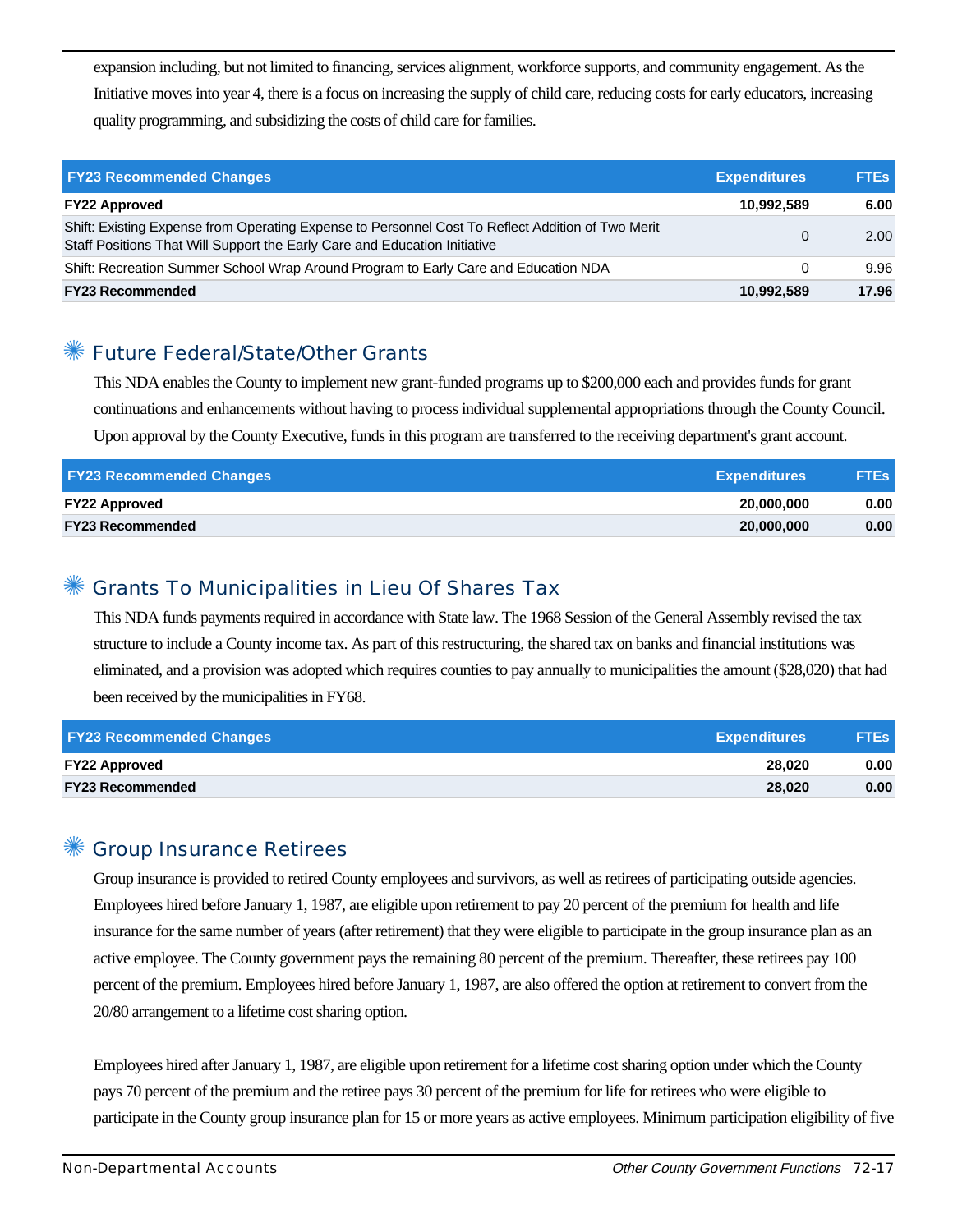years as an active employee is necessary to be eligible for the lifetime plan. The County will pay 50 percent of the premium for retirees with five years of participation as an active employee. The County contribution to the payment of the premium increases by two percent for each additional year of participation up to the 70 percent maximum.

On March 5, 2002, the County Council approved a one-time opportunity for retirees still under the 20/80 arrangement with an expiration date to elect the lifetime cost sharing arrangement. The new percentage paid by the County for those electing this arrangement ranges from 50 percent to 68 percent, depending upon years of active eligibility under the plan and years since retirement. The cost sharing election process has been completed. The budget does not include employer contributions from participating outside agencies.

| <b>FY23 Recommended Changes</b>                                                                                                                                                                          | <b>Expenditures</b> | <b>FTEs</b> |
|----------------------------------------------------------------------------------------------------------------------------------------------------------------------------------------------------------|---------------------|-------------|
| <b>FY22 Approved</b>                                                                                                                                                                                     | 50,618,652          | 0.00        |
| Decrease Cost: Utilization of OPEB Trust Funds                                                                                                                                                           | (20,000,000)        | 0.00        |
| Multi-program adjustments, including negotiated compensation changes, employee benefit changes,<br>changes due to staff turnover, reorganizations, and other budget changes affecting multiple programs. | (1,690,215)         | 0.00        |
| <b>FY23 Recommended</b>                                                                                                                                                                                  | 28,928,437          | 0.00        |

#### Guaranteed Income

The Guaranteed Income Non-Departmental Account will fund a three-year pilot of the Guaranteed Income program, whose purpose is to provide direct, recurring cash payments to targeted groups of people without strings attached. The goals of the program are to alleviate poverty, provide a form of financial stability, and give people the ability to make their own choices to improve their economic position. Guaranteed Income is seen as one strategy to address income and wealth inequality.

| <b>FY23 Recommended Changes</b>                | <b>Expenditures</b> | <b>FTEs</b> |
|------------------------------------------------|---------------------|-------------|
| <b>FY22 Approved</b>                           |                     | 0.00        |
| Add: Year Two Guaranteed Income Pilot Expenses | 2,563,502           | 1.00        |
| <b>FY23 Recommended</b>                        | 2,563,502           | 1.00        |

#### ✺ Historical Activities

This NDA provides funding for the Historical Society to support the Society's Education Program staff, educational and outreach programs for County residents, and to maintain the Historical Society's research library and museums.

| <b>FY23 Recommended Changes</b>                                                           | <b>Expenditures</b> | <b>FTEs</b>       |
|-------------------------------------------------------------------------------------------|---------------------|-------------------|
| <b>FY22 Approved</b>                                                                      | 150.000             | 0.00              |
| Increase Cost: Six Percent Inflationary Increase to Non-Profit Service Provider Contracts | 9.000               | 0.00 <sub>1</sub> |
| <b>FY23 Recommended</b>                                                                   | 159.000             | 0.00              |

## ✺ Homeowners' Association Road Maintenance Reimburse

This NDA provides a partial reimbursement to homeowners' associations (HOAs) for their maintenance of certain privately-owned roadways. The payment is currently restricted to through roadways, accessible to the public, which are one-quarter mile or longer and which provide vehicular access to more than four dwelling units. In FY97, an Executive Regulation was enacted allowing homeowners' associations to request that their roadways be deemed "private maintenance roads." This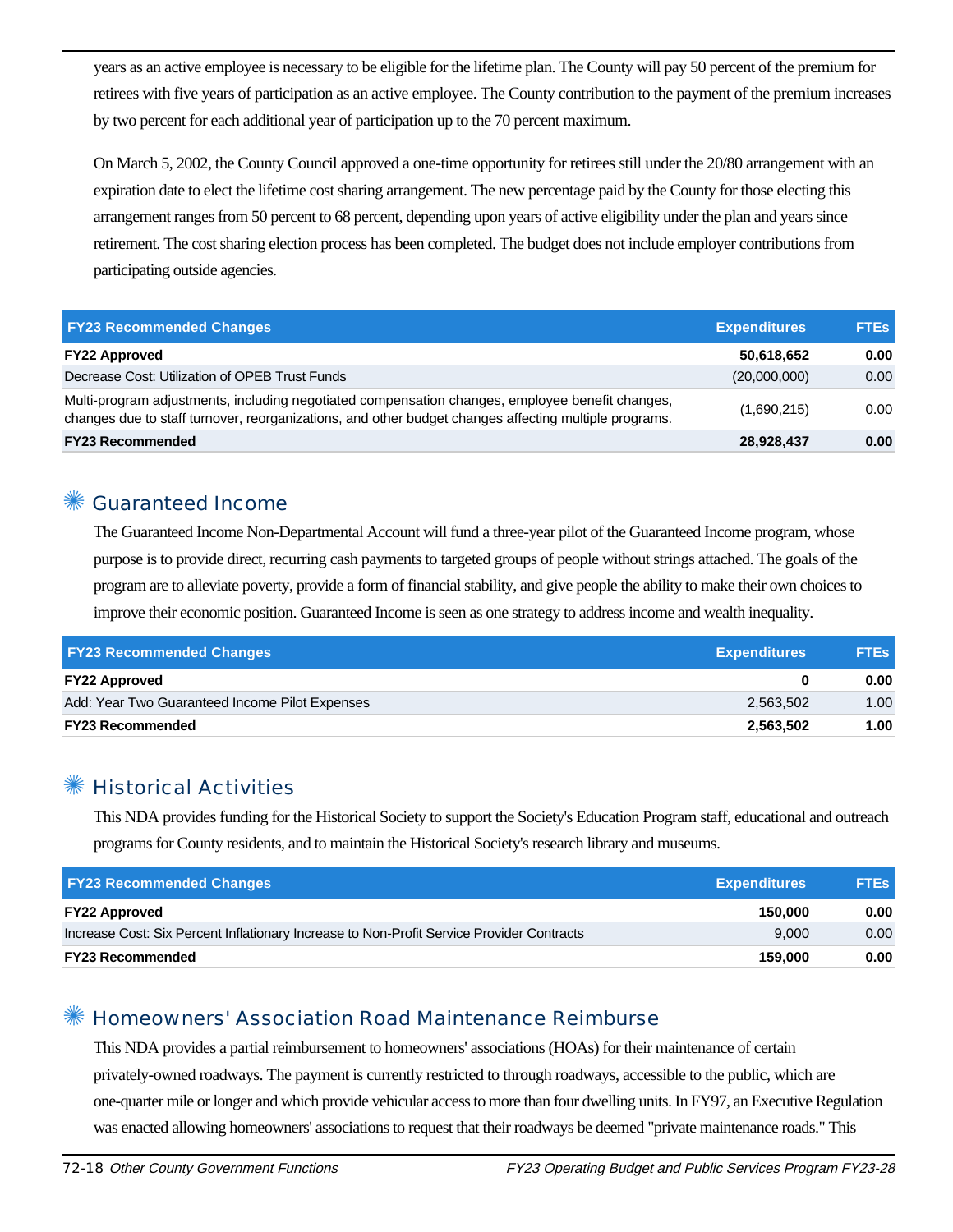designation qualifies the HOAs for State reimbursement of their roadway maintenance costs. The County annually submits to the State its estimate of reimbursable miles, including those accepted as private maintenance roads. The State then reimburses the County and, subsequently, the County forwards the funds to HOAs.

| <b>FY23 Recommended Changes</b> | <b>Expenditures</b> | <b>FTEs</b> |
|---------------------------------|---------------------|-------------|
| <b>FY22 Approved</b>            | 62.089              | 0.00        |
| <b>FY23 Recommended</b>         | 62.089              | 0.00        |

#### ✺ Housing Opportunities Commission

The Housing Opportunities Commission of Montgomery County (HOC) is a public body corporate and politic duly organized under Division II of the Housing and Community Development Article of the Annotated Code of Maryland, commonly known as the Housing Authorities Law. The Commission acts as a builder, developer, financier, owner, and manager of housing for people of low- and moderate- (eligible) income. The Commission also provides eligible families and individuals with affordable housing and supportive services.

| <b>FY23 Recommended Changes</b>              | <b>Expenditures</b> | <b>FTEs</b> |
|----------------------------------------------|---------------------|-------------|
| <b>FY22 Approved</b>                         | 6,895,693           | 0.00        |
| Increase Cost: Incremental FY23 Compensation | 699.264             | 0.00        |
| Increase Cost: FY23 Rental License Fees      | 38.211              | 0.00        |
| <b>FY23 Recommended</b>                      | 7,633,168           | 0.00        |

#### Inauguration and Transition

The Montgomery County Charter provides for the quadrennial election of a County Executive and County Council. This NDA provides for a ceremony and smooth transition of the County Executive and County Council every four years.

| <b>FY23 Recommended Changes</b> | <b>Expenditures</b> | <b>FTEs</b> |
|---------------------------------|---------------------|-------------|
| <b>FY22 Approved</b>            | 0                   | 0.00        |
| Add: Funding for 2022 Election  | 50,000              | 0.00        |
| <b>FY23 Recommended</b>         | 50,000              | 0.00        |

#### Incubator Programs - Economic Development Partnership

This NDA provides for facility lease payments, program and portfolio management services for the County's Business Innovation Network (BIN) facilities, and program funding for the Business Incubator Without Walls Program (for the Down County area). The BIN consists of three physical locations: the Silver Spring Innovation Center (SSIC) on Georgia Avenue (owned by the County), the Rockville Innovation Center (RIC) in Rockville Town Square (owned by the County), and the Germantown Innovation Center (GIC) on the campus of Montgomery College under lease from the College Foundation until 2036. This NDA also supports the National Cybersecurity Center of Excellence (NCCOE) located at 9700 Great Seneca Highway (owned by the County), a partnership between the National Institute of Standards and Technology (NIST), the State of Maryland, and Montgomery County. The NDA also provides support for the NonProfit Village, a non-profit incubator, for operational, organizational, equipment and training support services.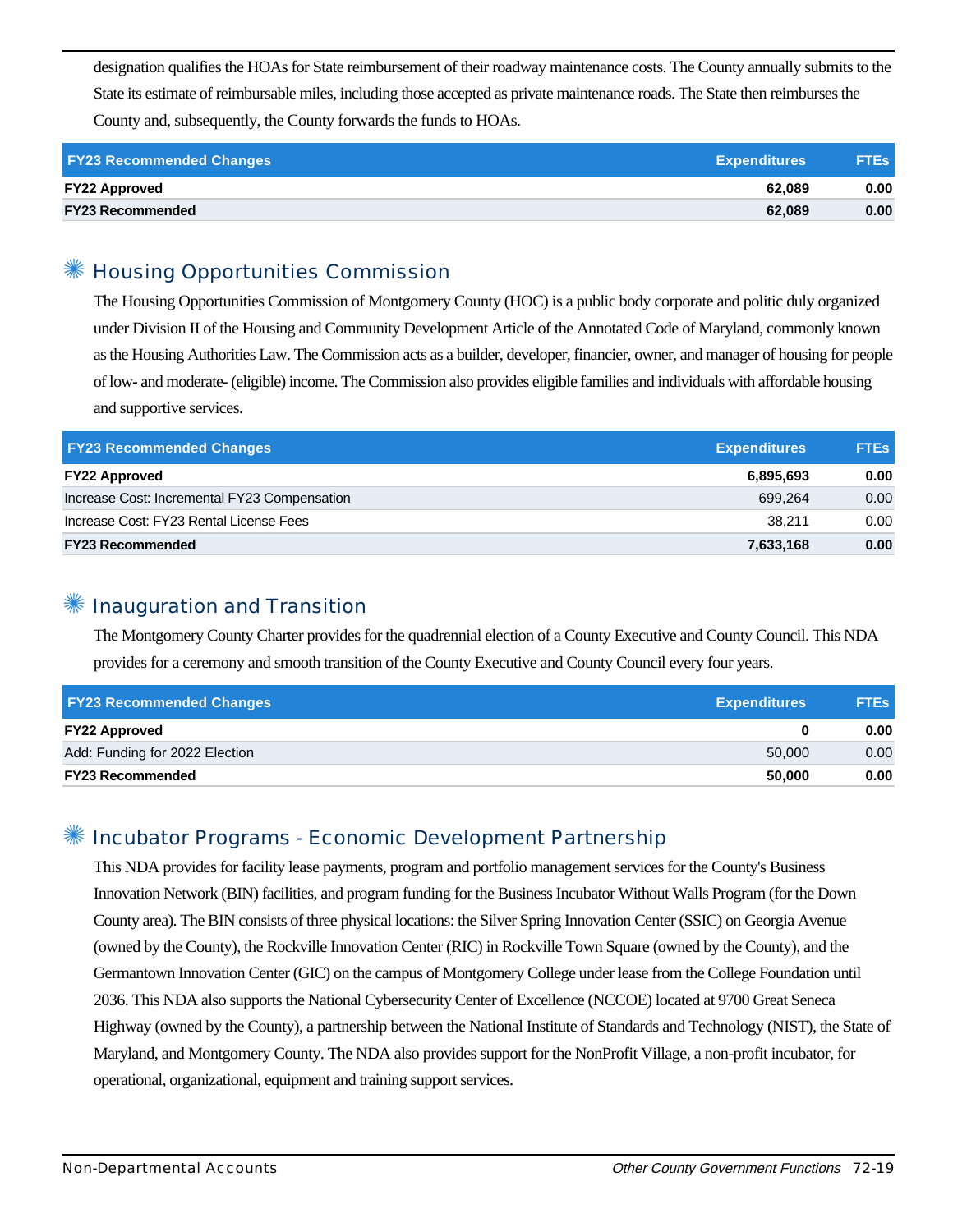| <b>FY23 Recommended Changes</b>                                                                                                                                                                          | <b>Expenditures</b> | <b>FTEs</b> |
|----------------------------------------------------------------------------------------------------------------------------------------------------------------------------------------------------------|---------------------|-------------|
| <b>FY22 Approved</b>                                                                                                                                                                                     | 3,037,891           | 2.00        |
| Increase Cost: Increase Staffing Capacity to Support the Development and Entrepreneurial Ecosystem<br>and Manage all Programming and Portfolio Management Duties at SSIC, RIC and GIC.                   | 74.915              | 3.00        |
| Increase Cost: FY23 Compensation Adjustment                                                                                                                                                              | 4.926               | 0.00        |
| Increase Cost: Annualization of FY22 Personnel Costs                                                                                                                                                     | 1.756               | 0.00        |
| Multi-program adjustments, including negotiated compensation changes, employee benefit changes,<br>changes due to staff turnover, reorganizations, and other budget changes affecting multiple programs. | 7.134               | 0.00        |
| <b>FY23 Recommended</b>                                                                                                                                                                                  | 3,126,622           | 5.00        |

## Independent Audit

Section 315 of the County Charter requires the County Council to contract with a Certified Public Accountant for an independent post audit of all financial records and actions of the County government, its officials, and employees. By County Resolution, the Office of Legislative Oversight is the designated administrator for this contract, which also includes an independent audit of the basic financial statement of the Employee Retirement Plans; an independent audit of the Consolidated Retiree Health Benefits Trust; an independent audit of the basic financial statements of the Montgomery County Union Employees Deferred Compensation Plan; and additional services related to reviews, tests, and certifications.

| <b>FY23 Recommended Changes</b>                                                                                                                                                                          | <b>Expenditures</b> | <b>FTES</b> |
|----------------------------------------------------------------------------------------------------------------------------------------------------------------------------------------------------------|---------------------|-------------|
| <b>FY22 Approved</b>                                                                                                                                                                                     | 426,782             | 0.33        |
| Increase Cost: Contractual Services                                                                                                                                                                      | 33,170              | 0.00        |
| Increase Cost: Annualization of FY22 Personnel Costs                                                                                                                                                     | 576                 | 0.00        |
| Increase Cost: FY23 Compensation Adjustment                                                                                                                                                              | 201                 | 0.00        |
| <b>Shift: Adjust Audit Contract Manager Position</b>                                                                                                                                                     | (33,170)            | (0.18)      |
| Multi-program adjustments, including negotiated compensation changes, employee benefit changes,<br>changes due to staff turnover, reorganizations, and other budget changes affecting multiple programs. | 323                 | 0.00        |
| <b>FY23 Recommended</b>                                                                                                                                                                                  | 427.882             | 0.15        |

## Interagency Technology, Policy, and Coordination Commission

This NDA supports the operation of the Interagency Technology Policy and Coordination Committee (ITPCC). The ITPCC was chartered by the Montgomery County Council to promote strategic planning and coordination in the use of information technology across County agencies. The ITPCC reports biannually to the County Council. By regularly convening the agencies' chief executive and chief information officers, the ITPCC provides an effective forum for the coordinated implementation of technology policies and guidelines. Additionally, the ITPCC facilitates interagency communication, the evaluation and sharing of new technologies, and advises policy makers on the strategic uses of technology.

| <b>FY23 Recommended Changes</b><br><b>Expenditures</b> | <b>FTEs</b> |
|--------------------------------------------------------|-------------|
| <b>FY22 Approved</b><br>3.000                          | 0.00        |
| <b>FY23 Recommended</b><br>3.000                       | 0.00        |

#### KID Museum

KID Museum is a Montgomery County-based non-profit organization that provides experiential Science, Technology,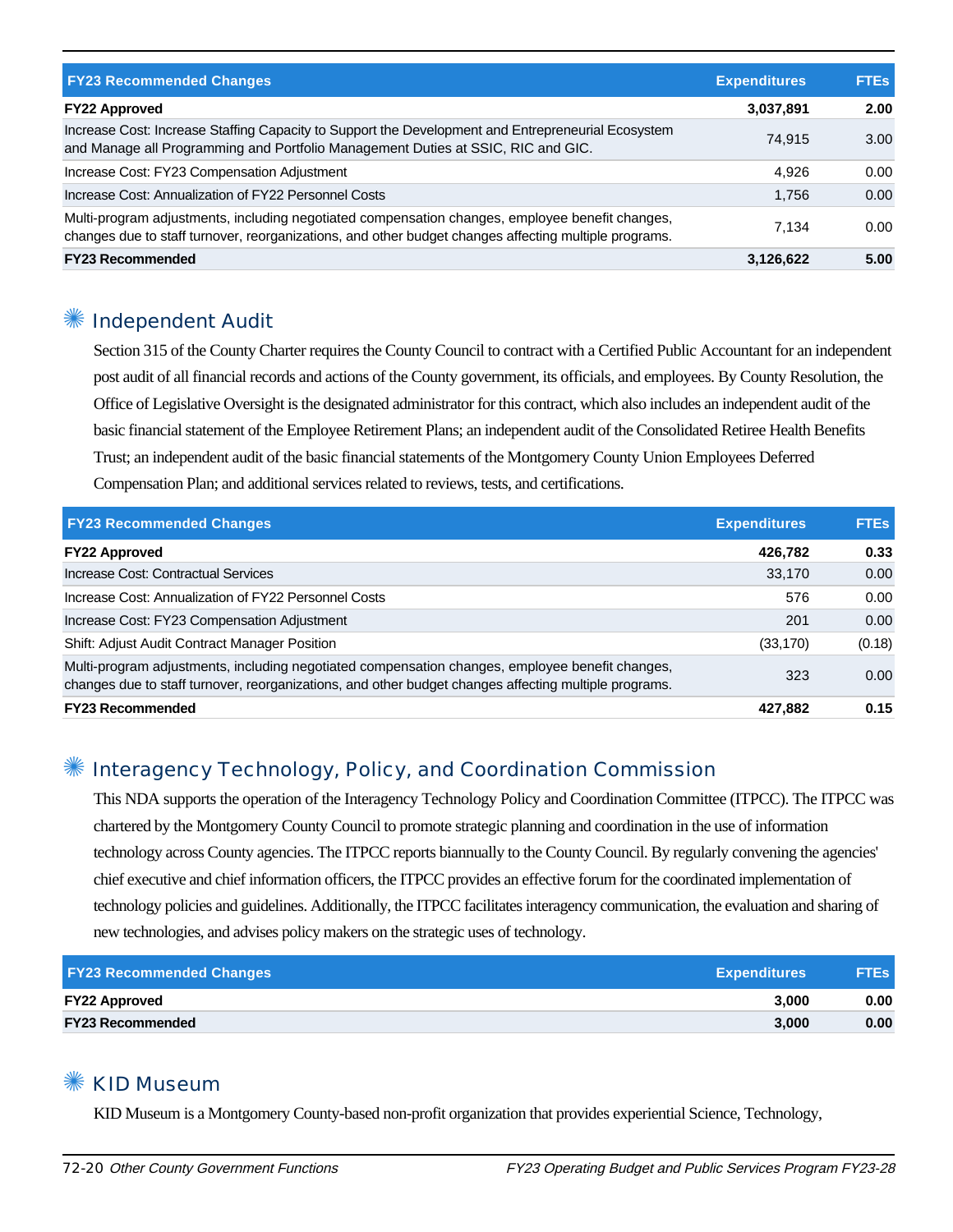Engineering, and Mathematics (STEM), and cultural learning for children and families in the region. In close collaboration with Montgomery County Public Schools (MCPS) and local youth development organizations, KID Museum has developed an innovative and highly effective array of educational programs to support youth of diverse backgrounds to gain critical academic and social-emotional skills, with a focus on STEM, multiculturalism, and the future of work. KID Museum's team of professional educators deliver programs directly to youth, and supports classroom teachers with curriculum and professional development to bring innovative approaches to teaching and learning into the classroom and out-of-school time settings.

| <b>FY23 Recommended Changes</b>              | <b>Expenditures</b> | <b>FTEs</b> |
|----------------------------------------------|---------------------|-------------|
| <b>FY22 Approved</b>                         | 1.200.000           | 0.00        |
| Increase Cost: Funding to Support KID Museum | 372,000             | 0.00        |
| <b>FY23 Recommended</b>                      | 1.572.000           | 0.00        |

#### ✺ Labor Management Relations Committee

The Labor Management Relations Committee (LMRC) was established to foster cooperative labor relations between the County and employees in the Municipal and County Government Employees Organization (MCGEO) union. The committee attempts to resolve matters that affect bargaining unit employees, both County-wide and department-specific. This NDA provides funds to implement the recommendations of the LMRC.

| <b>FY23 Recommended Changes</b><br><b>Expenditures</b> | <b>FTEs</b> |
|--------------------------------------------------------|-------------|
| <b>FY22 Approved</b><br>100.000                        | 0.00        |
| <b>FY23 Recommended</b><br>100.000                     | 0.00        |

#### **Leases**

This NDA provides the funds necessary to lease privately owned real estate to accommodate County programs. Real property leased by the County includes office, warehouse, and retail space; child care space in schools; parking spaces; and space for communication antennas. Leasing property allows the County the flexibility to locate programs in the communities they serve and provides space for programs to operate when there is no County-owned space available. Further, it is an economical way to procure highly specialized, location-sensitive, and/or temporary space. For FY23, approximately 75 leased facilities are budgeted. The inventory of leases is constantly shifting as new leases are added and existing leases are terminated.

| <b>FY23 Recommended Changes</b>                                                              | <b>Expenditures</b> | <b>FTEs</b> |
|----------------------------------------------------------------------------------------------|---------------------|-------------|
| <b>FY22 Approved</b>                                                                         | 18,855,474          | 0.00        |
| Increase Cost: New Leases Net Charges                                                        | 782.491             | 0.00        |
| Increase Cost: Maintenance for Additional Lease Space for Fire and Rescue Service Operations | 67.520              | 0.00        |
| Decrease Cost: Net Chargebacks of Facility Leases                                            | (1,591,767)         | 0.00        |
| Decrease Cost: FY23 Leases                                                                   | (2,442,384)         | 0.00        |
| <b>FY23 Recommended</b>                                                                      | 15,671,334          | 0.00        |

#### Legislative Branch Communications Outreach

This NDA provides funds to strengthen the capacity of five Legislative Branch offices (the Council Office, the Office of Legislative Oversight, the Board of Appeals, the Office of Zoning and Administrative Hearings, and the Office of the Inspector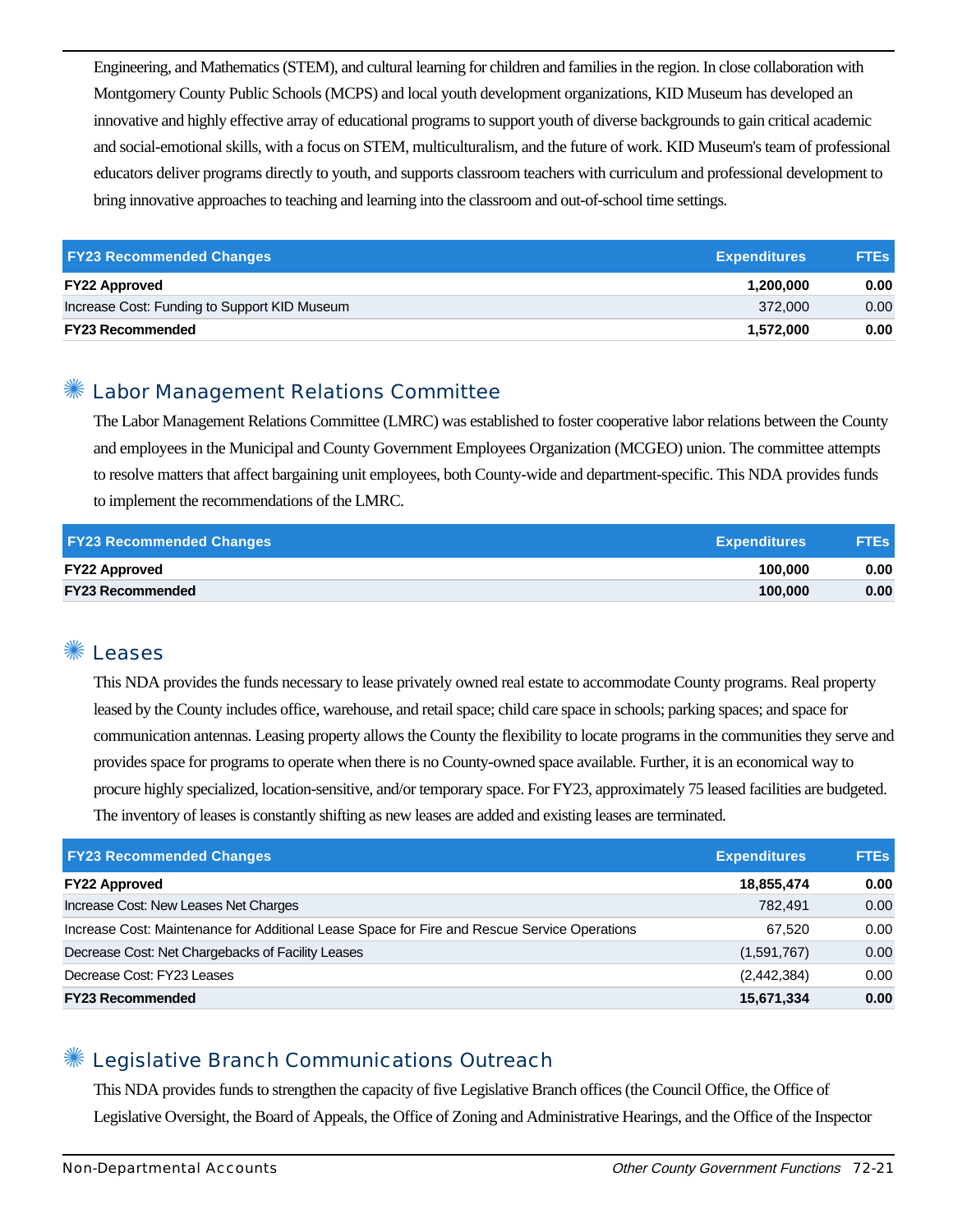General) to inform constituent communities of issues that directly affect them and to ensure that these communities' concerns are effectively taken into account. Communications efforts supported by this NDA include expanded outreach in Spanish and other languages, greater use of web and social media resources, Open Government initiatives, and improved management of constituent requests.

| <b>FY23 Recommended Changes</b>                                                                                                                                                                          | <b>Expenditures</b> | <b>FTEs</b> |
|----------------------------------------------------------------------------------------------------------------------------------------------------------------------------------------------------------|---------------------|-------------|
| <b>FY22 Approved</b>                                                                                                                                                                                     | 1,435,295           | 9.00        |
| Increase Cost: Operating Expenses                                                                                                                                                                        | 250,370             | 0.00        |
| Add: Funding for Two Public Information Officers                                                                                                                                                         | 192.863             | 2.00        |
| Add: Funding for Two Information Technology Positions                                                                                                                                                    | 172.044             | 2.00        |
| Increase Cost: FY23 Compensation Adjustment                                                                                                                                                              | 13,871              | 0.00        |
| Multi-program adjustments, including negotiated compensation changes, employee benefit changes,<br>changes due to staff turnover, reorganizations, and other budget changes affecting multiple programs. | 77.709              | 0.00        |
| <b>FY23 Recommended</b>                                                                                                                                                                                  | 2,142,152           | 13.00       |

#### ✺ Metro Washington Council of Governments

The Metropolitan Washington Council of Governments (COG) is a voluntary association of major local governments in the Washington Metropolitan Area. COG seeks to provide regional answers to, and coordination of, area-wide issues such as air and water pollution, day care, housing, crime, water supply, land use, and transportation.

This NDA reflects Montgomery County's share of the organization's operation plus special COG initiatives. Additionally, the contribution supports the Cooperative Purchasing Program and the Regional Environmental Fund.

As in previous years, the Washington Suburban Sanitary Commission will provide Montgomery County's contribution to support the Water Resources Management Planning Program and the Blue Plains Users Program.

| <b>FY23 Recommended Changes</b> | <b>Expenditures</b> | <b>FTEs</b> |
|---------------------------------|---------------------|-------------|
| <b>FY22 Approved</b>            | 1.684.519           | 0.00        |
| <b>FY23 Recommended</b>         | 1,684,519           | 0.00        |

#### Montgomery Coalition for Adult English Literacy

This NDA provides funding for the Montgomery Coalition for Adult English Literacy (MCAEL). MCAEL's mission is to strengthen the Countywide adult English literacy providers' network with resources, training, collaborations, and advocacy to support a thriving community and an effective workforce. Funding for MCAEL supports grants to approximately 20 community organizations for 27 programs that provide adult English classes. Additionally, MCAEL receives operating funding to fully support the network by: providing technical assistance, coordinating new program initiatives, and developing training and networking opportunities for over 60 community organizations. MCAEL convenes the ESOL community, connects with businesses and other organizations, and leverages funding to improve program quality and coordination. MCAEL also provides critical information for the community to educate and engage them about the need for and benefits from adult English classes. The County's contribution is implemented by a contract between the Department of Public Libraries and MCAEL.

| <b>FY23 Recommended Changes</b> | <b>Expenditures</b> | <b>FTEs</b> |
|---------------------------------|---------------------|-------------|
| <b>FY22 Approved</b>            | 1.957.058           | 0.00        |

72-22 Other County Government Functions Functions FULL FY23 Operating Budget and Public Services Program FY23-28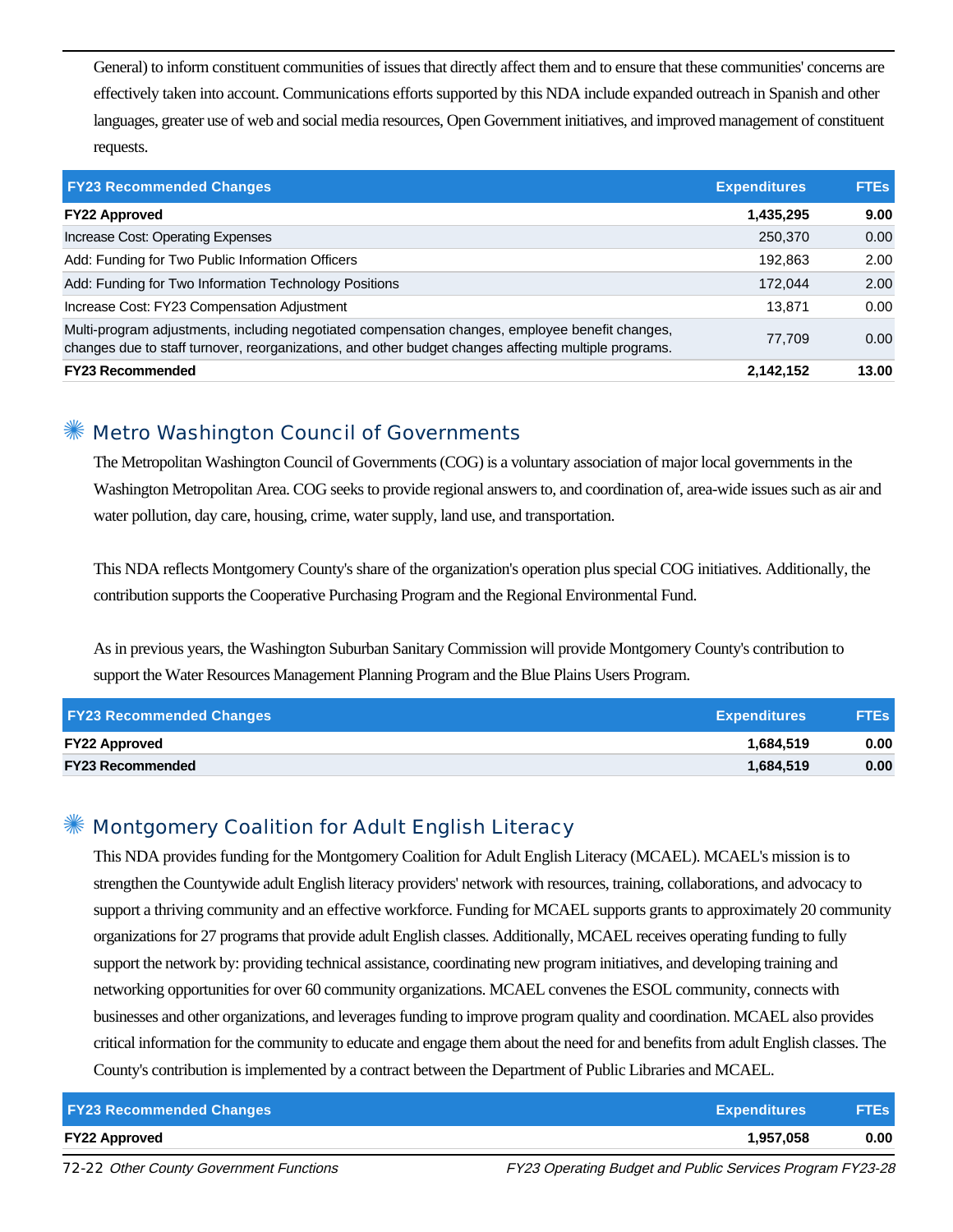| <b>FY23 Recommended Changes</b>                   | <b>Expenditures</b> | <b>FTEs</b> |
|---------------------------------------------------|---------------------|-------------|
| Increase Cost: MCAEL Operating and Grant Expenses | 117.424             | 0.00        |
| <b>FY23 Recommended</b>                           | 2,074,482           | 0.00        |

#### ✺ Montgomery County Economic Development Corporation

This is the private non-profit corporation established by Council Bill 25-15 that serves as Montgomery County's lead economic development organization. The Economic Development Corporation is responsible for implementing the County's economic development strategic plan and related programs that include marketing, business retention and attraction, entrepreneurship, and promoting the development of the County's economic base.

| <b>FY23 Recommended Changes</b>                    | <b>Expenditures</b> | <b>FTEs</b> |
|----------------------------------------------------|---------------------|-------------|
| <b>FY22 Approved</b>                               | 5.007.750           | 0.00        |
| Increase Cost: Funding for Activities and Outcomes | 1.192.250           | 0.00        |
| <b>FY23 Recommended</b>                            | 6.200.000           | 0.00        |

## Montgomery County Employee Retirement Plans

The mission of this NDA is to manage prudent investment programs for the members of the Employee Retirement Plans and their beneficiaries. Expenditures associated with this program are funded from the Employees' Retirement System (ERS), Retirement Savings Plan (RSP), and the General Fund on behalf of the Montgomery County Deferred Compensation Plan (DCP) trust funds and are, therefore, not appropriated here. This NDA manages the assets of the ERS through its investment managers in accordance with the Board's asset allocation strategy and investment guidelines. The Board also administers the investment programs for the RSP and DCP. The Board consists of 13 trustees including the Directors of Human Resources, Finance, and Management and Budget; the County Council Executive Director; one member recommended by each employee organization; one active employee not represented by an employee organization; one retired employee; two members of the public recommended by the County Council; and two members of the general public.

| <b>FY23 Recommended Changes</b> | <b>Expenditures</b> | <b>FTEs</b> |
|---------------------------------|---------------------|-------------|
| <b>FY22 Approved</b>            |                     | 0.00        |
| <b>FY23 Recommended</b>         |                     | 0.00        |

#### Montgomery County Green Bank

The Montgomery County Green Bank seeks to leverage public and private investments to reduce greenhouse gas emissions and is funded with both County and private money. Residents and businesses can obtain financing for things like weatherization, high efficiency HVAC systems, and renewable and clean energy projects. Bill 44-21 requires the County to appropriate 10 percent of the revenue received by the County from the fuel energy tax each year to the Montgomery County Green Bank. The amount reflected below represents 10 percent of the estimated energy tax revenue to be collected in FY23.

| <b>FY23 Recommended Changes</b><br><b>Expenditures</b> |            | <b>FTEs</b> |
|--------------------------------------------------------|------------|-------------|
| <b>FY22 Approved</b>                                   |            | 0.00        |
| Increase Cost: Montgomery County Green Bank            | 18.647.957 | 0.00        |
| <b>FY23 Recommended</b>                                | 18.647.957 | 0.00        |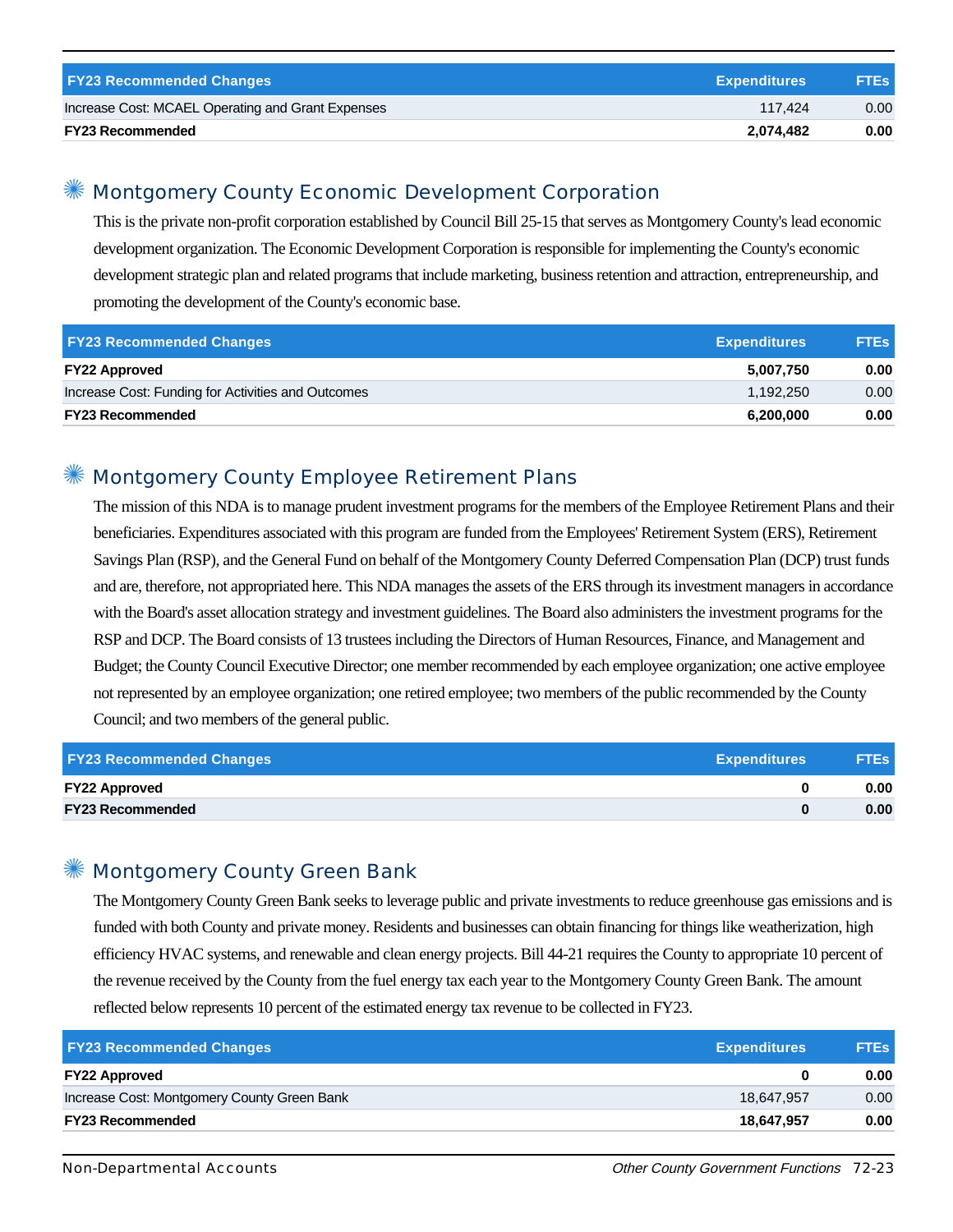#### ✺ Motor Pool Fund Contribution

This NDA funds the acquisition of new, additional Motor Pool fleet vehicles, as opposed to replacement vehicles, which are financed through an established chargeback mechanism.

| <b>FY23 Recommended Changes</b>                                                                                                                                                                          | <b>Expenditures</b> | <b>FTEs</b> |
|----------------------------------------------------------------------------------------------------------------------------------------------------------------------------------------------------------|---------------------|-------------|
| <b>FY22 Approved</b>                                                                                                                                                                                     | 87.032              | 0.00        |
| Add: Correction and Rehabilitation - Two Perimeter Patrol Vehicles                                                                                                                                       | 66.490              | 0.00        |
| Multi-program adjustments, including negotiated compensation changes, employee benefit changes,<br>changes due to staff turnover, reorganizations, and other budget changes affecting multiple programs. | (87,032)            | 0.00        |
| <b>FY23 Recommended</b>                                                                                                                                                                                  | 66,490              | 0.00        |

## Payments to Municipalities

The Montgomery County Municipal Revenue Program, authorized by Chapter 30A of the Montgomery County Code, reimburses municipalities for those public services they provide that would otherwise be provided by the County. The current reimbursement policy goes beyond State law, Section 6-305 of the Tax-Property Article, which requires the County to provide to municipalities only the Property Tax-funded portion of those costs. The County Executive negotiated a new formula with the County's municipal partners over the course of 2021. Changes to the calculation formula were adopted by the County Council on March 1, 2022, with the enactment of Expedited Bill 2-22.

Under Expedited Bill 2-22, a municipality would be reimbursed by the County based upon the County Executive's approximation of the costs that the County would incur if it were to provide the municipality with transportation, police, crossing guards, and park maintenance services. Specifically, as the exact payment amount for the current year cannot be determined until both municipal and County books are closed, reimbursements are based on the final audited cost of performing eligible services during the fiscal year two years prior to the budget year. The new law also provides for a phased-in implementation of the new formula calculation for FY23 (80 percent of the calculation), FY24 (90 percent of the calculation), and FY25 (100 percent of the calculation). The amounts included in the FY23 budget for this program reflect the required 80 percent phased-in payment.

Finally, the new calculation formula incorporates payments to Takoma Park under the separate Takoma Park Police Rebate Non-Departmental Account into this budget beginning in FY23.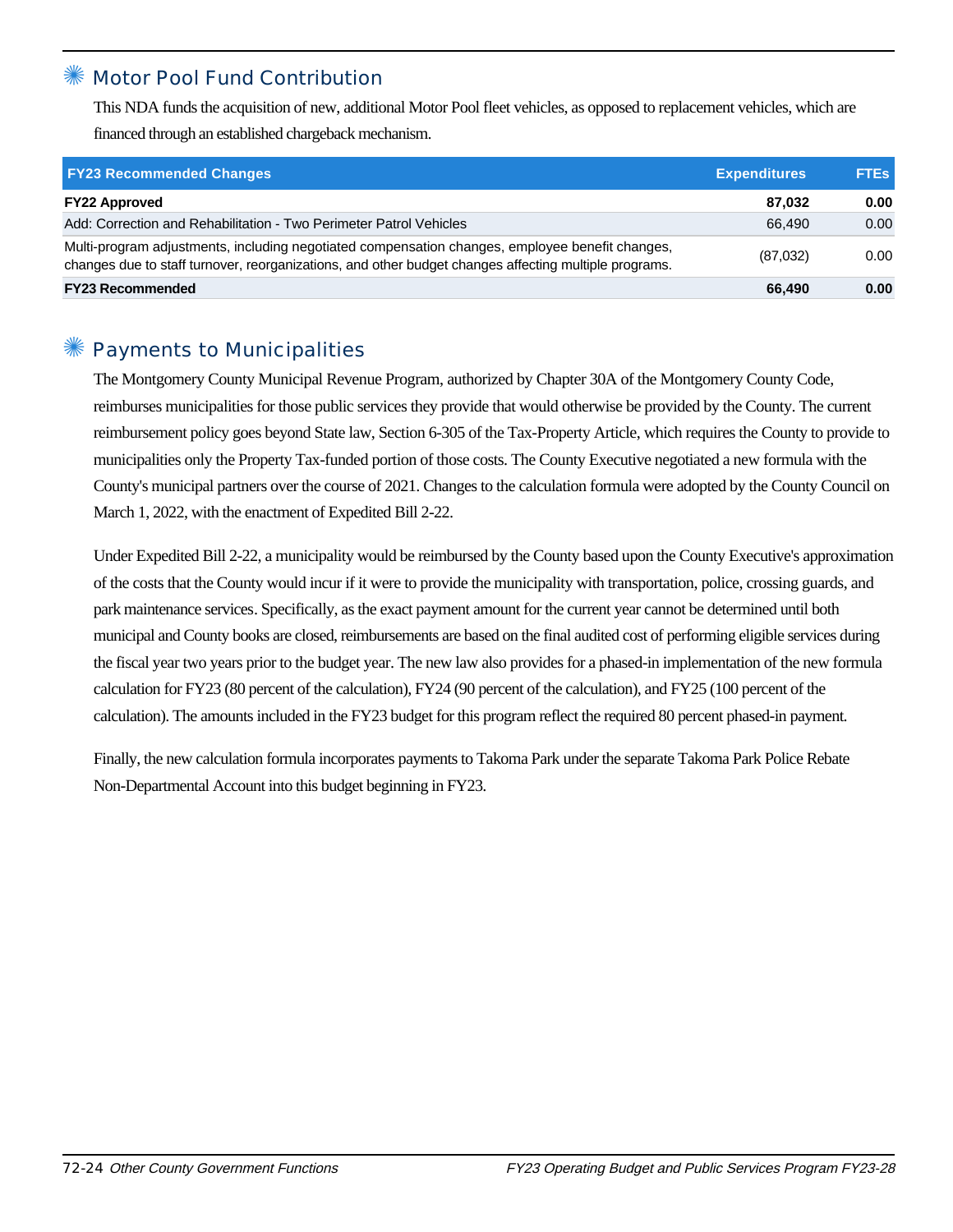| <b>Payment to Municipalities - FY23 Recommended</b> |                    |
|-----------------------------------------------------|--------------------|
| <b>Municipality</b>                                 | <b>FY23Payment</b> |
| <b>Brookeville</b>                                  | 15,186             |
| Chevy Chase, Sec. III                               | 55,648             |
| Chevy Chase View                                    | 77,527             |
| Chevy Chase Village                                 | 275,985            |
| Town of Chevy Chase                                 | 237,650            |
| Drummond                                            | 8,665              |
| Friendship Heights                                  | 108,511            |
| Gaithersburg                                        | 3,498,978          |
| <b>Garrett Park</b>                                 | 91,049             |
| Glen Echo                                           | 38,992             |
| Kensington                                          | 266,908            |
| Laytonsville                                        | 44,373             |
| <b>Martin's Additions</b>                           | 50,393             |
| North Chevy Chase                                   | 47,428             |
| Oakmont                                             | 6,157              |
| Poolesville                                         | 529,829            |
| Rockville                                           | 6,593,160          |
| Somerset                                            | 105,600            |
| Takoma Park                                         | 5,133,285          |
| <b>Washington Grove</b>                             | 84,368             |
| <b>TOTAL</b>                                        | \$17,269,690       |

This does not include the estimated Municipalities' Speed Camera Allocation of \$129,344

| <b>FY23 Recommended Changes</b>                        | <b>Expenditures</b> | <b>FTEs</b> |
|--------------------------------------------------------|---------------------|-------------|
| <b>FY22 Approved</b>                                   | 9.122.411           | 0.00        |
| Increase Cost: New Bill 2-22 Municipal Tax Duplication | 8.147.279           | 0.00        |
| <b>FY23 Recommended</b>                                | 17,269,690          | 0.00        |

## ✺ Police Accountability Board

This NDA provides funding for the Police Accountability Board (PAB) and the Administrative Charging Committee (ACC) in accordance with the Maryland Police Accountability Act of 2021. The purpose of the PAB and the ACC is to review police data, and adjudicate on law enforcement officers being investigated or charged for disciplinary infractions. At the time of this budget development, local enabling legislation had not been fully executed by the County Council and, therefore, this NDA will likely need to be adjusted in the future. Funding in the NDA would accommodate the projected administrative needs of the anticipated nine PAB members and five ACC members. Administrative and operating costs incurred by those bodies include expenses for annual meetings, staffing support, compensation for ACC members, office supplies, printing, interpreter services, and dependent care for board and committee members. The NDA will also accommodate training costs for board and committee members, however until those costs can be finalized by the Maryland Police Training and Standards Commission (MPTSC) an estimate consistent with other certifications provided by MPTSC was used. The operations of the Police Accountability Board and the Administrative Charging Committee are independent of the Montgomery County Police Department (MCPD) and MCPD leadership.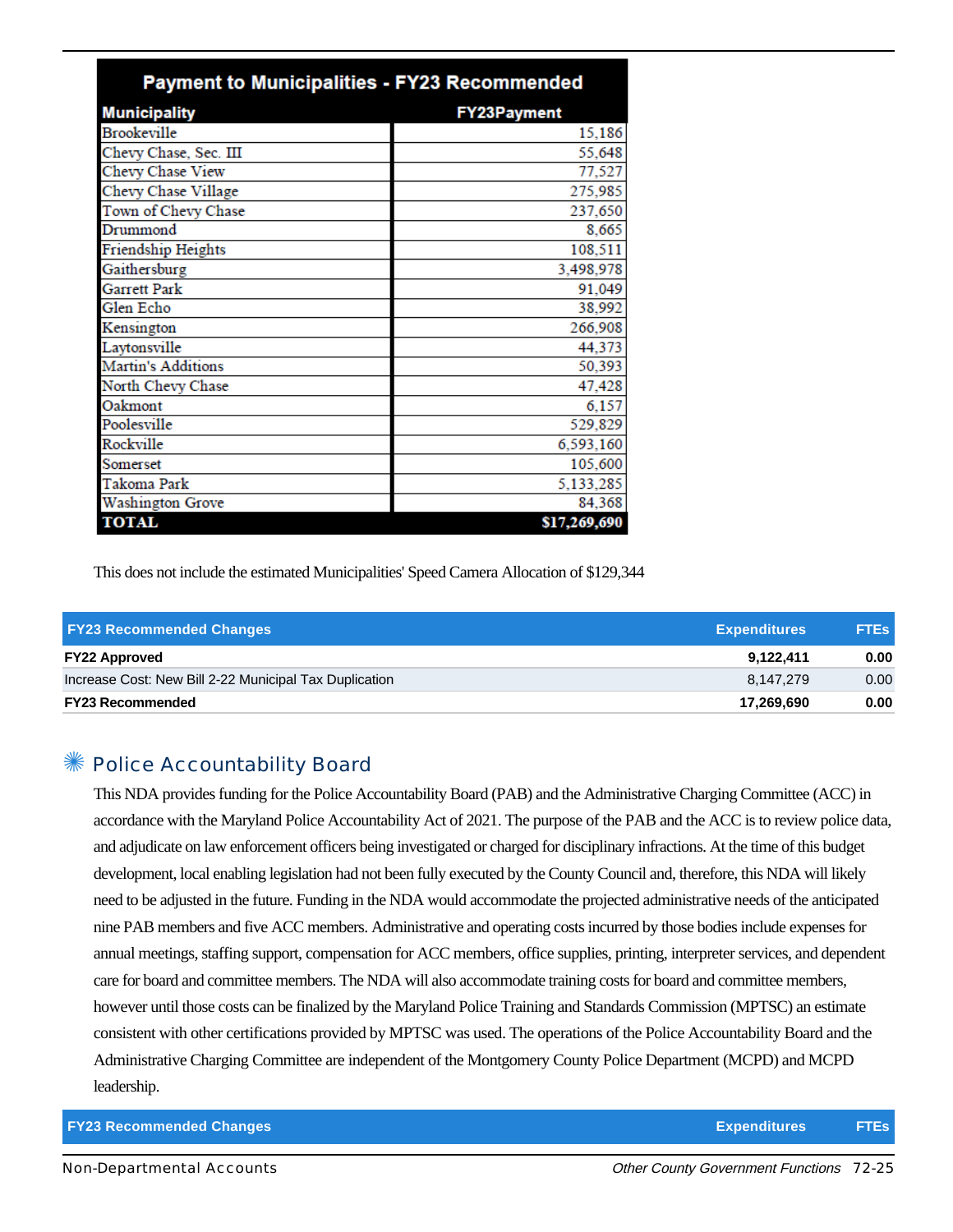| <b>FY23 Recommended Changes</b>  | <b>Expenditures</b> | <b>FTEs</b> |
|----------------------------------|---------------------|-------------|
| <b>FY22 Approved</b>             |                     | 0.00        |
| Add: Police Accountability Board | 100.510             | 0.00        |
| <b>FY23 Recommended</b>          | 100.510             | 0.00        |

#### ✺ Prisoner Medical Services

This NDA provides reimbursements to physicians and hospitals for medical care provided to individuals in the custody of any Montgomery County law enforcement agency, with the following exceptions:

• Offenders committed to the custody of the Department of Correction and Rehabilitation (DOCR) and receiving medical treatment paid for by the budget of that department,

- Medical treatment expenses covered by Workers' Compensation,
- Medical treatment expenses covered by personal medical insurance,
- Medical treatment expenses covered by the Federal Government,
- Medical treatment expenses covered by other appropriate and available outside resources.

The Department of Police manages this account with the assistance of the County Attorney. All bills are reviewed to determine the appropriateness of the medical expense reimbursement and to assess the responsible party for the medical expense.

| <b>FY23 Recommended Changes</b> | <b>Expenditures</b> | <b>FTEs</b> |
|---------------------------------|---------------------|-------------|
| <b>FY22 Approved</b>            | 20,000              | 0.00        |
| <b>FY23 Recommended</b>         | 20,000              | 0.00        |

## ✺ Public Elections Fund

Article IV of Chapter 16 of the County Code requires the Director of Finance to create a Public Election Fund to provide public campaign financing for qualified candidates for County Executive or County Council. The law is intended to encourage more candidates who do not have access to large contributions from interest groups or individuals to run for County elective offices. This NDA provides for the distribution of public contributions to qualified candidates in a contested election. This funding level was recommended by the Public Election Fund Committee.

| <b>FY23 Recommended Changes</b>  | <b>Expenditures</b> | <b>FTEs</b> |
|----------------------------------|---------------------|-------------|
| <b>FY22 Approved</b>             | 3,000,000           | 0.00        |
| Enhance: Public Election Fund    | 2,500,000           | 0.00        |
| Reduce: Prior Year Appropriation | (3,000,000)         | 0.00        |
| <b>FY23 Recommended</b>          | 2,500,000           | 0.00        |

#### ✺ Public Technology, Inc.

The Public Technology Institute (PTI) actively supports local government executives and elected officials through research, education, executive-level consulting services, and national recognition programs. As the only technology organization created by and for cities and counties, PTI works with a core network of leading local officials - the PTI membership - to identify research opportunities, provide thought leadership and professional development opportunities, share solutions, provide technology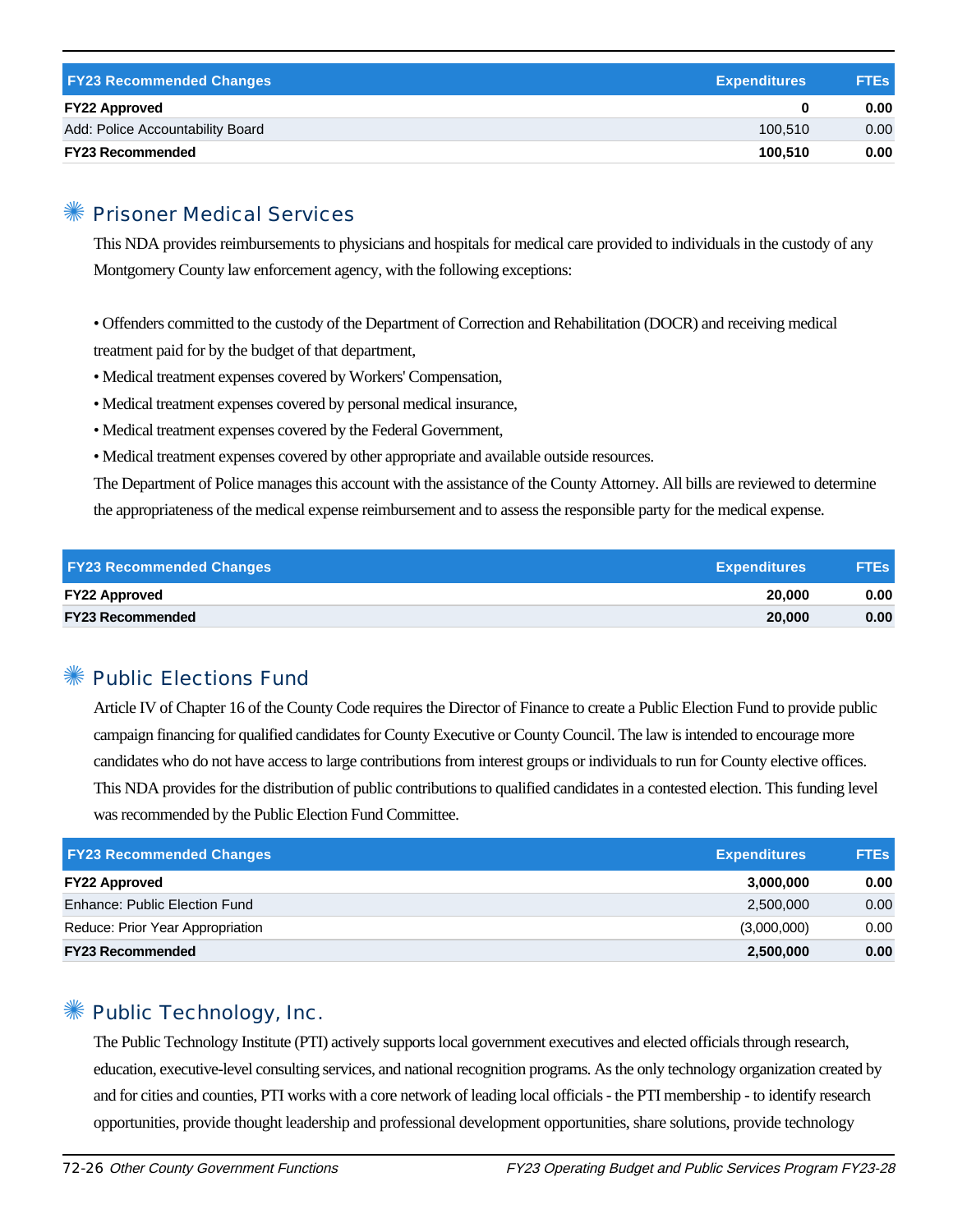support services, recognize member achievements and address the many technology issues that impact local government.

Funds are budgeted each year to continue membership in PTI.

| <b>FY23 Recommended Changes</b> | <b>Expenditures</b> | <b>FTEs</b> |
|---------------------------------|---------------------|-------------|
| <b>FY22 Approved</b>            | 5.000               | 0.00        |
| <b>FY23 Recommended</b>         | 5.000               | 0.00        |

#### ✺ Retiree Health Benefits Trust

Beginning in FY08, the County implemented a plan to set aside funds for retiree health benefits, similar to the County's 50-year-old practice of pre-funding for retiree pension benefits. Due to exponential growth in expected retiree health costs, the County had determined the cost of funding these benefits, which were being paid out as the bills came due, would become unaffordable. Setting aside money now and investing it in a Trust Fund, which is invested in a similar manner as the pension fund, is a prudent and responsible approach that will result in significant savings over the long-term.

The County's approach to address retiree health benefits funding has been to determine an amount which, if set aside on an annual basis and actively invested through a trust vehicle, will build up over time and provide sufficient funds to pay future retiree health benefits and any accrued interest on unfunded liability. This amount, known as an Actuarially Determined Contribution or "ADC", is estimated at \$65.9 million. This amount normally consists of two pieces - the annual amount the County would usually pay out for health benefits for current retirees (the pay as you go amount), plus the additional amount estimated to fund retirees' future health benefits (the pre-funding portion). The pay as you go amount can be reasonably projected based on known facts about current retirees, and the pre-funding portion is estimated on an actuarial basis.

The County's policy has been to pay the full amount of ADC each year. In FY11, the County Council enacted Bill 17-11 which established the Consolidated Retiree Health Benefits Trust. The Bill amended existing law and provided a funding mechanism to pay for other post employment benefits (OPEB) for employees of MCPS and MC. In FY15, the County and all other agencies implemented the Medicare Part D Employer Group Waiver Program for Medicare eligible retirees/survivors effective January 1, 2015. This has reduced retiree drug insurance costs and the County's OPEB liability. The County achieved full pre-funding in FY15, consistent with Council resolution No. 16-555. In FY22, these contributions were budgeted at \$10.8 million (County General Fund), \$73.0 million (MCPS Consolidated Trust), and \$5.6 million (MC Consolidated Trust).

In planning for FY23, actuarial analysis assumed a utilization of Trust assets due to the funded status of plan, and the pay-asyou-go amount was determined to be higher than the ADC. The County Executive has determined that the magnitude of the assets in the OPEB Trust requires a shift from the policy of paying the full amount of the ADC each year, to a policy that utilizes the Trust to pay a portion of the retiree health benefits while maintaining the assets necessary to support consistent and continued utilization through sustained investment growth and contributions as required.

| <b>FY23 Recommended Changes</b>                                 | <b>Expenditures</b> | <b>FTEs</b> |
|-----------------------------------------------------------------|---------------------|-------------|
| <b>FY22 Approved</b>                                            | 10.829.980          | 0.00        |
| Decrease Cost: County Contribution Based on Actuarial Valuation | (10,829,980)        | 0.00        |
|                                                                 |                     |             |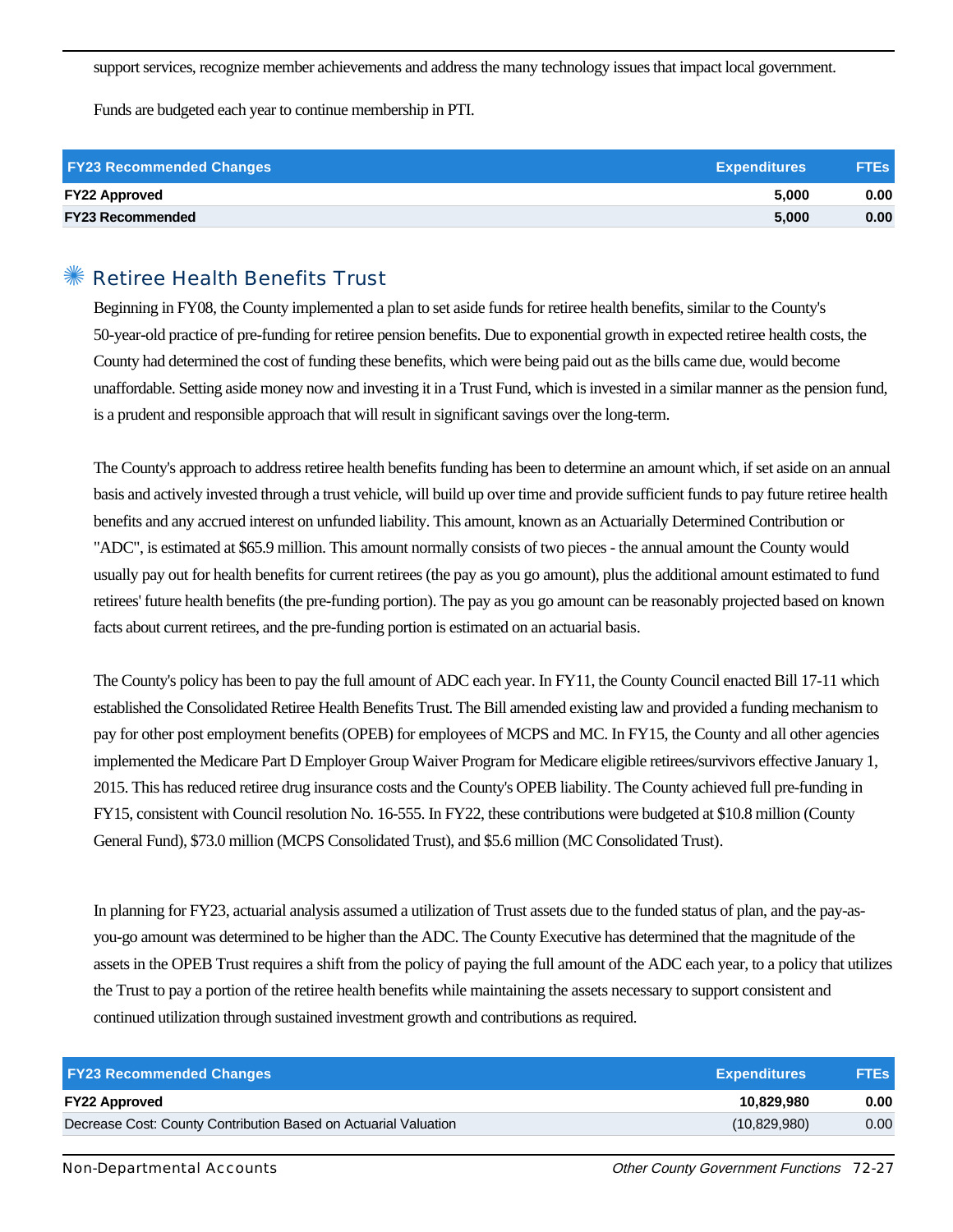#### ✺ Risk Management (General Fund)

This NDA funds the General Fund contribution to the Liability and Property Coverage Self-Insurance Fund. The Self-Insurance Fund, managed by the Division of Risk Management in the Department of Finance, provides comprehensive insurance coverage to contributing agencies. Contribution levels are based on the results of an annual actuarial study. Special and Enterprise Funds, as well as outside agencies and other jurisdictions, contribute to the Self-Insurance Fund directly.

| <b>FY23 Recommended Changes</b>                                                                                                                                                                          | <b>Expenditures</b> | <b>FTEs</b> |
|----------------------------------------------------------------------------------------------------------------------------------------------------------------------------------------------------------|---------------------|-------------|
| <b>FY22 Approved</b>                                                                                                                                                                                     | 23.260.695          | 0.00        |
| Multi-program adjustments, including negotiated compensation changes, employee benefit changes,<br>changes due to staff turnover, reorganizations, and other budget changes affecting multiple programs. | 2,477,292           | 0.00        |
| <b>FY23 Recommended</b>                                                                                                                                                                                  | 25,737,987          | 0.00        |

### ✺ Rockville Parking District

This NDA provides funding towards the redevelopment of the City of Rockville Town Center and the establishment of a parking district. The funding reflects a payment from the County to the City of Rockville for County buildings in the Town Center development and is based on the commercial square footage of County buildings.

Also included are funds for the cost of library employee parking and the County's capital cost contribution for the garage facility as agreed in the General Development Agreement.

| <b>FY23 Recommended Changes</b>                       | <b>Expenditures</b> | <b>FTEs</b> |
|-------------------------------------------------------|---------------------|-------------|
| <b>FY22 Approved</b>                                  | 418.000             | 0.00        |
| Increase Cost: Contribution Cost to City of Rockville | 1.900               | 0.00        |
| <b>FY23 Recommended</b>                               | 419.900             | 0.00        |

#### ✺ Skills for the Future

The Skills for the Future Non-Departmental Account was established in May 2019 to provide funding for high-quality Science, Technology, Engineering, Arts, and Mathematics (STEAM) programming in both academic and recreational settings to low-income youth. The intent of this funding is to build a pipeline of technical talent that will ensure equitable access to high-paying jobs and allow Montgomery County to continue to offer one of the best educated work forces in the world. The Department of Recreation administers these funds that will provide experiential learning engagement opportunities that give low-income youth access to STEAM programming.

| <b>FY23 Recommended Changes</b>                                                           | <b>Expenditures</b> | <b>FTEs</b> |
|-------------------------------------------------------------------------------------------|---------------------|-------------|
| <b>FY22 Approved</b>                                                                      | 256,000             | 0.00        |
| Increase Cost: Six Percent Inflationary Increase to Non-Profit Service Provider Contracts | 15.360              | 0.00        |
| <b>FY23 Recommended</b>                                                                   | 271.360             | 0.00        |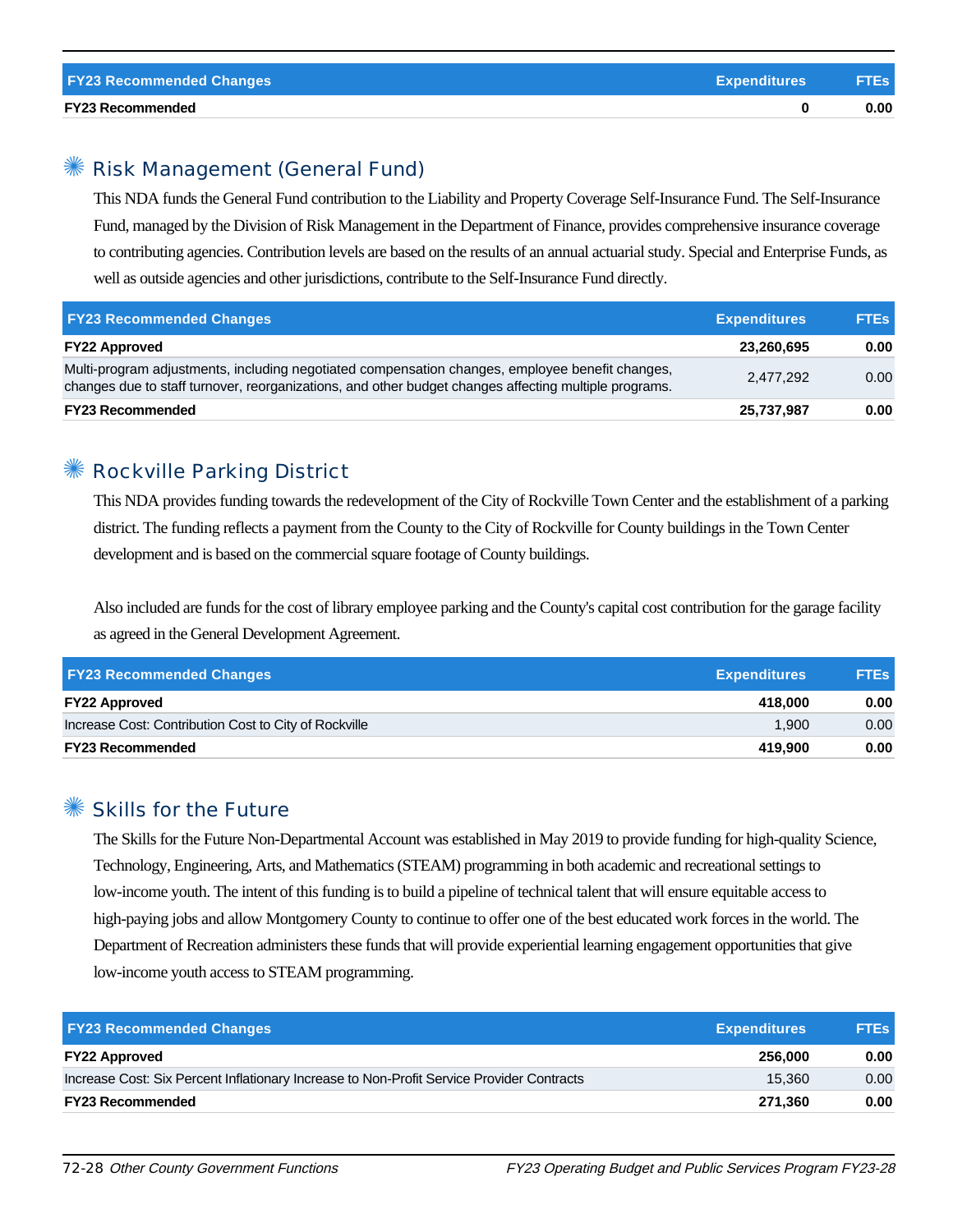#### **State Positions Supplement**

This NDA provides for the County supplement to State salaries and fringe benefits for secretarial assistance for the resident judges of the Maryland Appellate Courts.

| <b>FY23 Recommended Changes</b> | <b>Expenditures</b> | <b>FTEs</b> |
|---------------------------------|---------------------|-------------|
| <b>FY22 Approved</b>            | 60.756              | 0.00        |
| <b>FY23 Recommended</b>         | 60.756              | 0.00        |

## State Property Tax Services

This NDA funds the reimbursement to the State for three programs that support the property tax billing administration conducted by the Department of Finance: the Montgomery County Homeowners Credit Supplement, the Homestead Credit Certification Program, and the County's share of the cost of conducting property tax assessments by the State Department of Assessments and Taxation. This NDA also funds the County Renters' Property Tax Relief Supplement (Bill 21-15) enacted in 2016 and administered by the Department of Finance.

| <b>FY23 Recommended Changes</b> | <b>Expenditures</b> | <b>FTEs</b> |
|---------------------------------|---------------------|-------------|
| <b>FY22 Approved</b>            | 3,565,615           | 0.00        |
| <b>FY23 Recommended</b>         | 3,565,615           | 0.00        |

#### State Retirement Contribution

This NDA provides for the County's payment of two items to the State Retirement System:

- Maryland State Retirement System: Unfunded accrued liability, as established by the Maryland State Retirement System (MSRS), for employees hired prior to July 1, 1984, who are members of the MSRS (including former Department of Social Services employees hired prior to July 1, 1984), and for those who have retired (all County employees participated in the State Retirement System until 1965.) The County's contribution for this account is determined by State actuaries. Beginning in FY81, the amount due was placed on a 40-year amortization schedule. The funding of the 40-year amortization schedule was completed in FY20.
- State Library Retirement: Accrued liability for retirement costs for three Montgomery County Public Library retirees who are receiving a State retirement benefit. These were County employees prior to 1966 who opted to stay in the State plan.

| <b>FY23 Recommended Changes</b> | <b>Expenditures</b> | <b>FTEs</b> |
|---------------------------------|---------------------|-------------|
| <b>FY22 Approved</b>            | 3.754               | 0.00        |
| <b>FY23 Recommended</b>         | 3.754               | 0.00        |

#### ✺ Takoma Park Library Annual Payments

The annual amount provided in this NDA is a function of County expenditures for the Montgomery County Public Libraries (as a share of property tax-funded spending) and the City of Takoma Park's assessable base. The payment is authorized by Section 2-53 of the Montgomery County Code.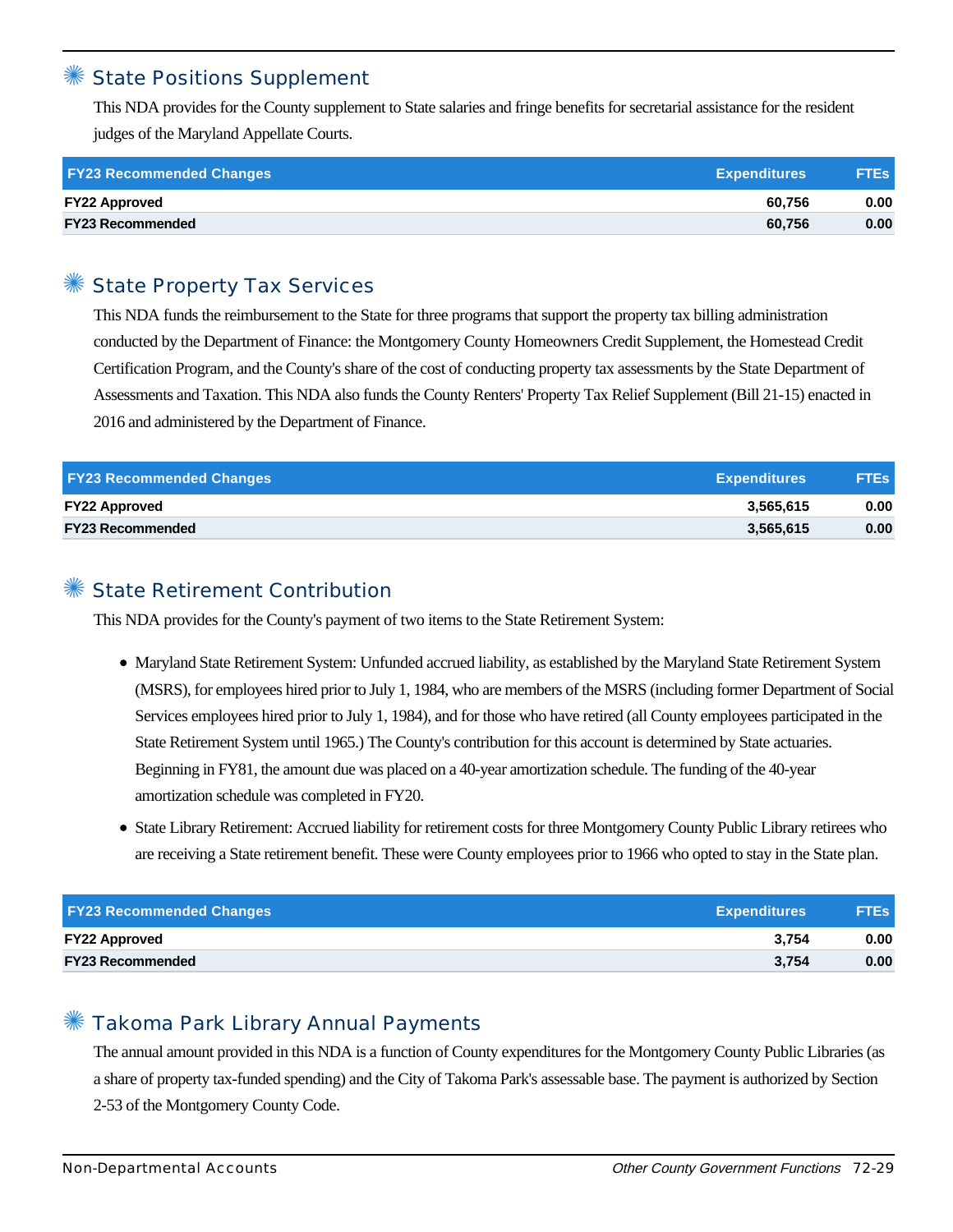| <b>FY23 Recommended Changes</b>                        | <b>Expenditures</b> | <b>FTEs</b> |
|--------------------------------------------------------|---------------------|-------------|
| <b>FY22 Approved</b>                                   | 176.742             | 0.00        |
| Decrease Cost: FY23 Reimbursement Calculation Decrease | (8,831)             | 0.00        |
| <b>FY23 Recommended</b>                                | 167.911             | 0.00        |

## ✺ Telecommunications

This NDA provides the operating expenses appropriations for telecommunication charges incurred by departments, including land-line charges and Private Branch Exchange System (PBX) maintenance and support charges. Prior to FY17, the Department of Technology Services charged individual departments and funds for expenses incurred.

| <b>FY23 Recommended Changes</b> | <b>Expenditures</b> | <b>FTEs</b> |
|---------------------------------|---------------------|-------------|
| <b>FY22 Approved</b>            | 5.356.382           | 0.00        |
| <b>FY23 Recommended</b>         | 5,356,382           | 0.00        |

#### ✺ Vision Zero

This NDA provides for the planning and implementation of educational, enforcement, and engineering efforts to reduce the number of traffic related fatalities to zero. This could include activities such as targeted enforcement of distracted and aggressive driving; educational campaigns to increase driver awareness of pedestrians and bicyclists; or designing roadways to reduce conflicts and enhance safety.

| <b>FY23 Recommended Changes</b>                                                                                                                                                                          | <b>Expenditures</b> | <b>FTEs</b> |
|----------------------------------------------------------------------------------------------------------------------------------------------------------------------------------------------------------|---------------------|-------------|
| <b>FY22 Approved</b>                                                                                                                                                                                     | 180,171             | 1.00        |
| Increase Cost: Annualization of FY22 Personnel Costs                                                                                                                                                     | 5.186               | 0.00        |
| Increase Cost: FY23 Compensation Adjustment                                                                                                                                                              | 1.764               | 0.00        |
| Multi-program adjustments, including negotiated compensation changes, employee benefit changes,<br>changes due to staff turnover, reorganizations, and other budget changes affecting multiple programs. | 2.442               | 0.00        |
| <b>FY23 Recommended</b>                                                                                                                                                                                  | 189.563             | 1.00        |

## ✺ Working Families Income Supplement

This NDA provides funds to supplement the State's Refundable Earned Income Tax Credit (EITC). The intent of the Working Families Income Supplement is to provide financial assistance to low-income working families in Montgomery County. The County, through the NDA, reimburses the State for the cost of the refund and related administrative expenses. The amount reflected for FY23 reflects utilization of \$25 million in funding the County received from the American Rescue Plan Act.

| <b>FY23 Recommended Changes</b> | <b>Expenditures</b> | <b>FTEs</b> |
|---------------------------------|---------------------|-------------|
| <b>FY22 Approved</b>            | 45.105.090          | 0.00        |
| <b>FY23 Recommended</b>         | 45.105.090          | 0.00        |

## ✺ WorkSource Montgomery, Inc

This is the private non-profit corporation authorized by Council Resolution 18-295 as the County's designated workforce development corporation. WorkSource Montgomery, Inc. has been designated to implement the County's workforce development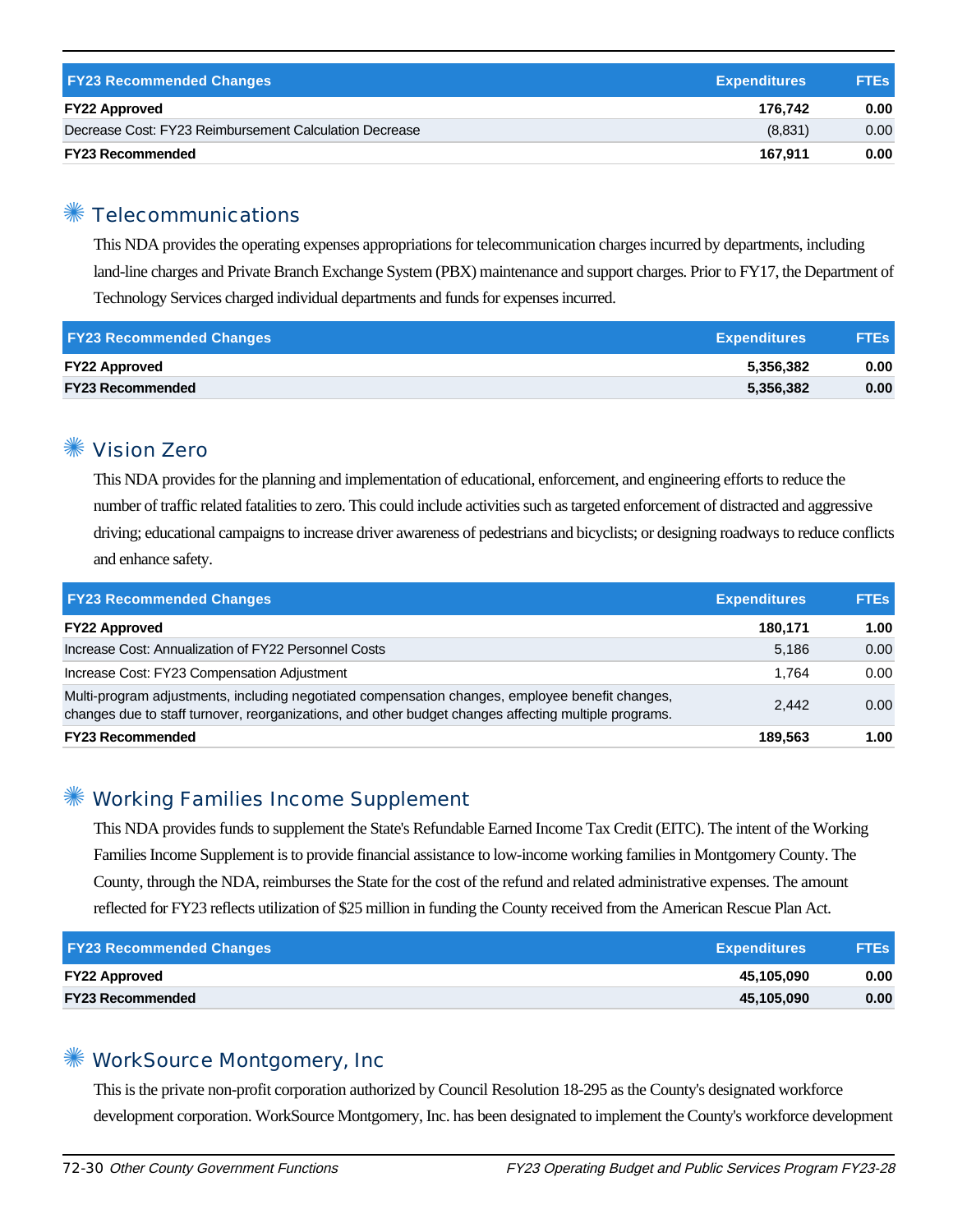policies established by the Workforce Development Board to promote job growth and talent attraction.

| <b>FY23 Recommended Changes</b>                    | <b>Expenditures</b> | <b>FTEs</b> |
|----------------------------------------------------|---------------------|-------------|
| <b>FY22 Approved</b>                               | 1,445,594           | 0.00        |
| Add: Employment & Training Services for Immigrants | 350,000             | 0.00        |
| Add: Re-Entry: Coding Our Way Home                 | 317.000             | 0.00        |
| Enhance: Summer Rise Increase                      | 60,000              | 0.00        |
| <b>FY23 Recommended</b>                            | 2.172.594           | 0.00        |

## REALIGNED PROGRAMS

Funding in the following programs has been realigned to other programs within this department.

## ✺ Takoma Park Police Rebate

| <b>FY23 Recommended Changes</b>                                                                                                                                          | <b>Expenditures</b> | <b>FTEs</b> |
|--------------------------------------------------------------------------------------------------------------------------------------------------------------------------|---------------------|-------------|
| <b>FY22 Approved</b>                                                                                                                                                     | 1.263.255           | 0.00        |
| Decrease Cost: Beginning in FY23 Payments to Takoma Park Under this NDA are Now Included In the<br>Payments to Municipalities NDA in Accordance with Expedited Bill 2-22 | (1,263,255)         | 0.00        |
| <b>FY23 Recommended</b>                                                                                                                                                  |                     | 0.00        |

### BUDGET SUMMARY

|                                            | <b>Actual</b><br><b>FY21</b> | <b>Budget</b><br><b>FY22</b> | <b>Estimate</b><br><b>FY22</b> | <b>Recommended</b><br><b>FY23</b> | $%$ Chq<br><b>Bud/Rec</b> |
|--------------------------------------------|------------------------------|------------------------------|--------------------------------|-----------------------------------|---------------------------|
| <b>COUNTY GENERAL FUND</b>                 |                              |                              |                                |                                   |                           |
| <b>EXPENDITURES</b>                        |                              |                              |                                |                                   |                           |
| Salaries and Wages                         | 1,057,480                    | 4,198,160                    | 1,759,483                      | 4,148,627                         | $-1.2%$                   |
| <b>Employee Benefits</b>                   | 265,816                      | 524,466                      | 435,463                        | 7,221,462                         | 1276.9%                   |
| <b>County General Fund Personnel Costs</b> | 1,323,296                    | 4,722,626                    | 2,194,946                      | 11,370,089                        | 140.8%                    |
| <b>Operating Expenses</b>                  | 313,580,486                  | 291,804,535                  | 357,095,541                    | 272,655,145                       | $-6.6%$                   |
| <b>County General Fund Expenditures</b>    | 314,903,782                  | 296,527,161                  | 359,290,487                    | 284,025,234                       | $-4.2%$                   |
| <b>PERSONNEL</b>                           |                              |                              |                                |                                   |                           |
| Full-Time                                  | 21                           | 21                           | 21                             | 23                                | 9.5%                      |
| Part-Time                                  | 1                            | 1                            | 1                              | 0                                 | $-100.0%$                 |
| <b>FTEs</b>                                | 12.51                        | 23.46                        | 23.46                          | 43.34                             | 84.7%                     |
| <b>REVENUES</b>                            |                              |                              |                                |                                   |                           |
| <b>Conference Center - Net Proceeds</b>    | $\mathbf 0$                  | 1,500,000                    | $\mathbf 0$                    | 1,000,000                         | $-33.3%$                  |
| Conference Center - Rental Income          | 345,692                      | 319,100                      | 319,100                        | 319,100                           |                           |
| <b>Indirect Costs: Grants</b>              | 18,086                       | 0                            | 0                              | 0                                 |                           |
| <b>Miscellaneous Revenues</b>              | 693,345                      | 431,171                      | 431,171                        | 431,171                           |                           |
| <b>Property Rentals</b>                    | 5,290,428                    | 3,900,000                    | 3,900,000                      | 3,900,000                         |                           |
| <b>County General Fund Revenues</b>        | 6,347,551                    | 6,150,271                    | 4,650,271                      | 5,650,271                         | $-8.1%$                   |

#### GRANT FUND - MCG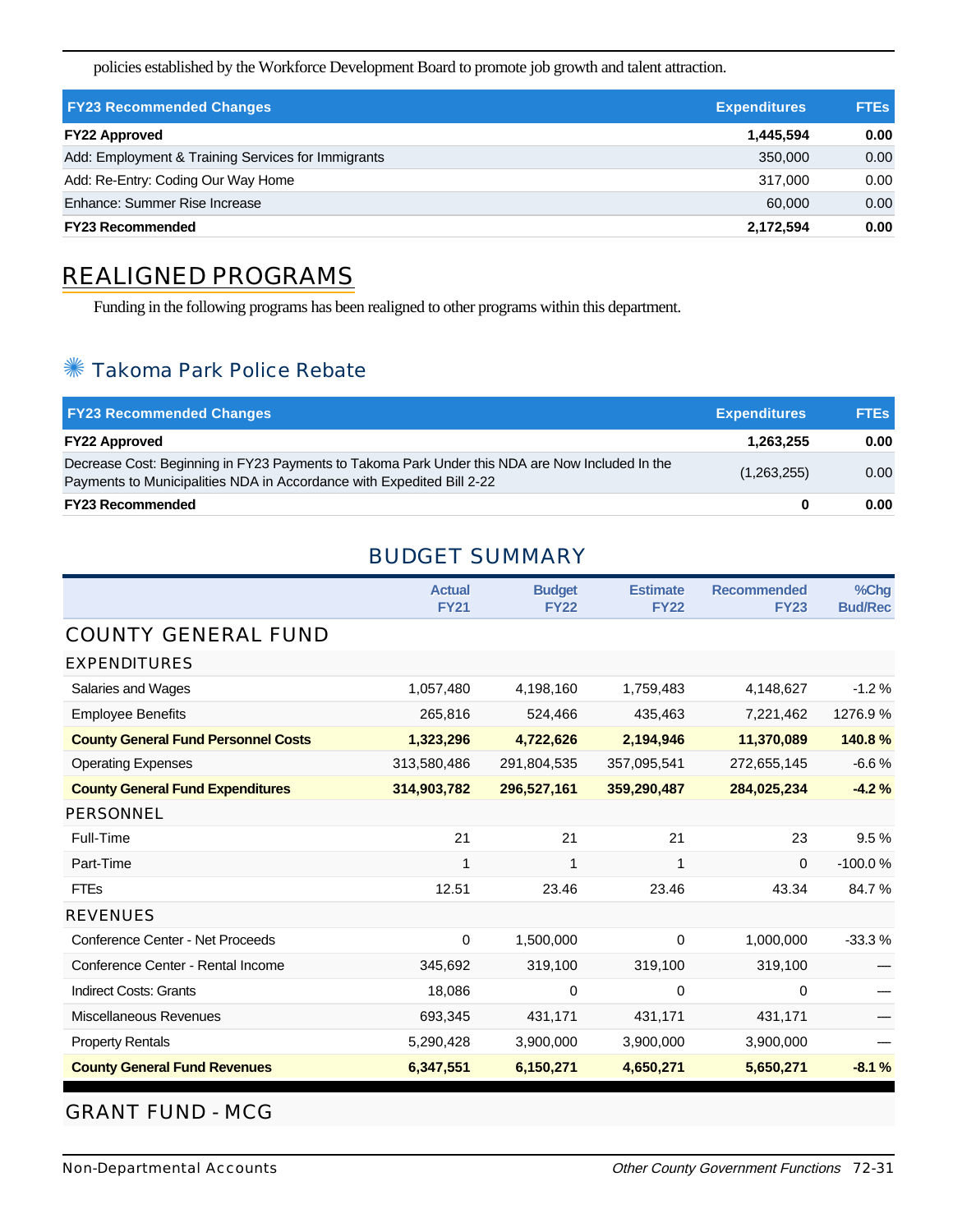## BUDGET SUMMARY

|                                         | <b>Actual</b><br><b>FY21</b> | <b>Budget</b><br><b>FY22</b> | <b>Estimate</b><br><b>FY22</b> | <b>Recommended</b><br><b>FY23</b> | %Chg<br><b>Bud/Rec</b> |
|-----------------------------------------|------------------------------|------------------------------|--------------------------------|-----------------------------------|------------------------|
| <b>EXPENDITURES</b>                     |                              |                              |                                |                                   |                        |
| Salaries and Wages                      | 600                          | 1,000,000                    | 1,000,000                      | 1,000,000                         |                        |
| <b>Employee Benefits</b>                | 0                            | 0                            | 0                              | 0                                 |                        |
| <b>Grant Fund - MCG Personnel Costs</b> | 600                          | 1,000,000                    | 1,000,000                      | 1,000,000                         |                        |
| <b>Operating Expenses</b>               | 69,865,707                   | 45,804,200                   | 45,804,200                     | 45,000,000                        | $-1.8%$                |
| <b>Grant Fund - MCG Expenditures</b>    | 69,866,307                   | 46,804,200                   | 46,804,200                     | 46,000,000                        | $-1.7%$                |
| <b>PERSONNEL</b>                        |                              |                              |                                |                                   |                        |
| Full-Time                               | 0                            | $\mathbf 0$                  | $\mathbf 0$                    | 0                                 |                        |
| Part-Time                               | 0                            | 0                            | 0                              | 0                                 |                        |
| <b>FTEs</b>                             | 0.00                         | 0.00                         | 0.00                           | 0.00                              |                        |
| <b>REVENUES</b>                         |                              |                              |                                |                                   |                        |
| American Rescue Plan Act                | 0                            | 25,804,200                   | 25,804,200                     | 25,000,000                        | $-3.1%$                |
| <b>Federal Grants</b>                   | 53,375,646                   | 0                            | 0                              | 0                                 |                        |
| <b>State Grants</b>                     | (508, 853)                   | 20,000,000                   | 20,000,000                     | 20,000,000                        |                        |
| <b>Grant Fund - MCG Revenues</b>        | 52,866,793                   | 45,804,200                   | 45,804,200                     | 45,000,000                        | $-1.8%$                |
| <b>DEPARTMENT TOTALS</b>                |                              |                              |                                |                                   |                        |

# **Total Expenditures 384,770,089 343,331,361 406,094,687 330,025,234 -3.9 % Total Full-Time Positions 21 21 21 23 9.5 % Total Part-Time Positions 1 1 1 0 -100.0 %**

| <b>Total FTEs</b>     | 12.51      | 23.46      | 23.46      | 43.34      | 84.7%   |
|-----------------------|------------|------------|------------|------------|---------|
| <b>Total Revenues</b> | 59,214,344 | 51,954,471 | 50,454,471 | 50.650.271 | $-2.5%$ |
|                       |            |            |            |            |         |

# PROGRAM SUMMARY

| <b>Program Name</b>                                 | <b>FY22 APPR</b><br><b>Expenditures</b> | <b>FY22 APPR</b><br><b>FTEs</b> | <b>FY23 REC</b><br><b>Expenditures</b> | <b>FY23 REC</b><br><b>FTEs</b> |
|-----------------------------------------------------|-----------------------------------------|---------------------------------|----------------------------------------|--------------------------------|
| Arts and Humanities Council                         | 5,707,506                               | 0.00                            | 6,199,956                              | 0.00                           |
| Boards, Committees and Commissions                  | 47,750                                  | 0.00                            | 47,750                                 | 0.00                           |
| <b>Charter Review Commission</b>                    | 1,150                                   | 0.00                            | 150                                    | 0.00                           |
| <b>Children's Opportunity Fund</b>                  | 375,000                                 | 0.00                            | 425,000                                | 0.00                           |
| <b>Climate Change Planning</b>                      | 650,200                                 | 3.00                            | 691,677                                | 3.05                           |
| <b>Community Grants</b>                             | 9,705,874                               | 0.00                            | 10,350,372                             | 0.00                           |
| Compensation and Employee Benefit Adjustments       | 4,167,600                               | 1.13                            | 9,483,865                              | 1.18                           |
| Conference and Visitors Bureau                      | 1,632,834                               | 0.00                            | 2,132,834                              | 0.00                           |
| Conference Center                                   | 590,420                                 | 1.00                            | 525,895                                | 1.00                           |
| Consolidated Retiree Health Benefit Trust - College | 5,608,000                               | 0.00                            | 1,704,000                              | 0.00                           |
| Consolidated Retiree Health Benefit Trust - MCPS    | 73,048,269                              | 0.00                            | 57,424,677                             | 0.00                           |
| <b>County Associations</b>                          | 74,728                                  | 0.00                            | 74,728                                 | 0.00                           |
| Device Client Management                            | 12,225,751                              | 0.00                            | 12,999,985                             | 0.00                           |
|                                                     |                                         |                                 |                                        |                                |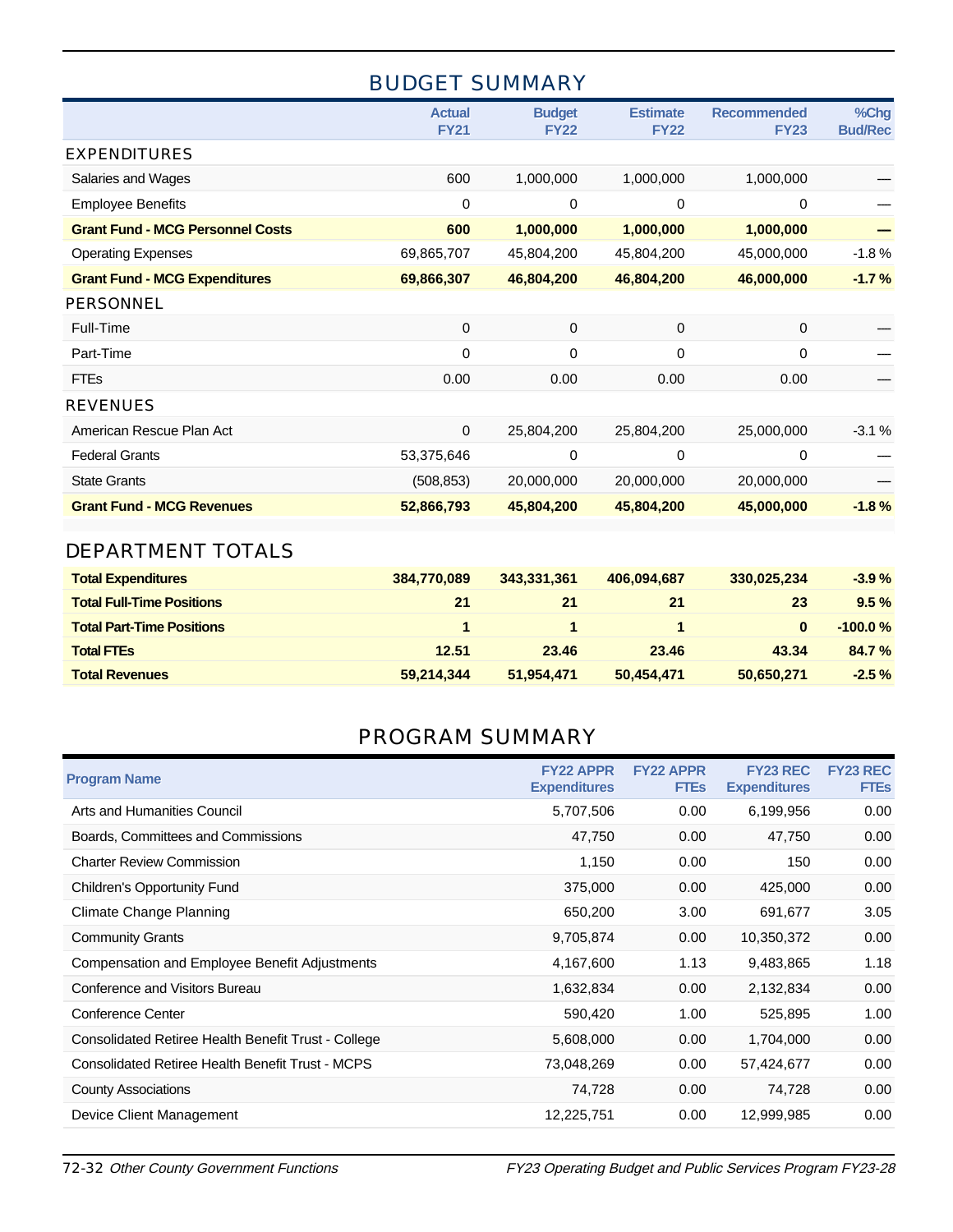## PROGRAM SUMMARY

| <b>Program Name</b>                                         | <b>FY22 APPR</b><br><b>Expenditures</b> | <b>FY22 APPR</b><br><b>FTEs</b> | <b>FY23 REC</b><br><b>Expenditures</b> | <b>FY23 REC</b><br><b>FTEs</b> |
|-------------------------------------------------------------|-----------------------------------------|---------------------------------|----------------------------------------|--------------------------------|
| Early Care and Education                                    | 10,992,589                              | 6.00                            | 10,992,589                             | 17.96                          |
| Future Federal/State/Other Grants                           | 20,000,000                              | 0.00                            | 20,000,000                             | 0.00                           |
| Grants To Municipalities in Lieu Of Shares Tax              | 28,020                                  | 0.00                            | 28,020                                 | 0.00                           |
| Group Insurance Retirees                                    | 50,618,652                              | 0.00                            | 28,928,437                             | 0.00                           |
| Guaranteed Income                                           | 0                                       | 0.00                            | 2,563,502                              | 1.00                           |
| <b>Historical Activities</b>                                | 150,000                                 | 0.00                            | 159,000                                | 0.00                           |
| Homeowners' Association Road Maintenance Reimburse          | 62,089                                  | 0.00                            | 62,089                                 | 0.00                           |
| <b>Housing Opportunities Commission</b>                     | 6,895,693                               | 0.00                            | 7,633,168                              | 0.00                           |
| Inauguration and Transition                                 | 0                                       | 0.00                            | 50,000                                 | 0.00                           |
| Incubator Programs - Economic Development Partnership       | 3,037,891                               | 2.00                            | 3,126,622                              | 5.00                           |
| <b>Independent Audit</b>                                    | 426,782                                 | 0.33                            | 427,882                                | 0.15                           |
| Interagency Technology, Policy, and Coordination Commission | 3,000                                   | 0.00                            | 3,000                                  | 0.00                           |
| <b>KID Museum</b>                                           | 1,200,000                               | 0.00                            | 1,572,000                              | 0.00                           |
| Labor Management Relations Committee                        | 100,000                                 | 0.00                            | 100,000                                | 0.00                           |
| Leases                                                      | 18,855,474                              | 0.00                            | 15,671,334                             | 0.00                           |
| Legislative Branch Communications Outreach                  | 1,435,295                               | 9.00                            | 2,142,152                              | 13.00                          |
| Metro Washington Council of Governments                     | 1,684,519                               | 0.00                            | 1,684,519                              | 0.00                           |
| Montgomery Coalition for Adult English Literacy             | 1,957,058                               | 0.00                            | 2,074,482                              | 0.00                           |
| Montgomery County Economic Development Corporation          | 5,007,750                               | 0.00                            | 6,200,000                              | 0.00                           |
| Montgomery County Employee Retirement Plans                 | 0                                       | 0.00                            | 0                                      | 0.00                           |
| Montgomery County Green Bank                                | 0                                       | 0.00                            | 18,647,957                             | 0.00                           |
| Motor Pool Fund Contribution                                | 87,032                                  | 0.00                            | 66,490                                 | 0.00                           |
| Payments to Municipalities                                  | 9,122,411                               | 0.00                            | 17,269,690                             | 0.00                           |
| Police Accountability Board                                 | 0                                       | 0.00                            | 100,510                                | 0.00                           |
| <b>Prisoner Medical Services</b>                            | 20,000                                  | 0.00                            | 20,000                                 | 0.00                           |
| <b>Public Elections Fund</b>                                | 3,000,000                               | 0.00                            | 2,500,000                              | 0.00                           |
| Public Technology, Inc.                                     | 5,000                                   | 0.00                            | 5,000                                  | 0.00                           |
| <b>Retiree Health Benefits Trust</b>                        | 10,829,980                              | 0.00                            | 0                                      | 0.00                           |
| Risk Management (General Fund)                              | 23,260,695                              | 0.00                            | 25,737,987                             | 0.00                           |
| Rockville Parking District                                  | 418,000                                 | 0.00                            | 419,900                                | 0.00                           |
| Skills for the Future                                       | 256,000                                 | 0.00                            | 271,360                                | 0.00                           |
| <b>Climate Response</b>                                     | 2,884,990                               | 0.00                            | 2,884,990                              | 0.00                           |
| <b>State Positions Supplement</b>                           | 60,756                                  | 0.00                            | 60,756                                 | 0.00                           |
| <b>State Property Tax Services</b>                          | 3,565,615                               | 0.00                            | 3,565,615                              | 0.00                           |
| <b>State Retirement Contribution</b>                        | 3,754                                   | 0.00                            | 3,754                                  | 0.00                           |
| Takoma Park Library Annual Payments                         | 176,742                                 | 0.00                            | 167,911                                | 0.00                           |
| Takoma Park Police Rebate                                   | 1,263,255                               | 0.00                            | 0                                      | 0.00                           |
| Telecommunications                                          | 5,356,382                               | 0.00                            | 5,356,382                              | 0.00                           |
| Vision Zero                                                 | 180,171                                 | 1.00                            | 189,563                                | 1.00                           |